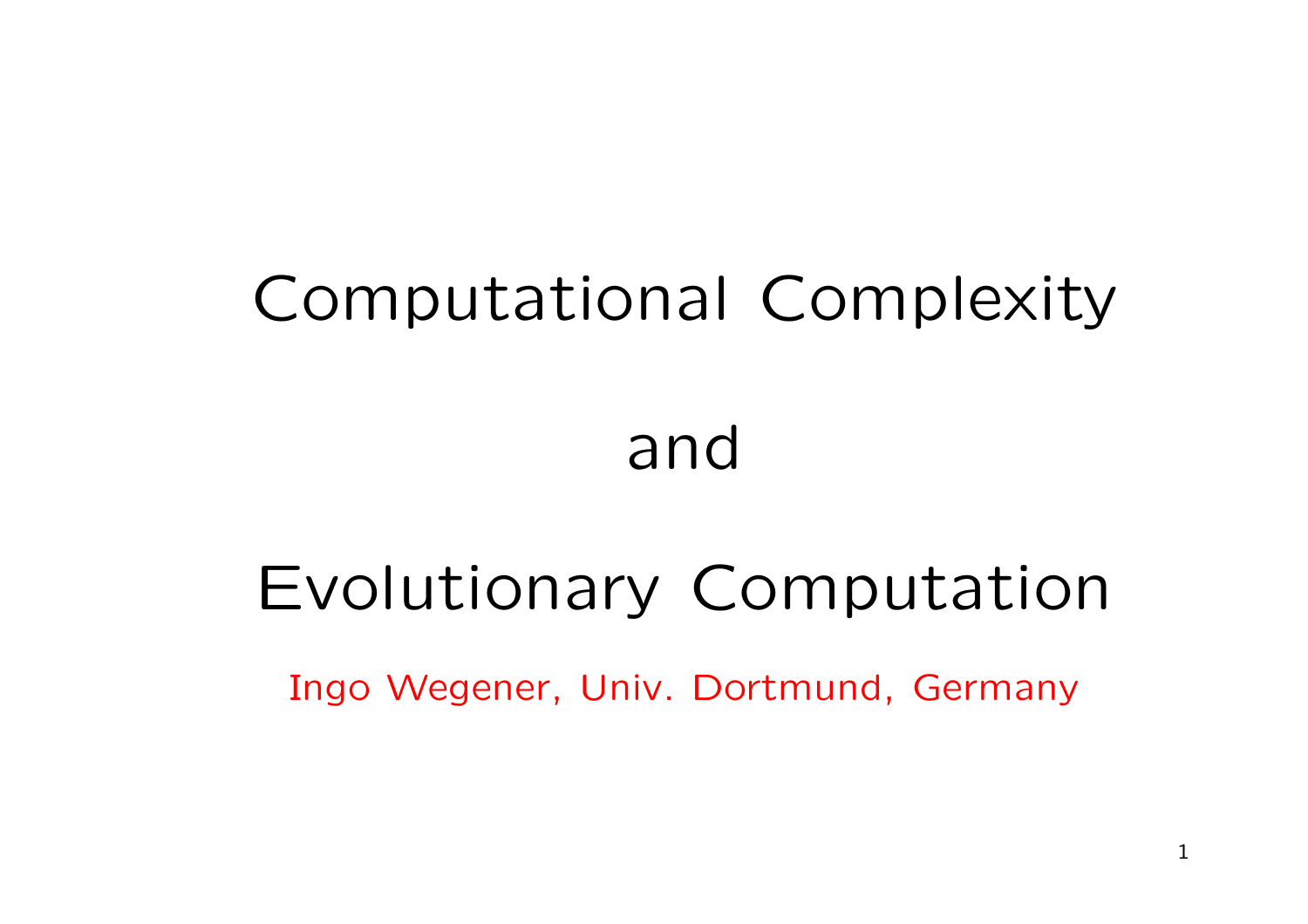More precisely:

### How to apply methods from

complexity theory

and

classical algorithm analysis

to evolutionary computation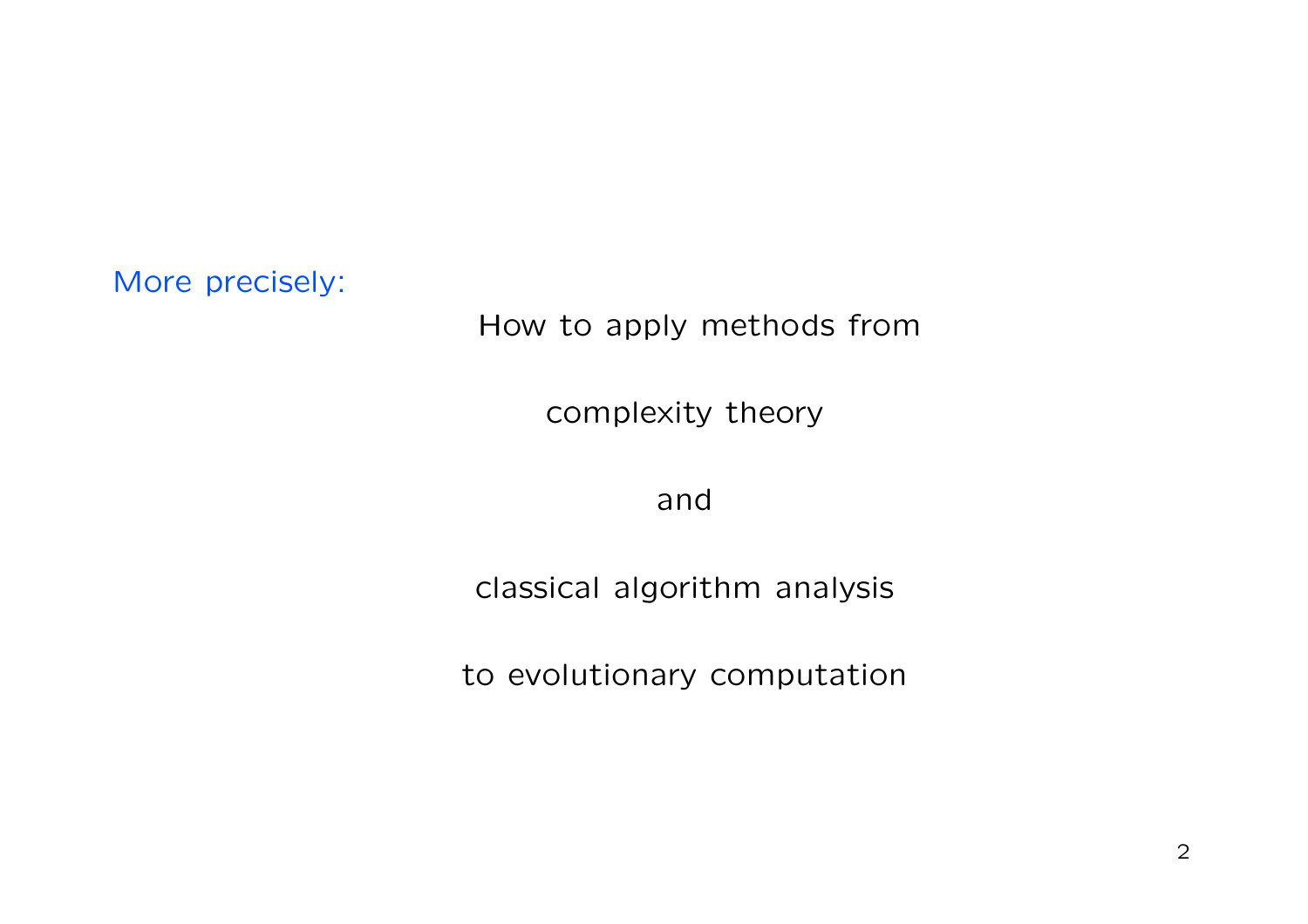Aims: The EC community should know:

there are powerful methods from complexity theory

and analysis of (randomized) algorithms

which can be applied to

evolutionary computation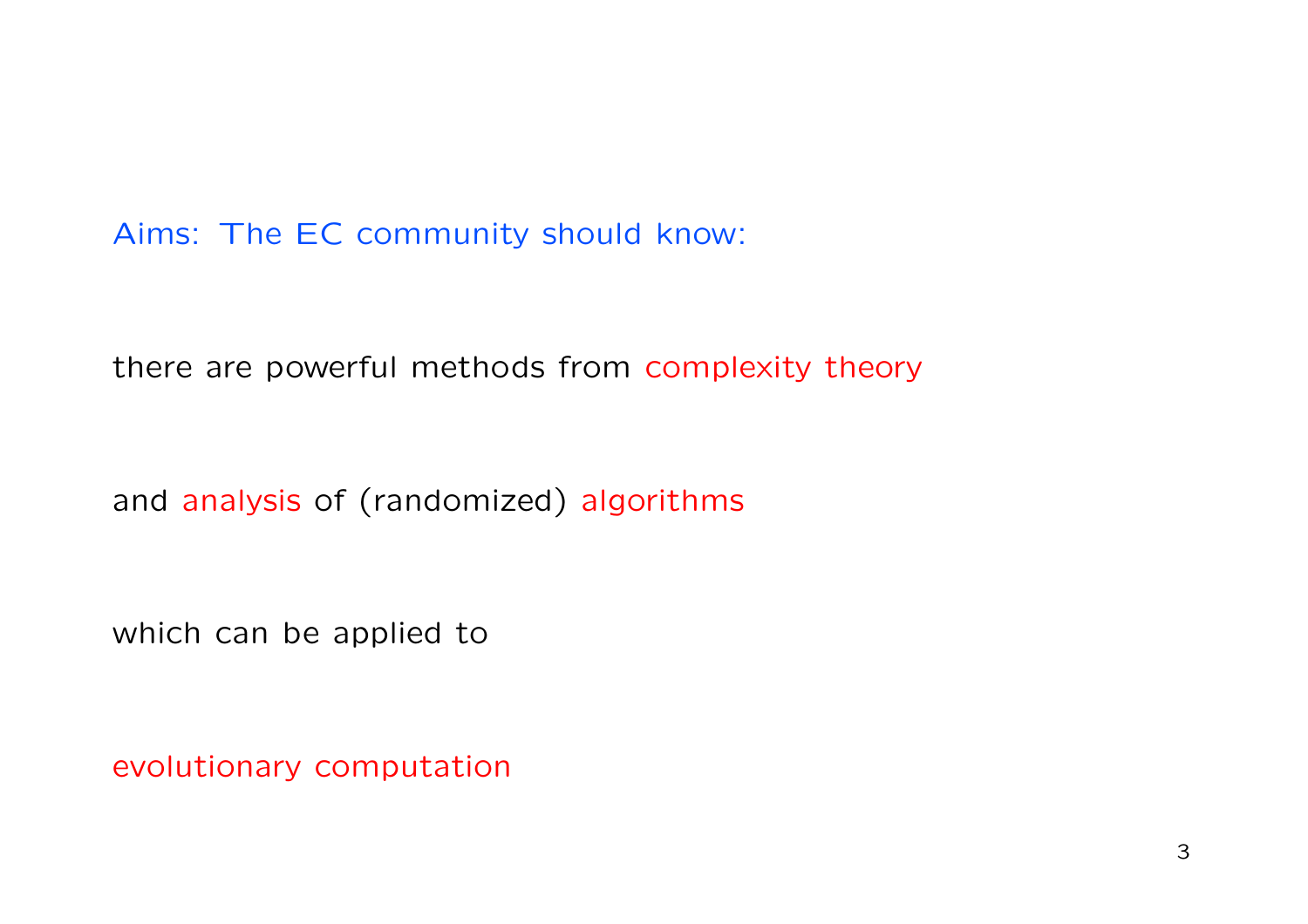### But why?

These methods lead to

- theorems without any assumptions
- theorems on the algorithm and
	- not on <sup>a</sup> model of the algorithm
- theorems for arbitrary problem dimension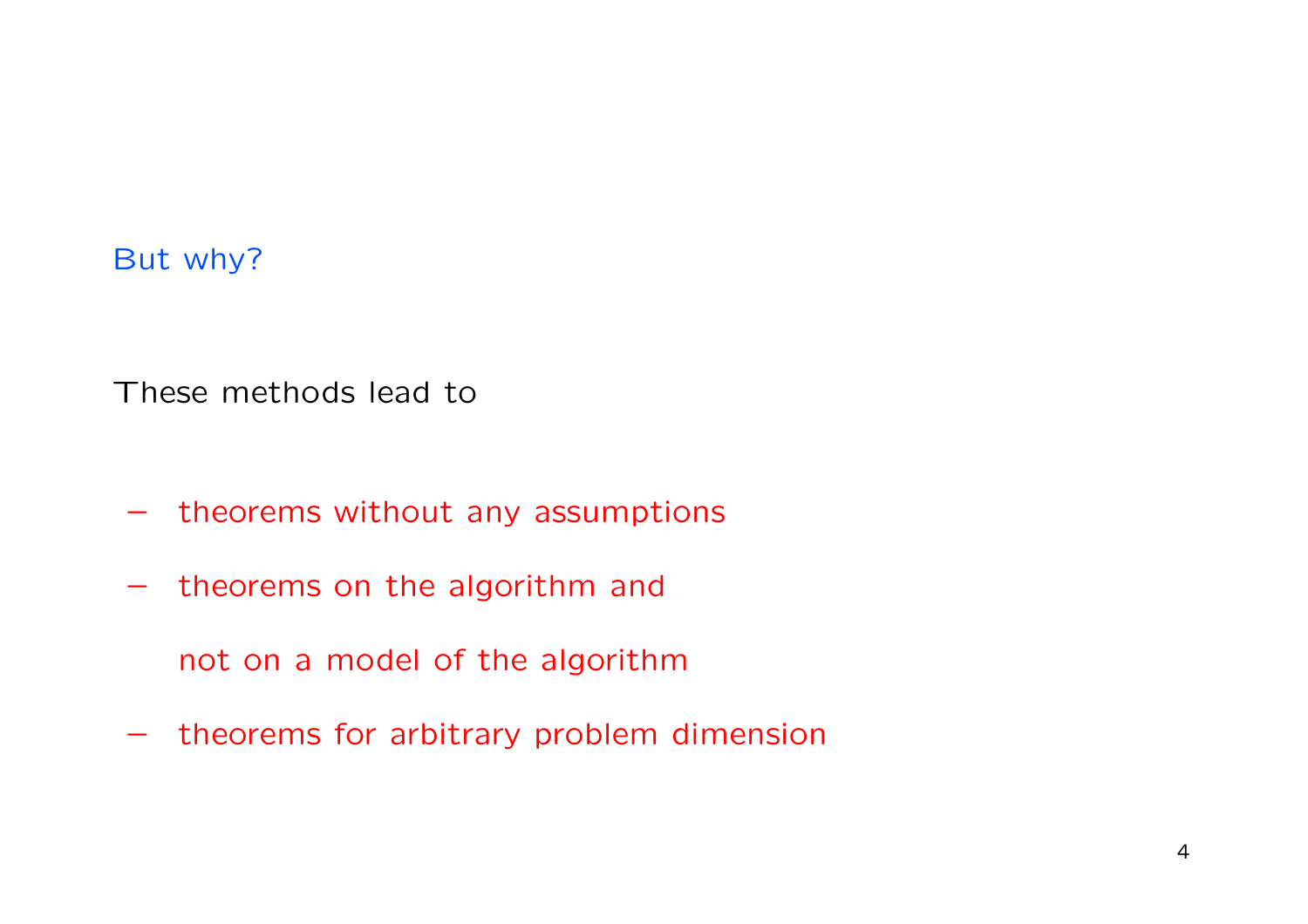#### 1. Introduction(survey later)

We discuss search heuristics (= randomized algorithms)

including EA, ES, GA, GP, Sim. Ann., tabu search

for some kind of optimization

 $\longrightarrow$  Restriction: discrete search spaces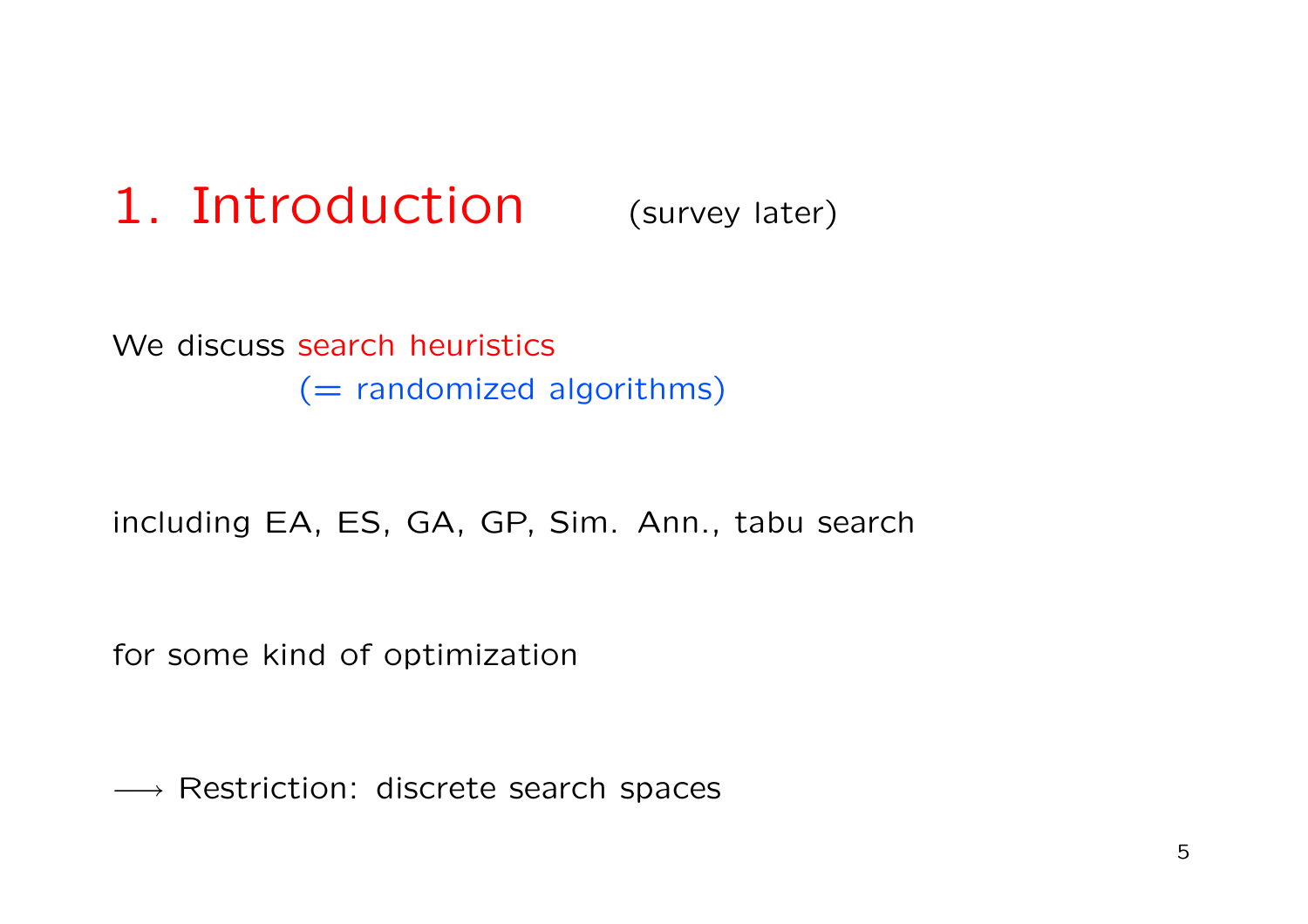Different types of problems:

one-shot scenario: onee function  $\longrightarrow$  no theory problem-specific scenario: TSP, scheduling, ... structural scenario: pseudo-boolean polynomials degree  $\leq d$ ,  $\leq N$  terms,

positive weights, ...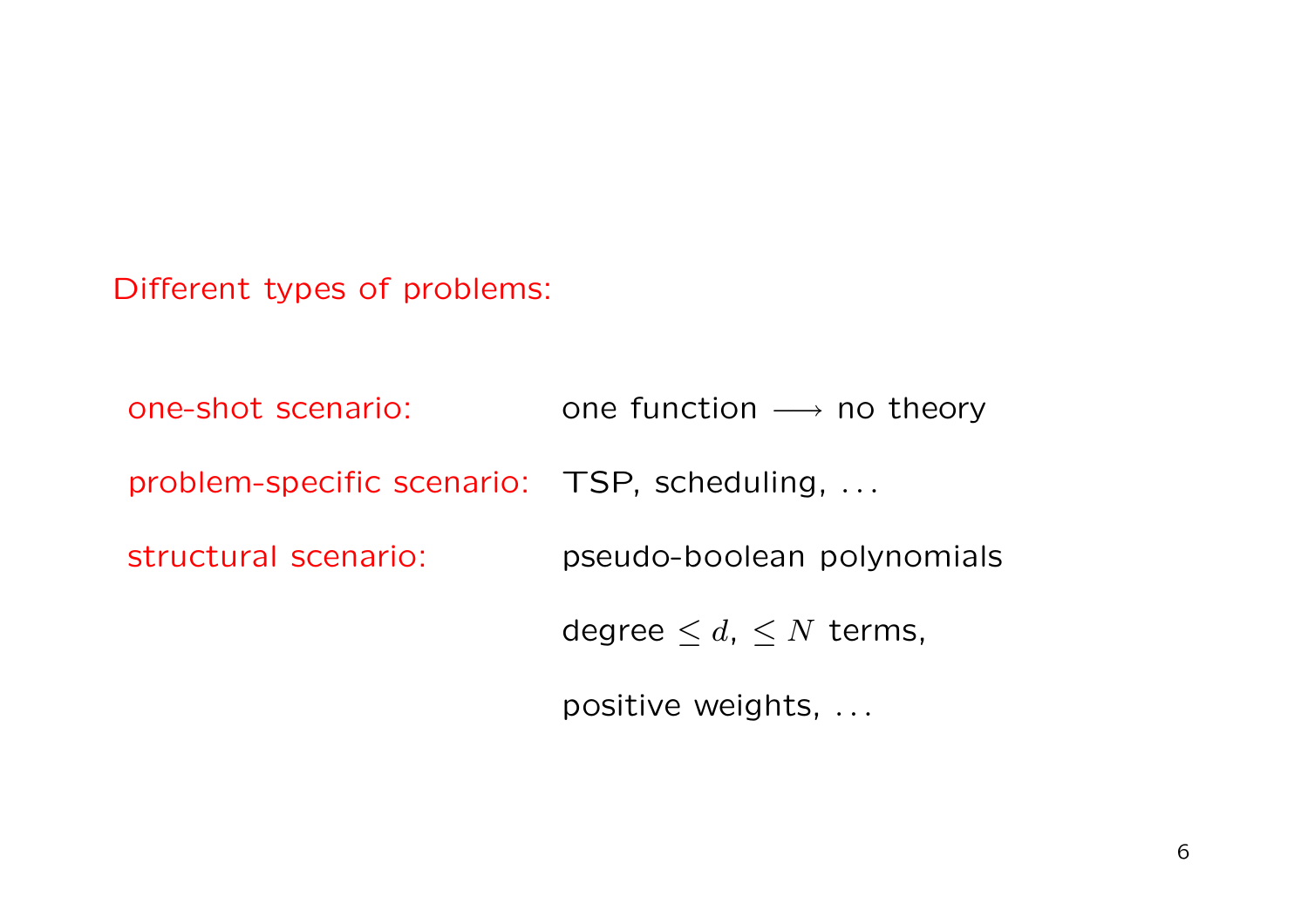#### The scenario

Problem: Class of functions

- $-$  all linear functions  $f\colon \{0,1\}^n \to \mathbb{R}$
- all TSP-functions

 $f_D(\pi) = \text{cost of tour } \pi$ 

w.r.t. distance matrix  $D$ 

Instance: one specific of these functions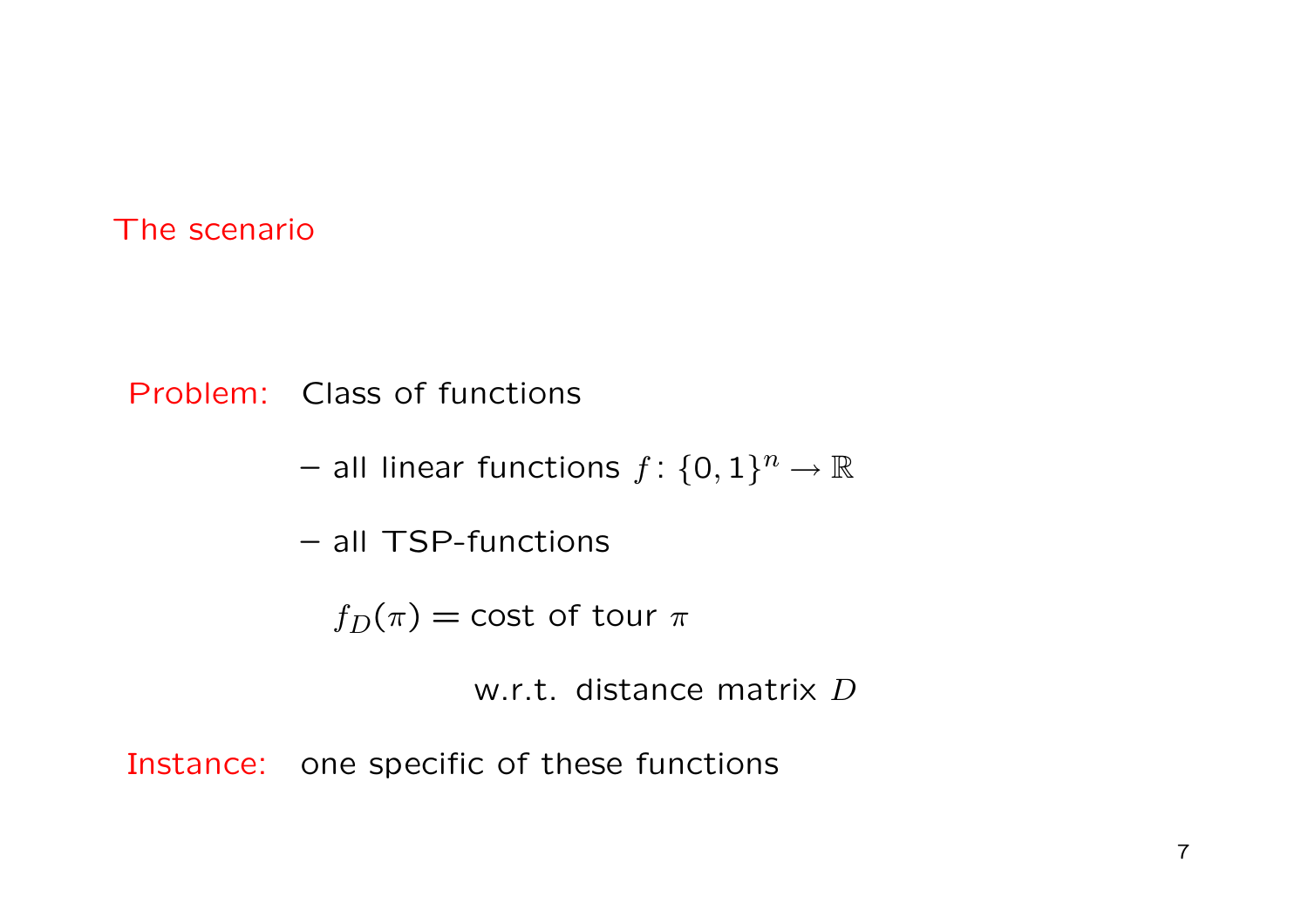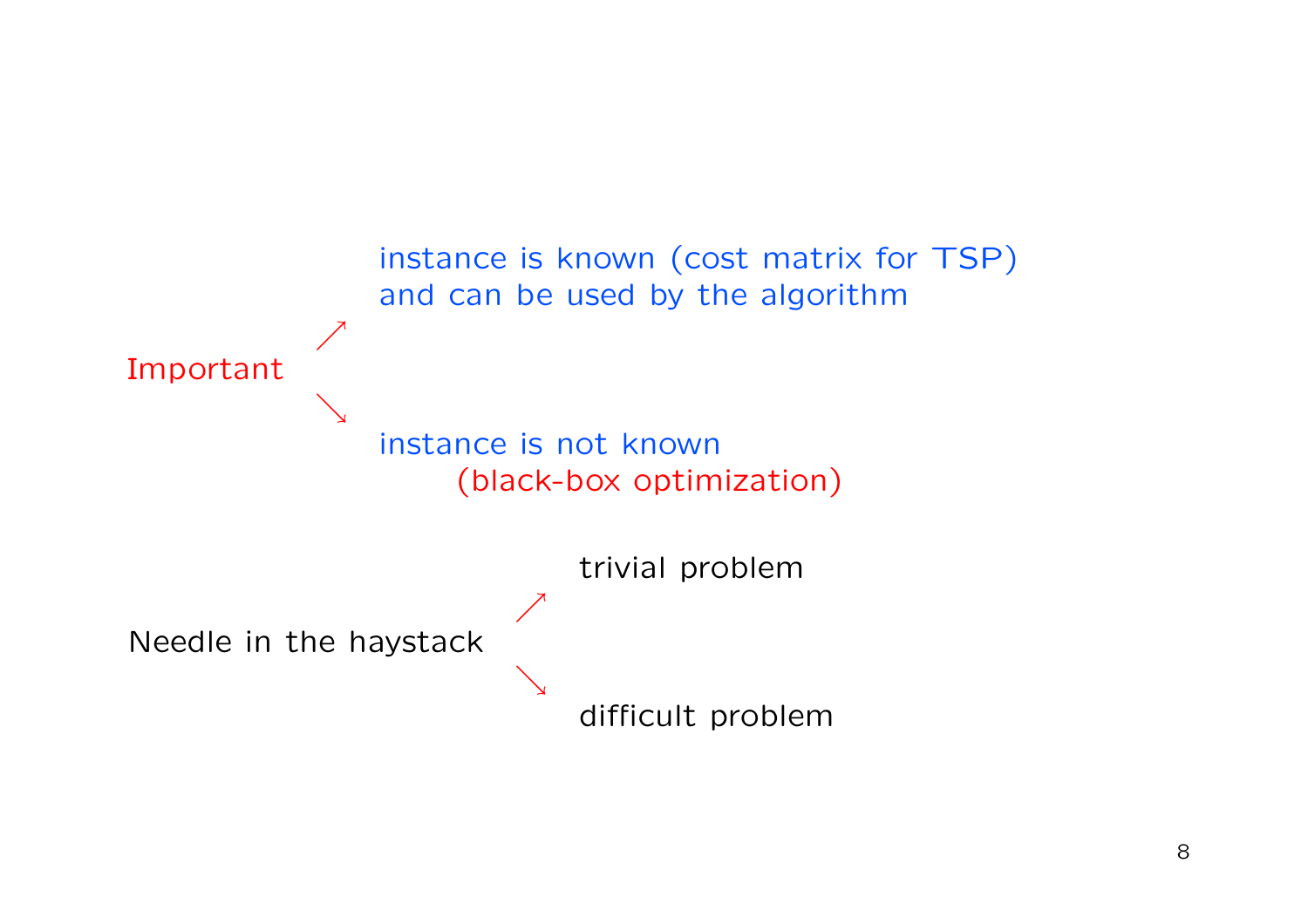Given <sup>a</sup> problem and an algorithm –

what do we want to know?

The probability distribution of the "state"

of the algorithm depending on  $t$  and the instance

 $\longrightarrow$  impossible in non-trivial situations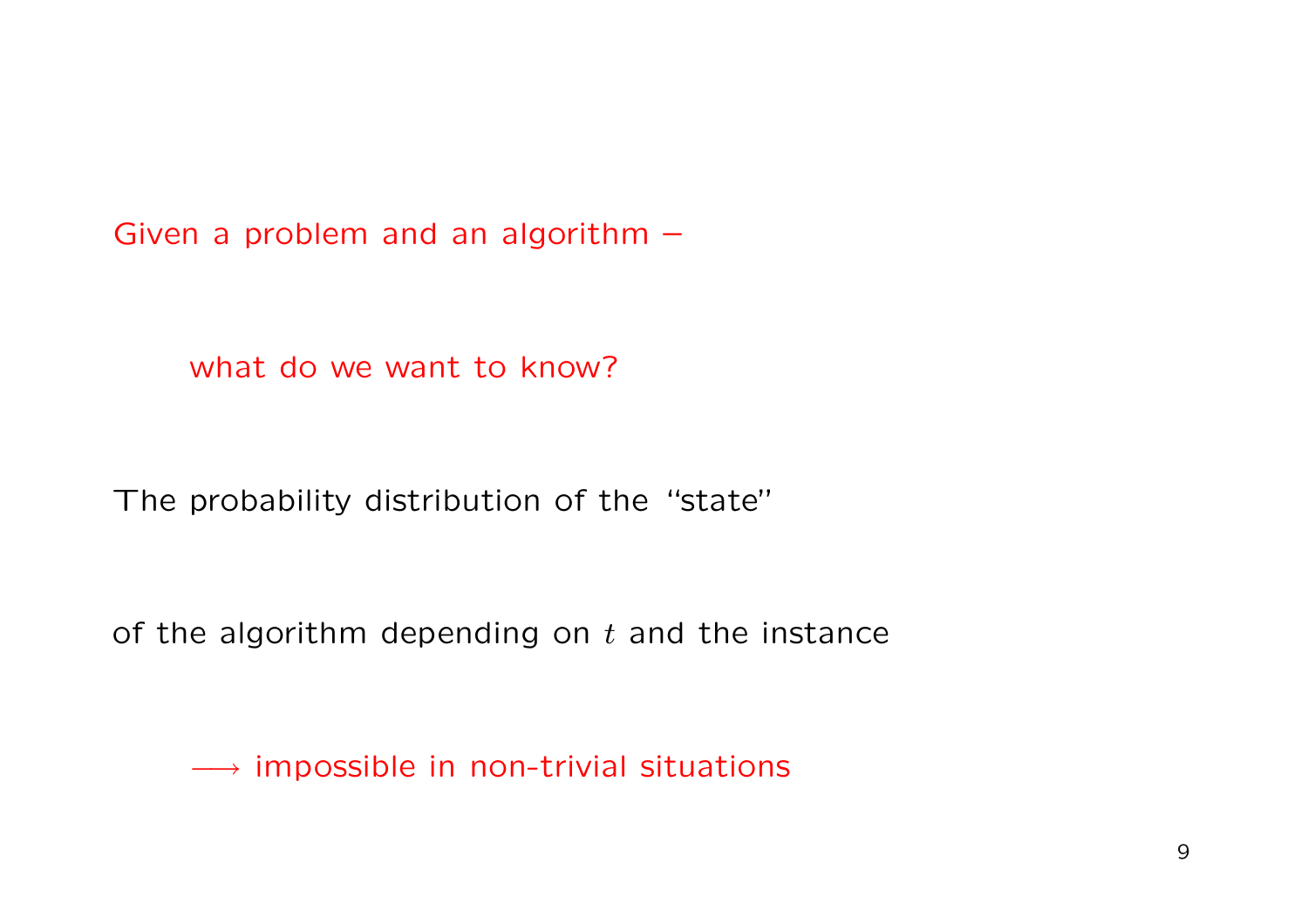$\longrightarrow$   $\;$  expected time until good event

(optimum found) happens

variance, moments, ...

success probabilities

 $\longrightarrow$  only good estimates are possible

DON'T TRY TO BE TOO EXACT!

YOU WILL FAIL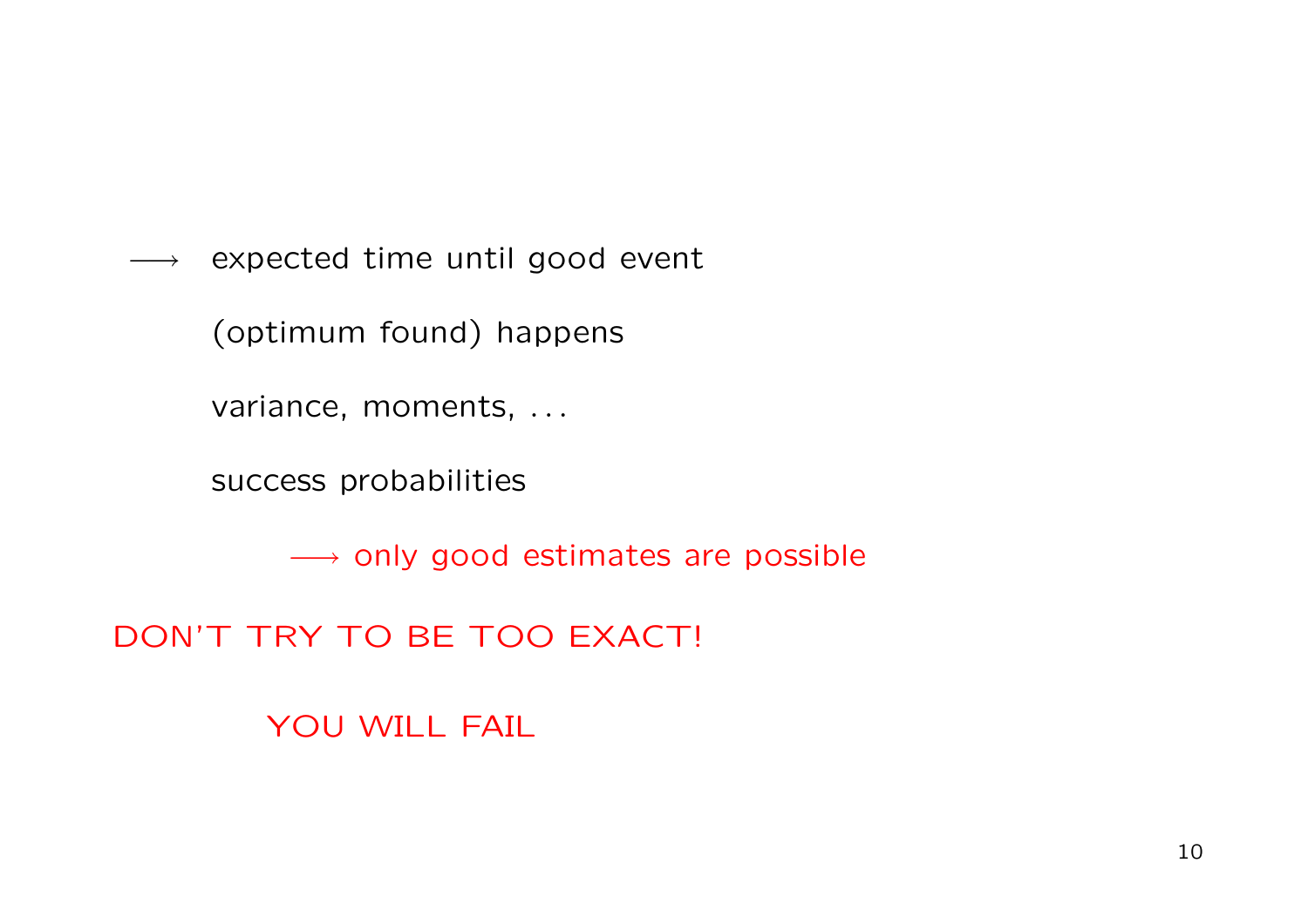Typical EA-theory approaches:

 $\rightarrow$  reasonable model, calculation in the model, experiments to "verify" the model

 $\rightarrow$  no result for large problem dimension  $n$ 

 $\rightarrow$  infinite populations

 $\rightarrow$  how to control the error?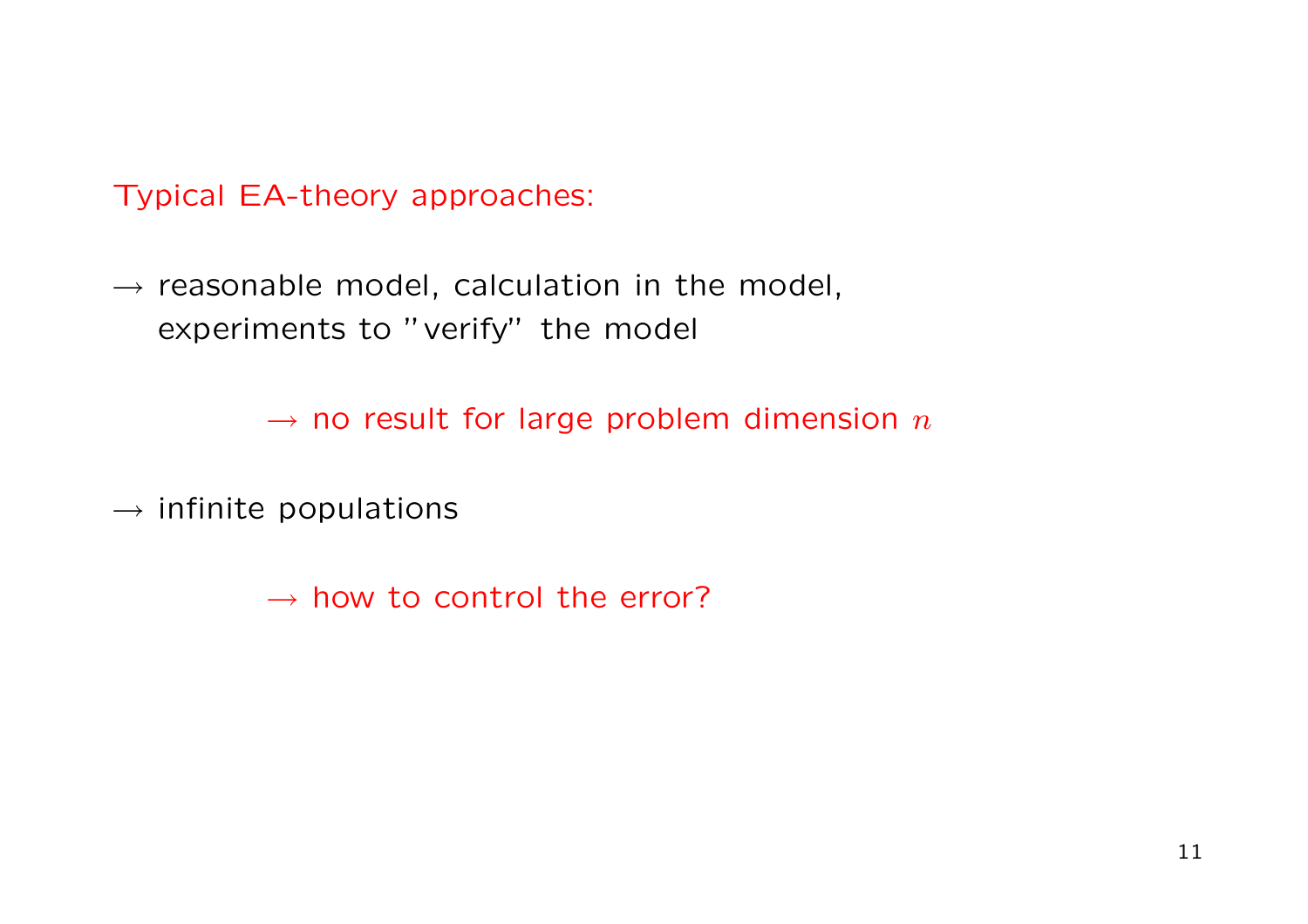$\rightarrow$  studying the dynamics of the stochastic process

 $\rightarrow$  what is the meaning of the results?

 $\rightarrow$  studying the one-step behavior (schema theory, quality gain, progress rate, . . . )

 $\rightarrow$  what happens in many steps?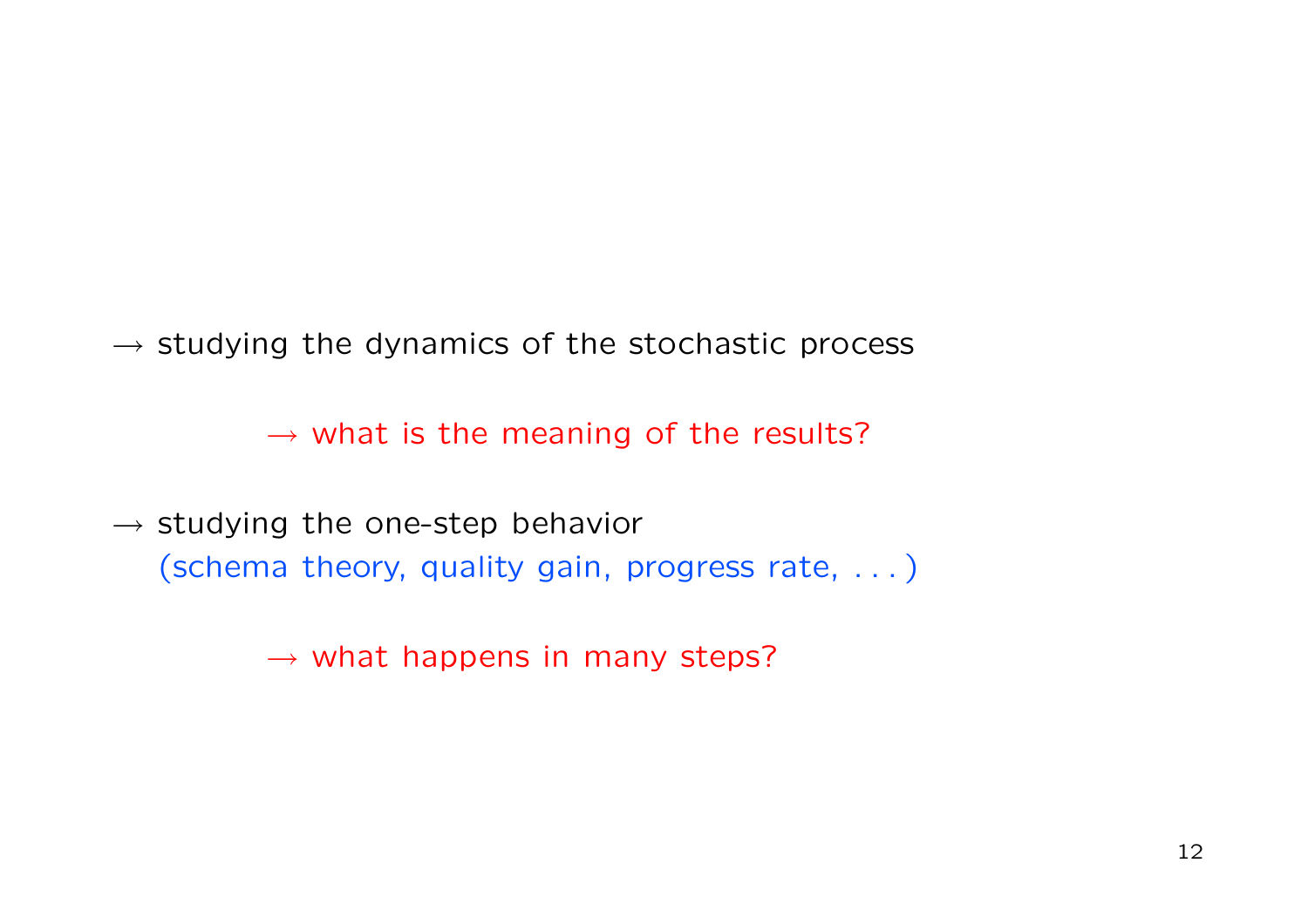$\rightarrow$  building block hypothesis

 $\rightarrow$  just a nice hypothesis  $($  royal roads)

 $\rightarrow$  convergence results

 $\rightarrow$  I do not have enough time!

DON'T TRY TO BE TOO GENERAL!

RESULTS ARE NECESSARILY BAD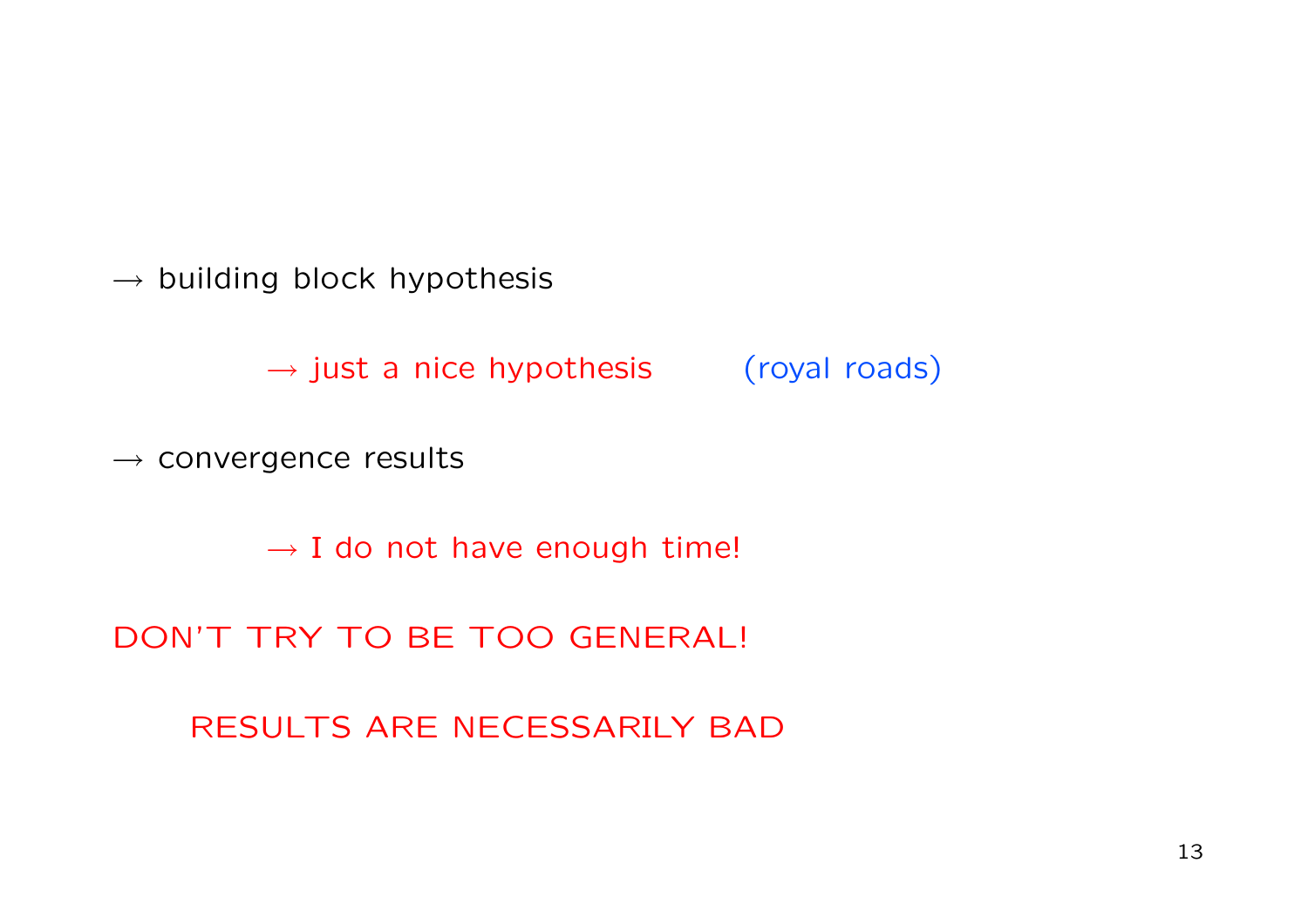Methods from complexity theory and

classical algorithm analysis:

– no assumptions

– results about the algorithm

–– only (good) estimates

– error can be controlled

(upper and lower bounds)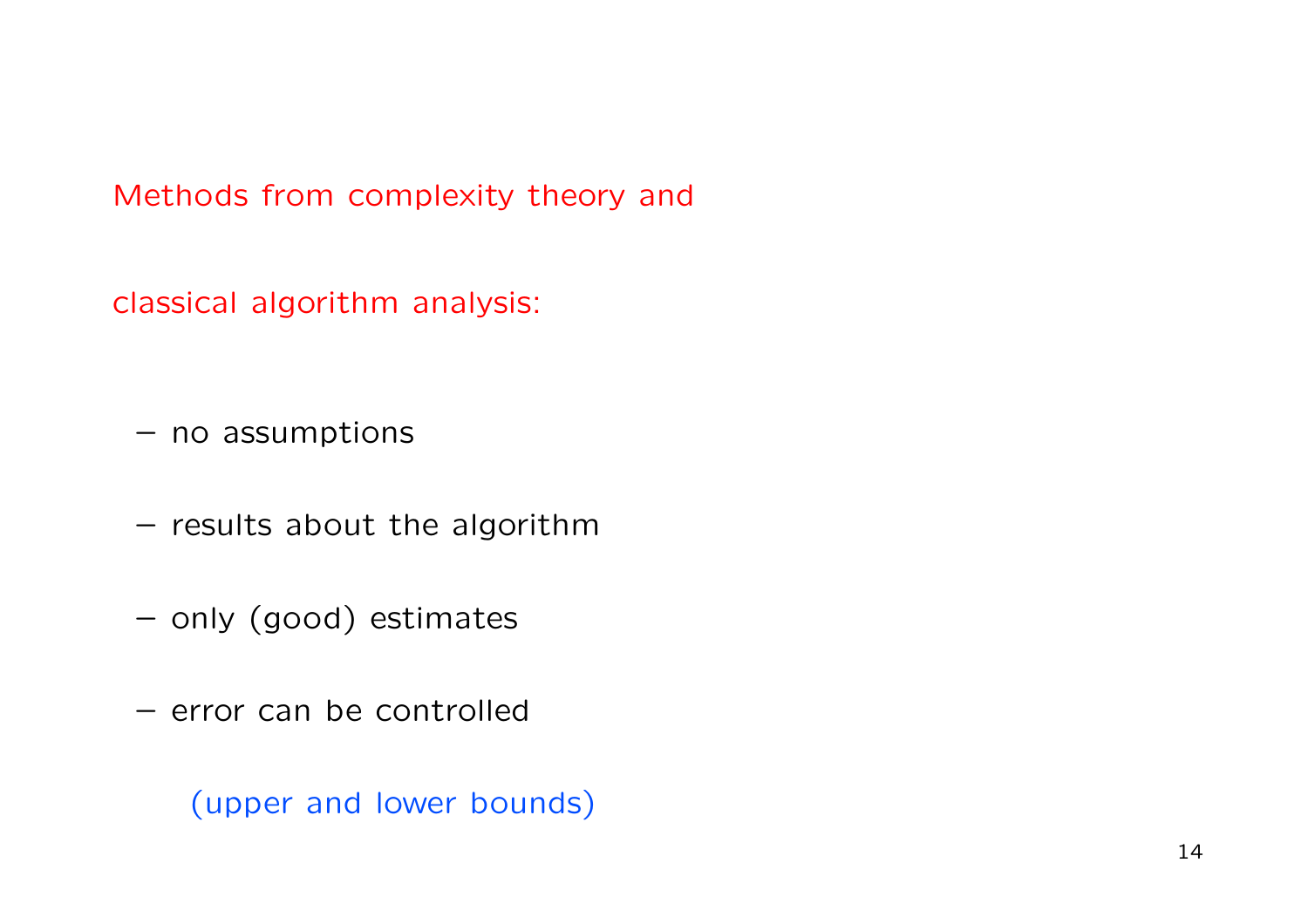−→ theorems (!), mathematically proven, for all

problem dimensions  $n$  and instances

- $\longrightarrow$  useful in 10 or 100 years
- $\longrightarrow$  no verification by experiments
- $\longrightarrow$  experiments are useful: what happens between the

lower and the upper bound?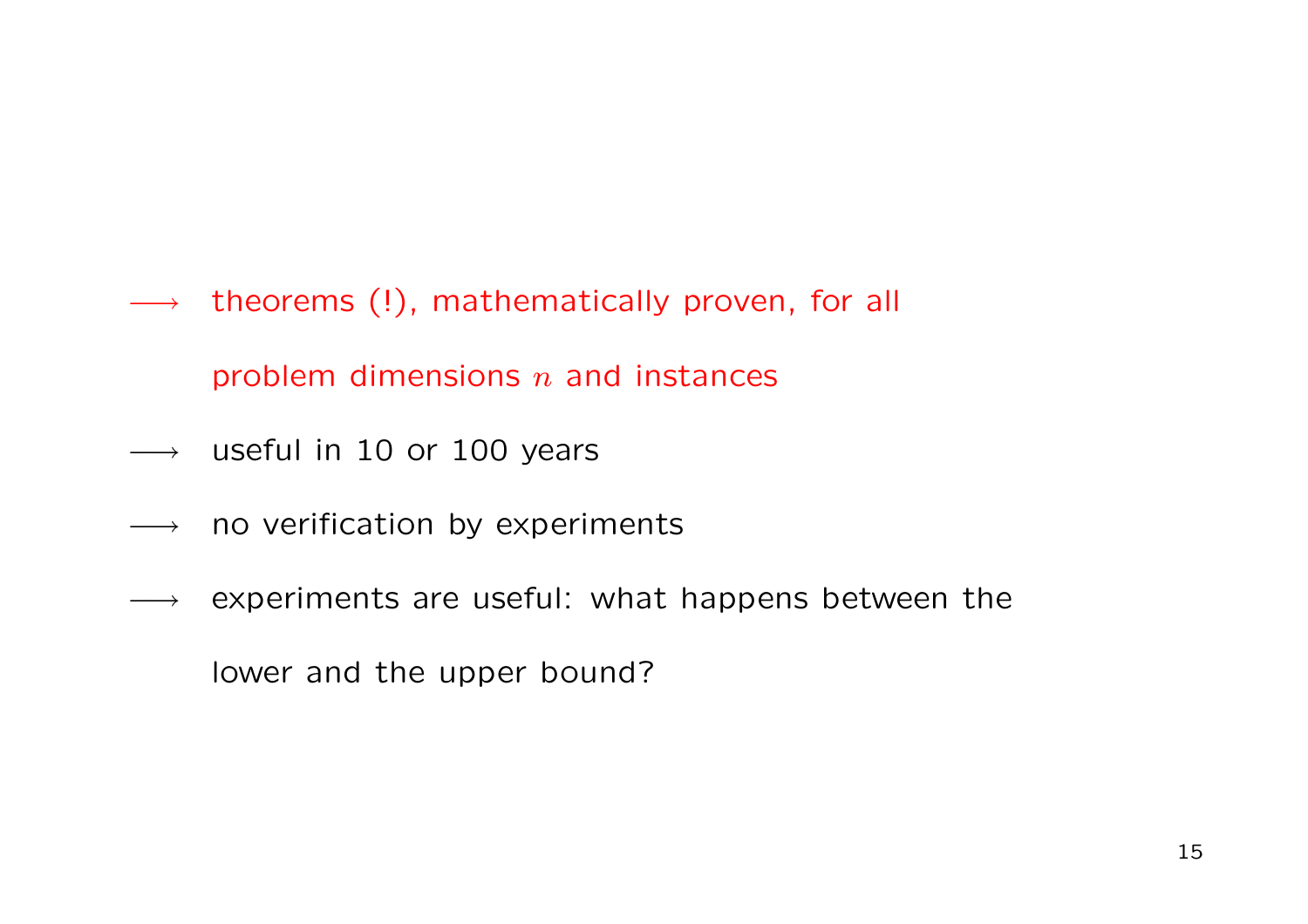## 2. Survey on the rest of the talk

I Complexity Theory

- 3. NFL scenario vs. realistic scenarios
- 4. Yao's minimax principle –

lower bounds in the black-box scenario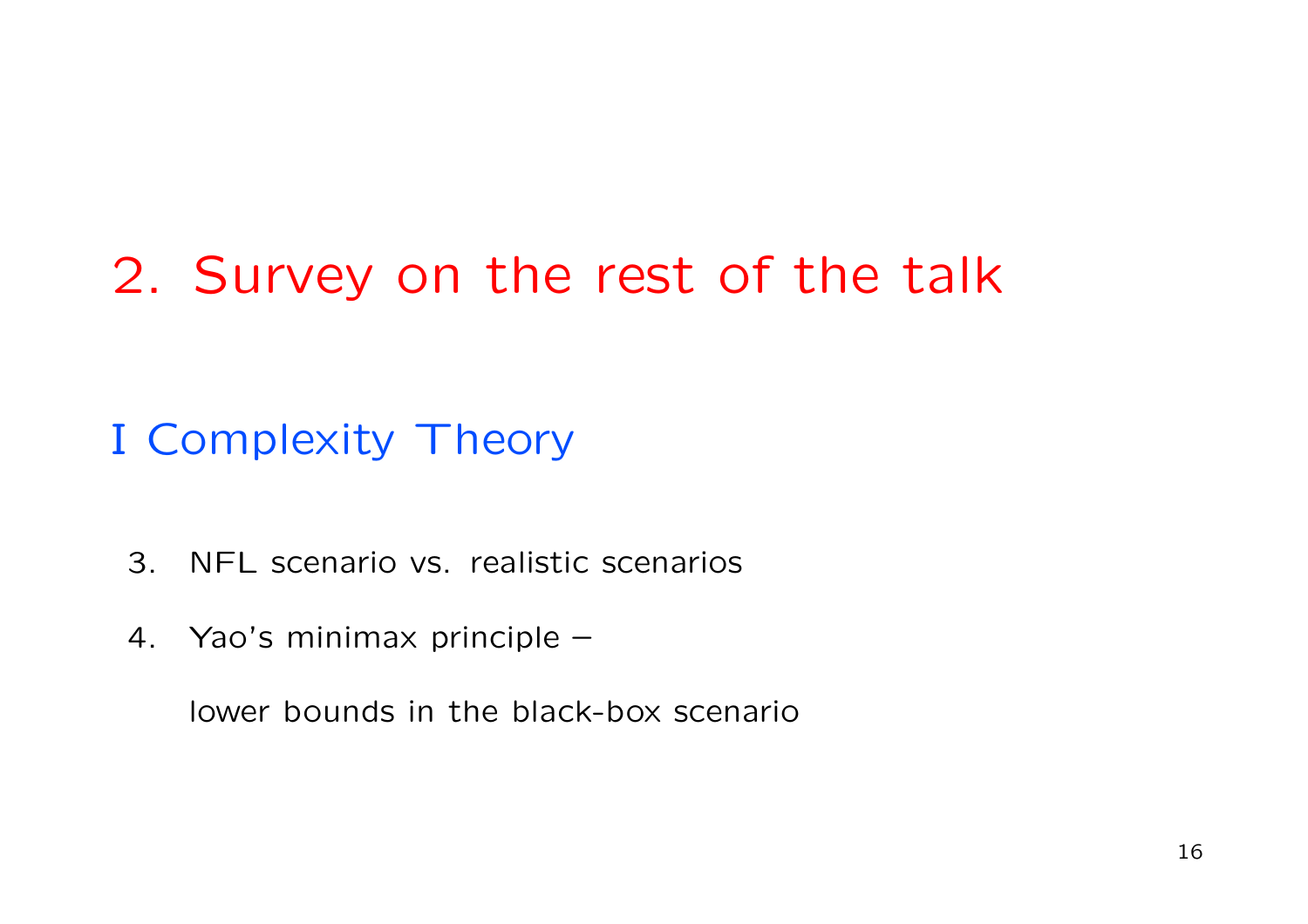### II Algorithm analysis (with concrete examples)

5. The coupon collector's theorem

6. Chernoff bounds

- 7. Random walks on plateaus
- 8. Potential functions
- 9. Typical runs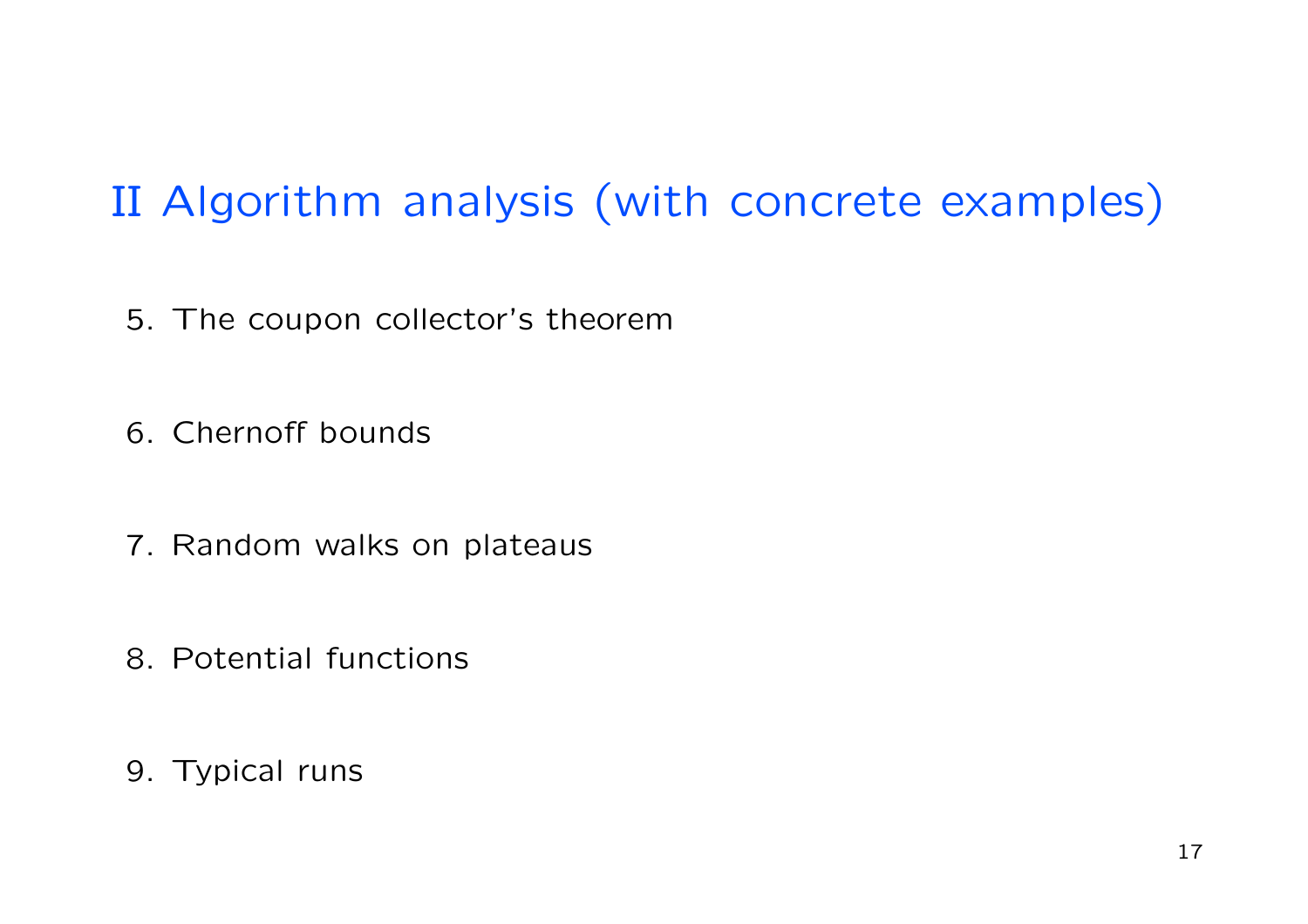### III Applications to classical problems

- 10. Sorting
- 11. Shortest paths
- 12. Minimum spanning trees
- 13. Maximum matchings

### IV

### 14. Conclusions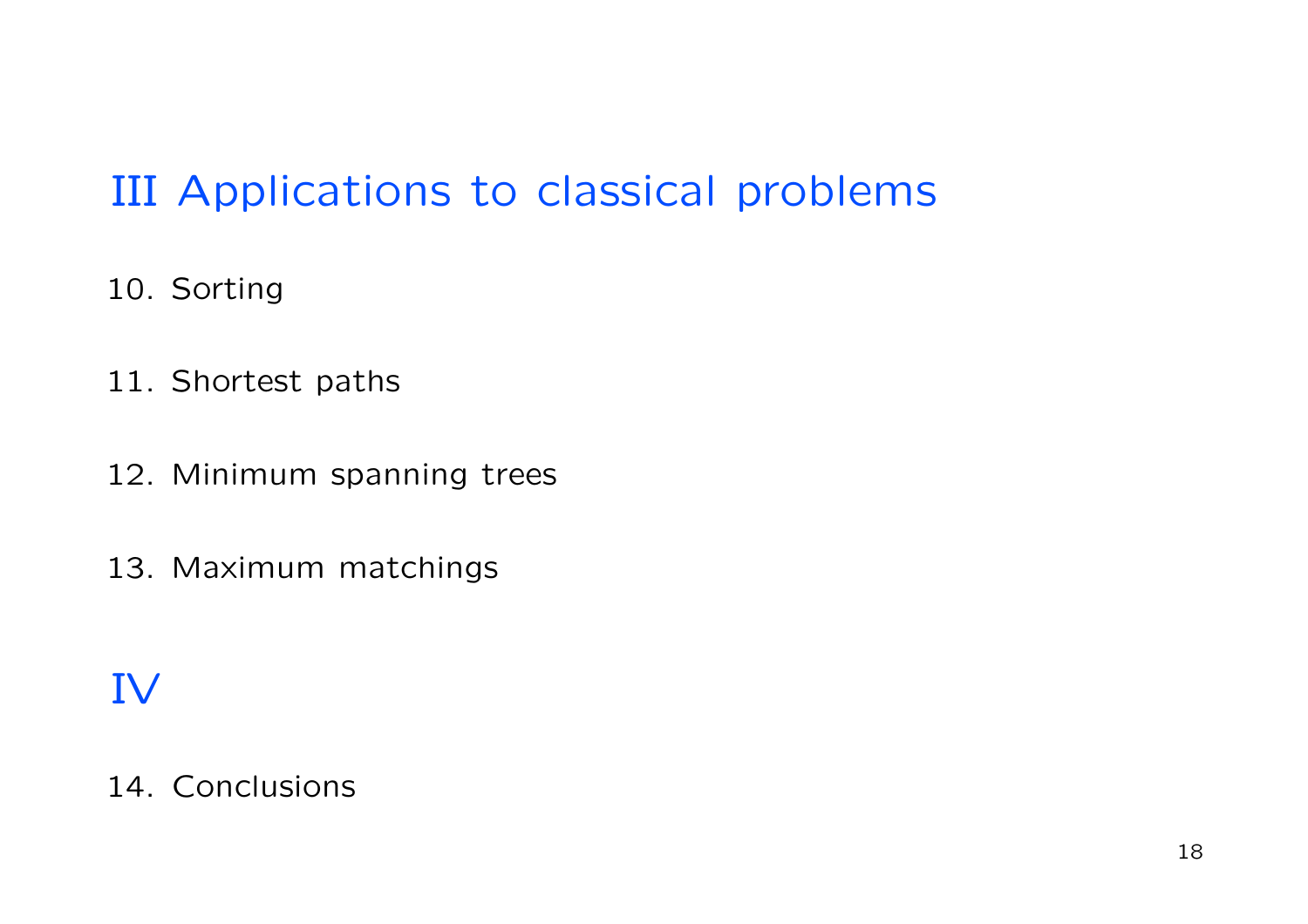## 3. The NFL scenario vs. realistic scenarios

 $\mathsf{\mathsf{NFL}\text{-}\mathsf{Theorem}\text{:}}\;\;A,B$  finite. Each randomized search strategy sampling no point twice has on the average of all  $f\colon A\to B$  the same behavior (expected optimization time, success probability, . . . )

Holds iff class of functions is closed under permutations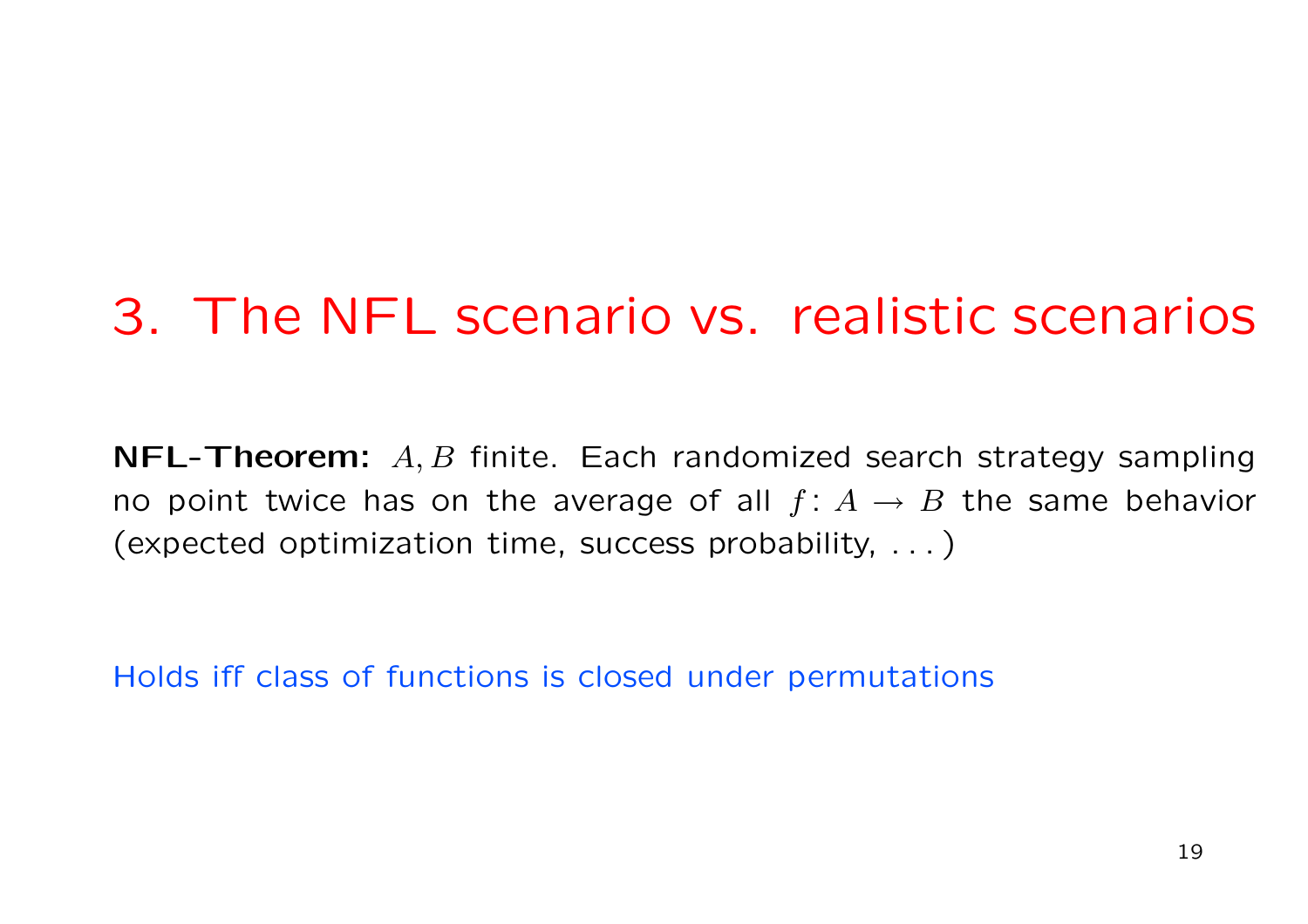- The proof is simple the result is fundamental
- the scenario is not realistic

We never optimize <sup>a</sup> function without

- $-$  a polynomial-time evaluation algorithm  $(a,f)\rightarrow f(a)$
- <sup>a</sup> short description
- structure on the search space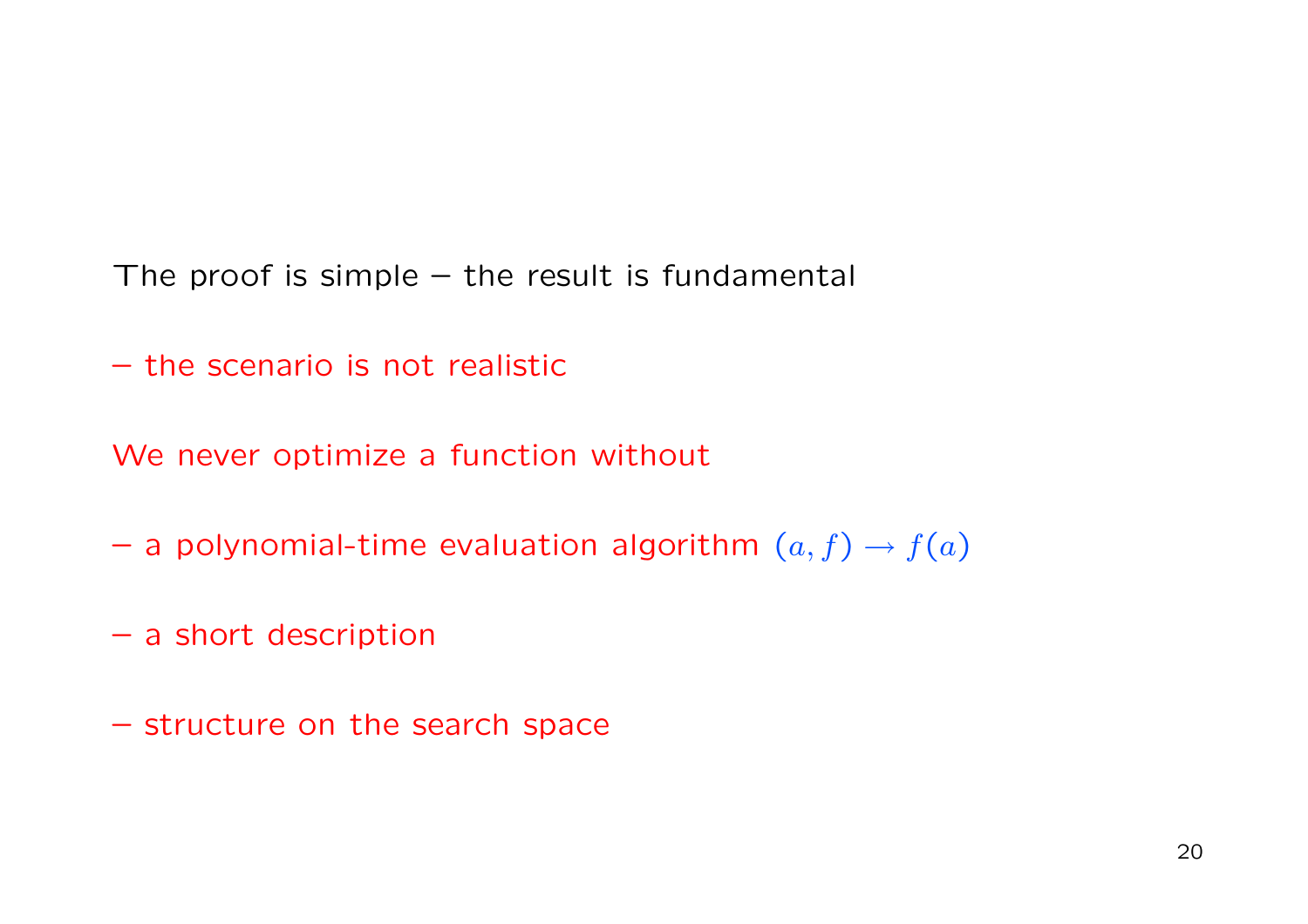E.g.,  $A = \{0, 1\}^{100}$  and  $B = \{1, ..., 10000\}$  $#{f | f: A \rightarrow B} = 10000^{2100}$ 

Almost all  $f$  have a shortest description length of  $\geq 2^{100}$  log 10000  $-$  100

(Kolmogorov complexity  $\rightarrow$  all types of description)

 $\rightarrow$  almost all functions will never be considered

(the same for permutations on  $A$ )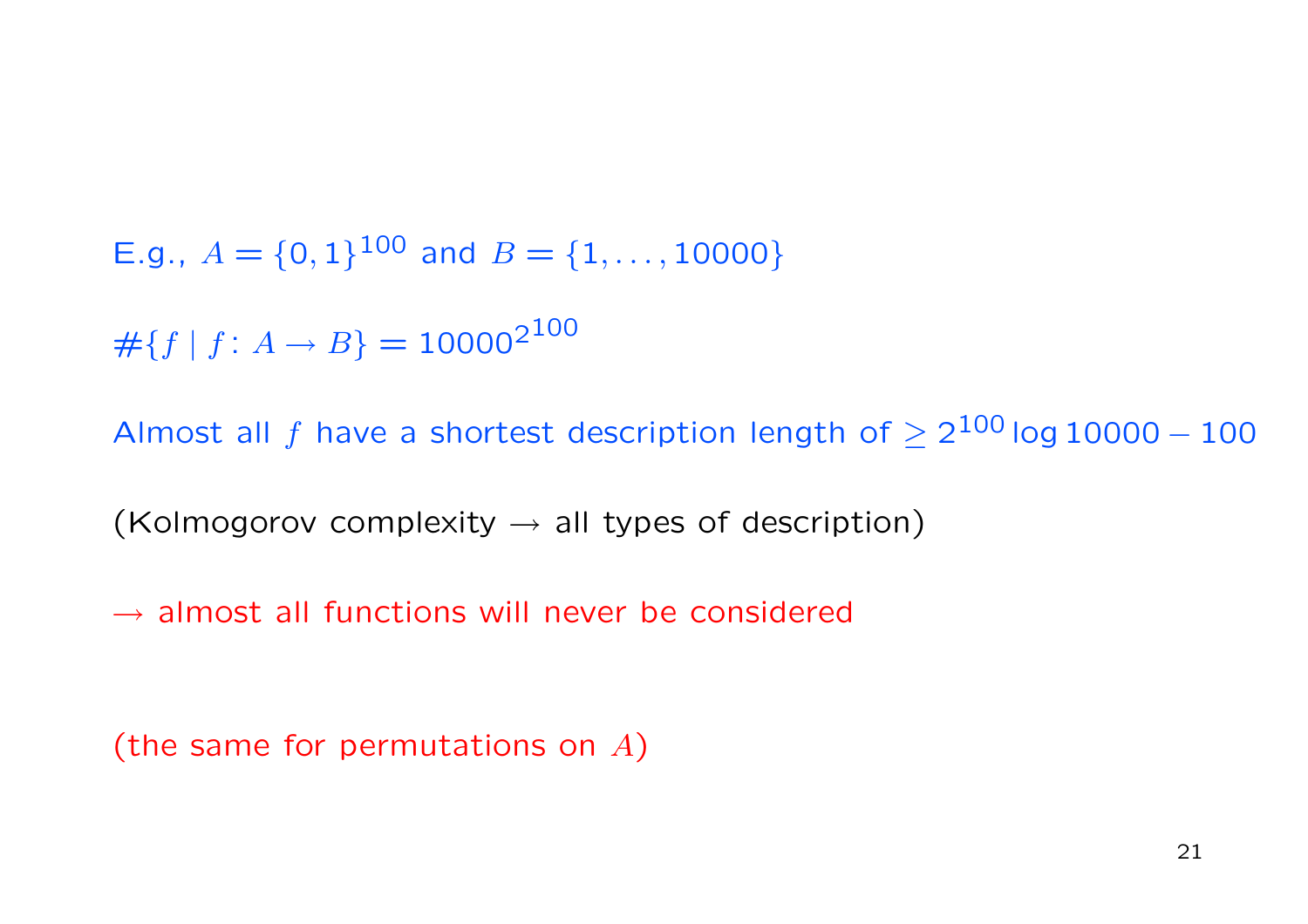Realistic scenarios are resource bounded $\rightarrow$  no NFL theorem (DJW GECCO'99)

Almost NFL theorem (DJW TCS'02)

Each rand. search heuristic efficient on  $f$  (easy to describe) is bad for many  $g$  which are easy to describe and closely related to  $f$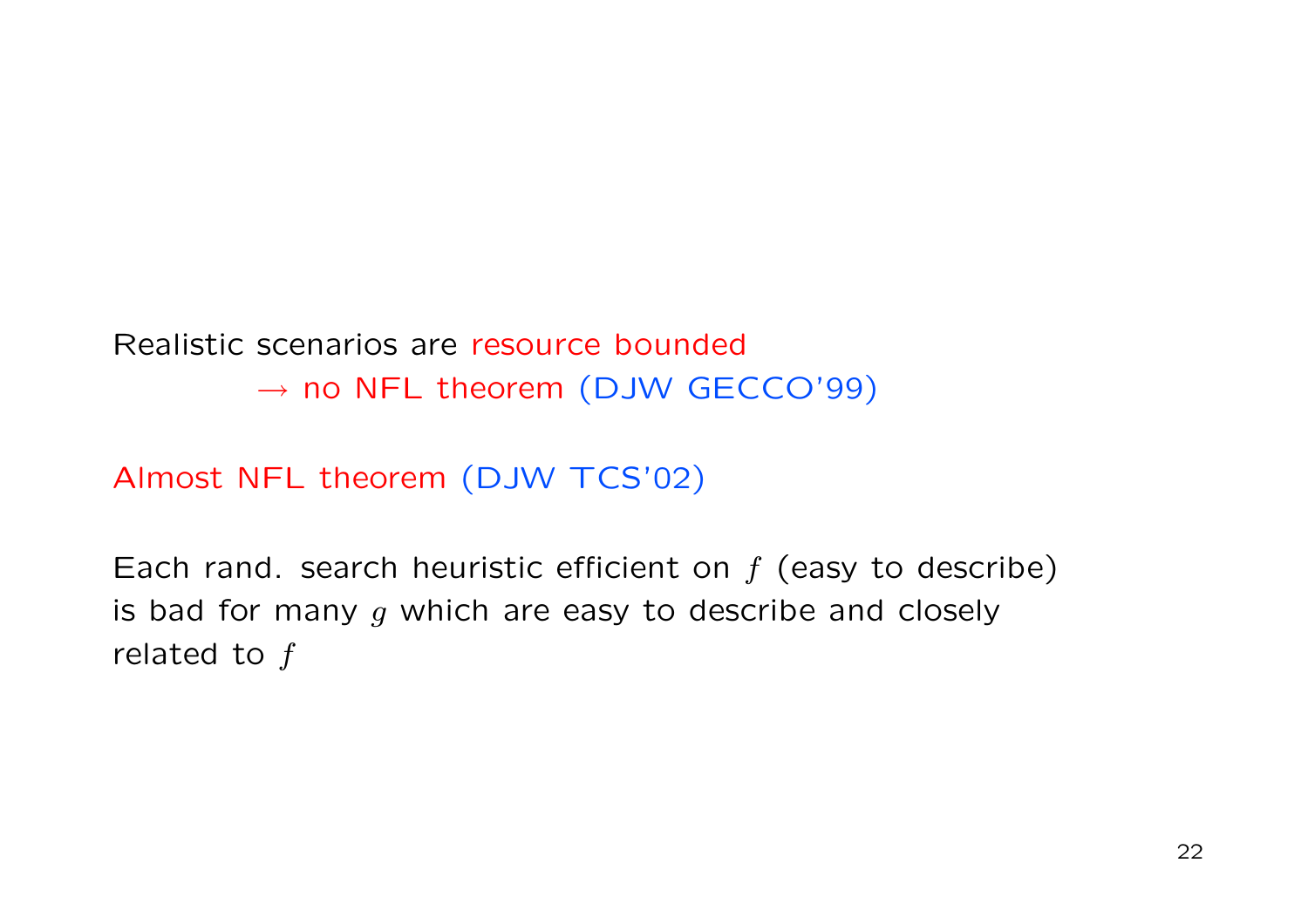The NFL theorem is fundamental and everything has been said on it

Essential arguments were known before in complexity theory

It is time to stop the discussion on NFL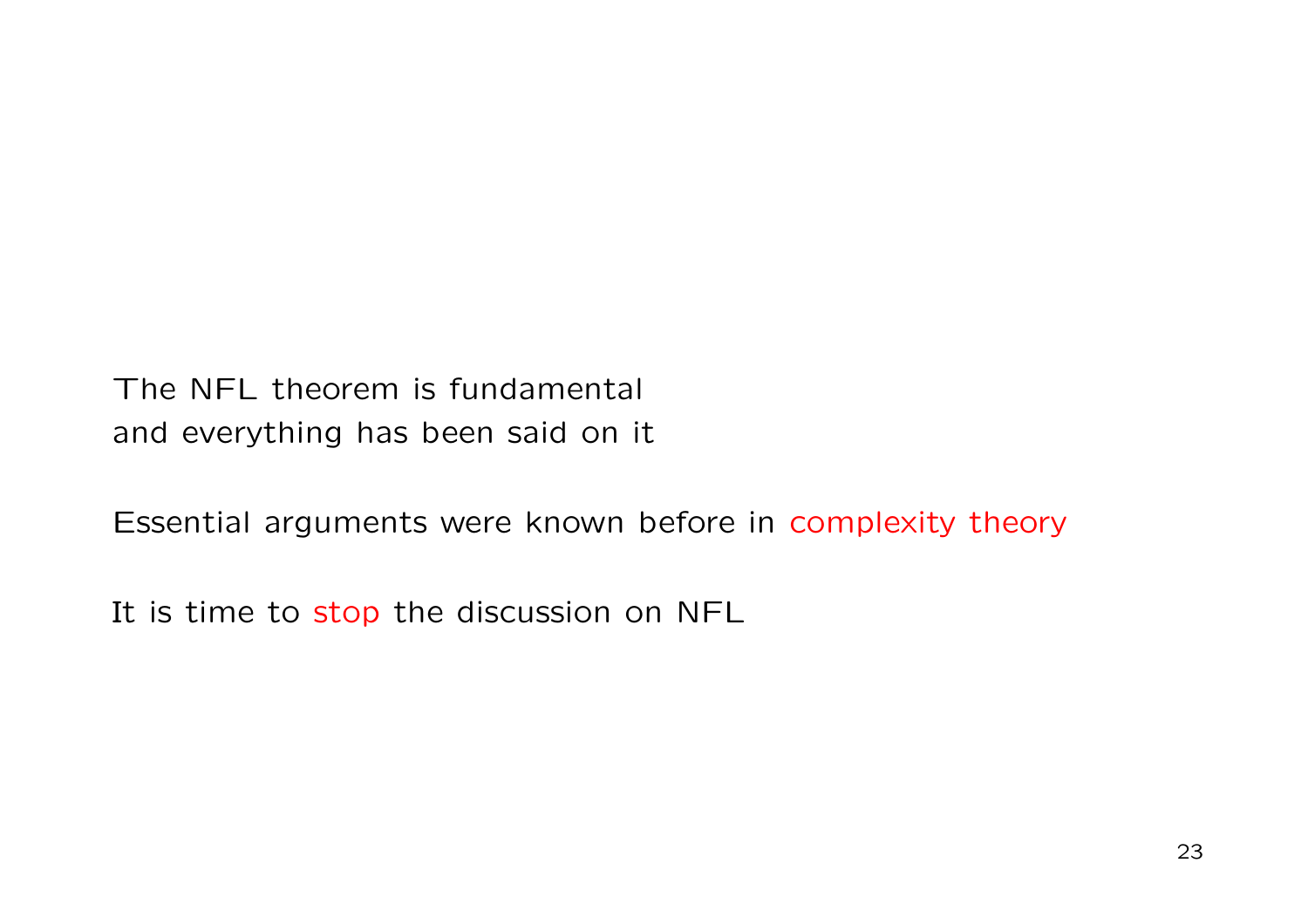#### Lessons learned

Each rand. search heuristic realizes a certain idea about the structure of the considered problem type and fails if the problem does not have this structure

Knowing  $f(a_1), \ldots, f(a_t)$  (t not too large) has to imply some knowledge where to look for good search points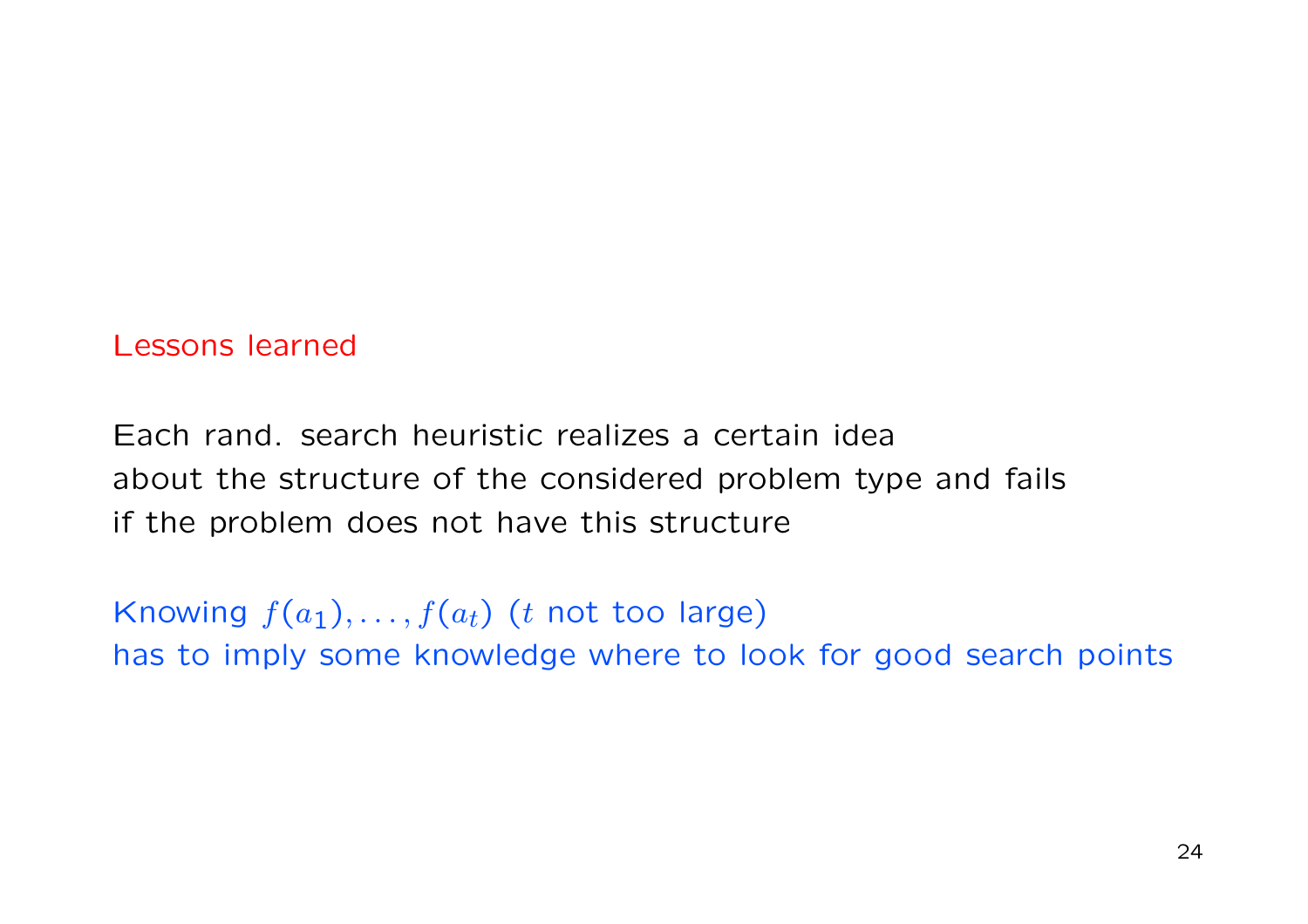### 4. Yao's minimax principle – lower bounds in the black-box scenario

The black-box scenario: Given a class of functions  $F \subseteq \{f\colon A \to B\}.$ The function  $f\in F$  to be optimized is unknown

(is chosen by an adversary or "the real world")

 $\rightarrow$  Search by sampling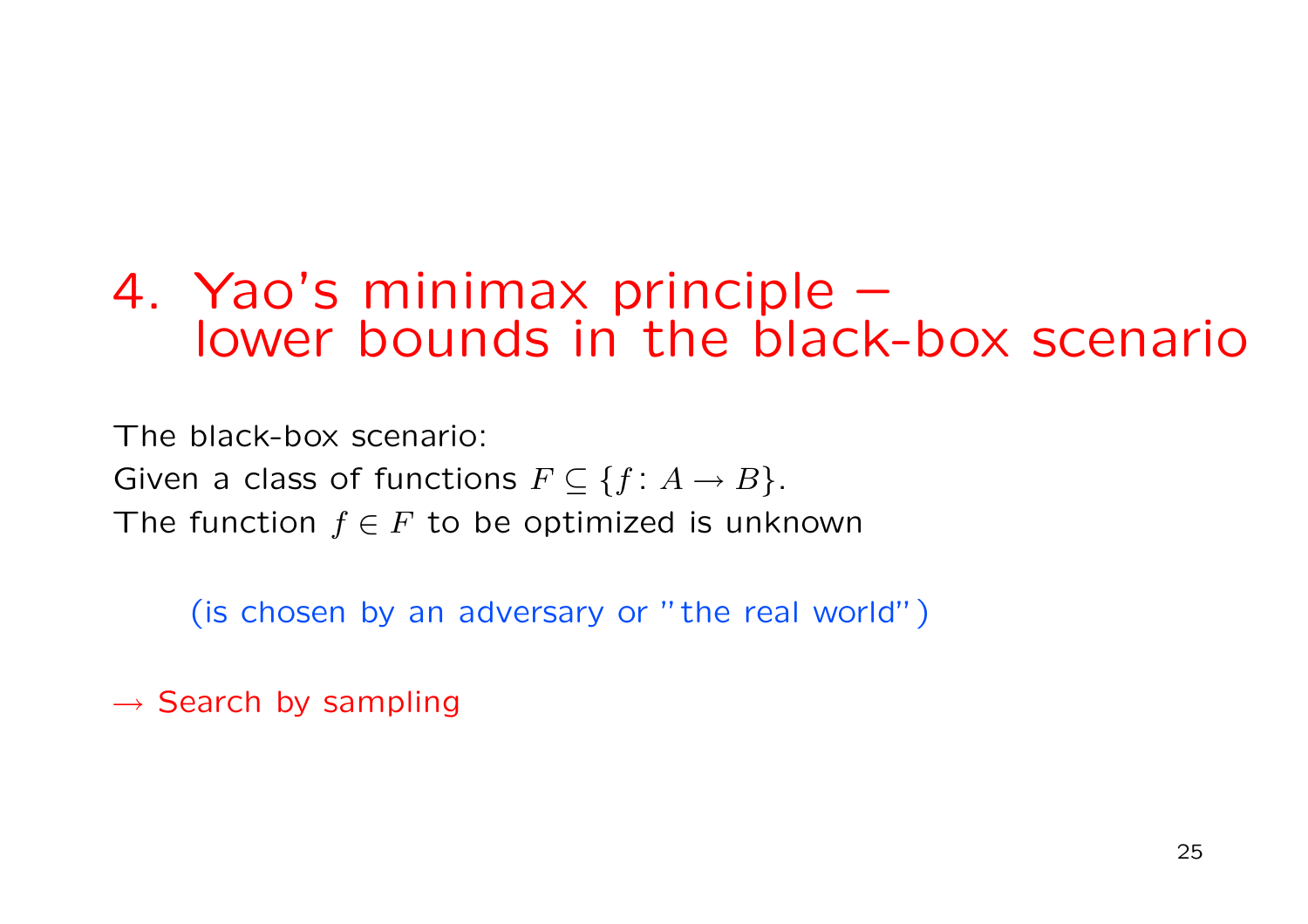Step t:

we know  $a_1, f(a_1), \ldots, a_{t-1}, f(a_{t-1}),$ we choose  $a_{\boldsymbol{t}}$  (the prob. distribution to choose  $a_{\boldsymbol{t}})$  $\rightarrow$  we obtain  $f(a_t)$ 

Note that

EA, ES, GA, Sim Ann, . . . fit into this scenario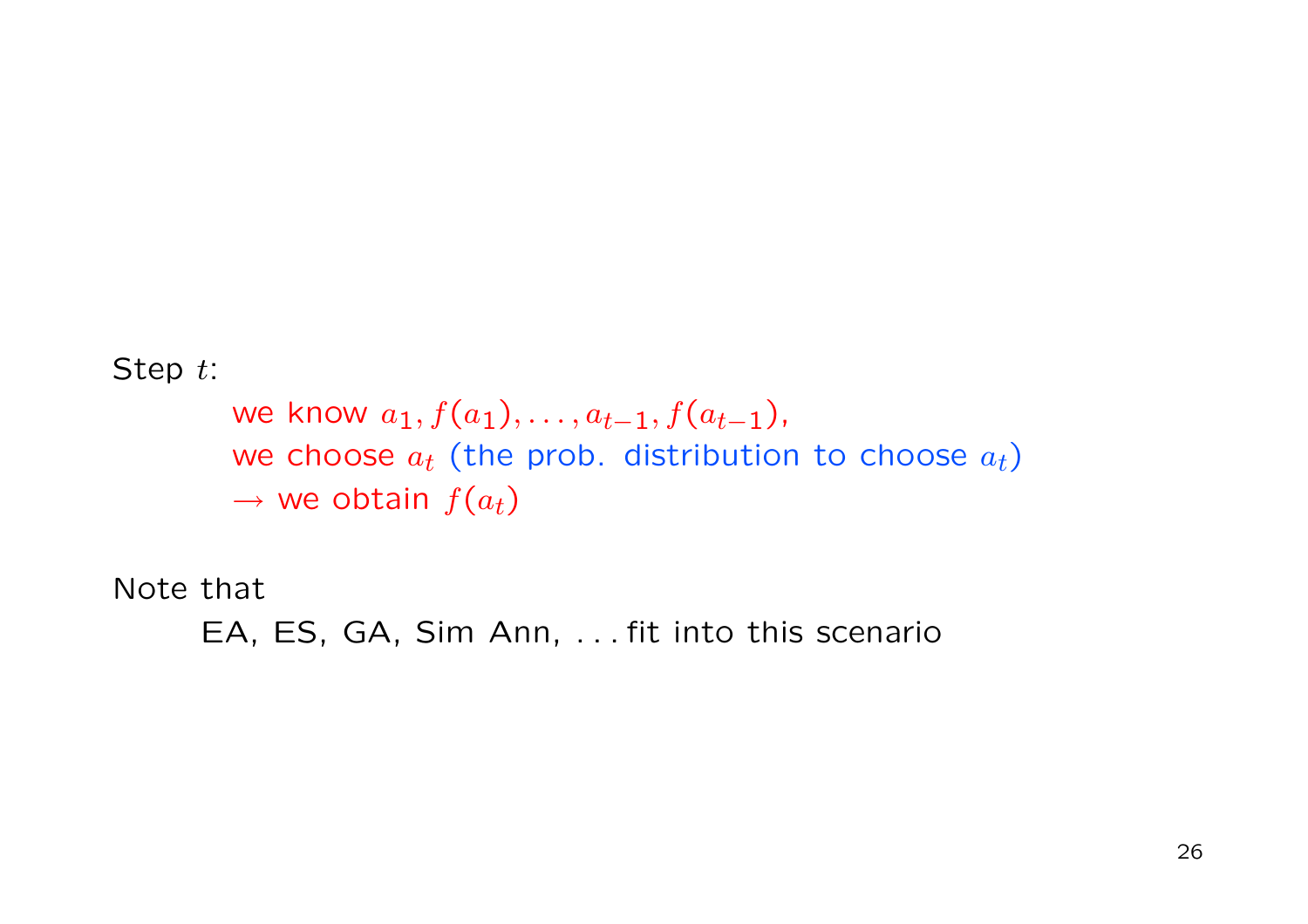– We can analyse what is not possible in this setting

– Lower bounds show the limits of all randomized search heuristics

– How can we obtain such lower bounds?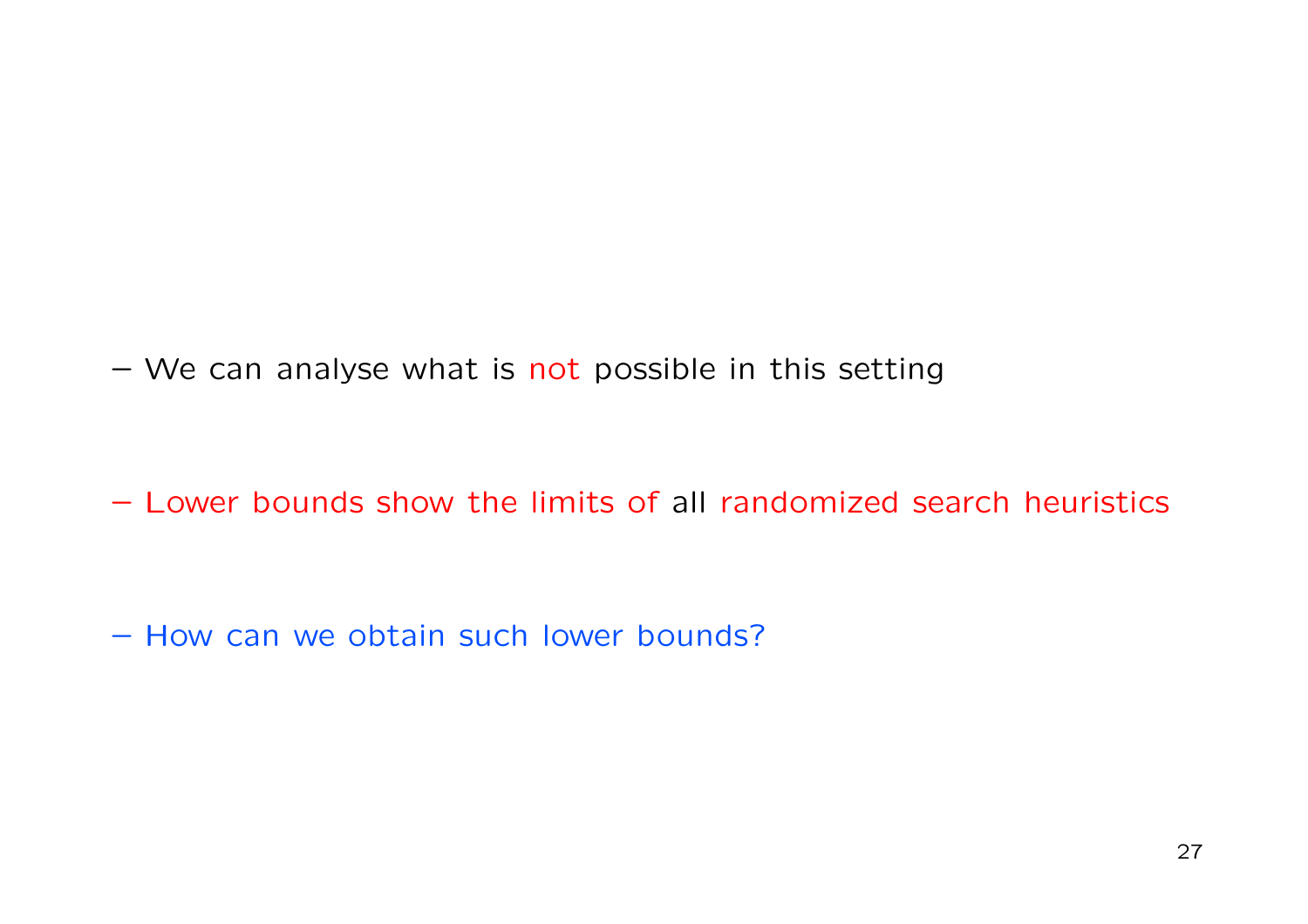Yao's Minimax Principle (1978)

(Andy Yao, Turing Award Winner 2001)

Consider black-box optimization as zero-sum game between

Player 1: the algorithm designer Player 2: the adversary choosing the instance  $f$ 

Player 1 has to pay 1 \$ for each  $f$ -evaluation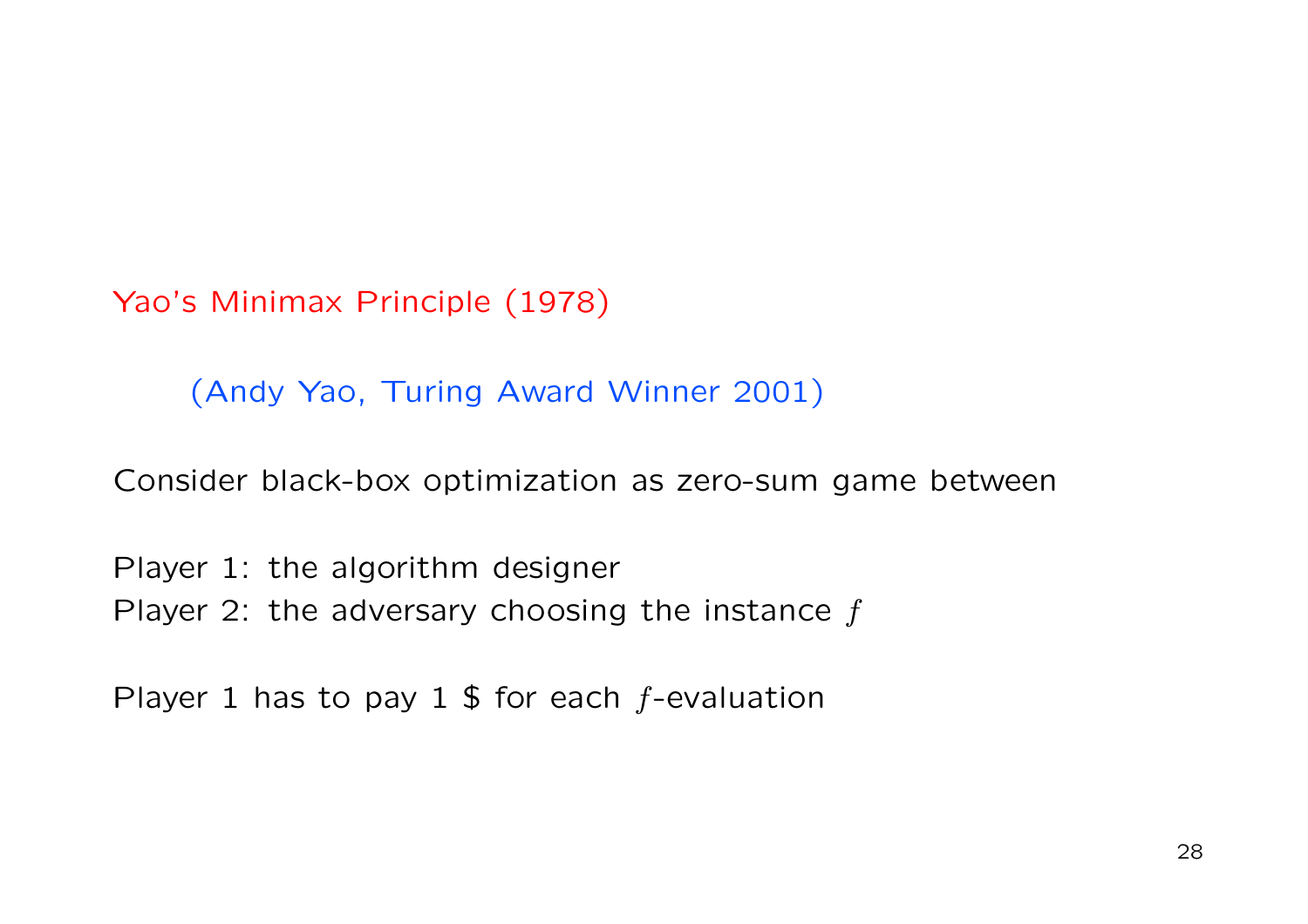### Condition

- Number of problem instances is finite
- Number of deterministic search strategies
	- is finite (forget repeated tests)

The miracle:

Lower bounds for deterministic algorithms imply lower bounds for randomized algorithms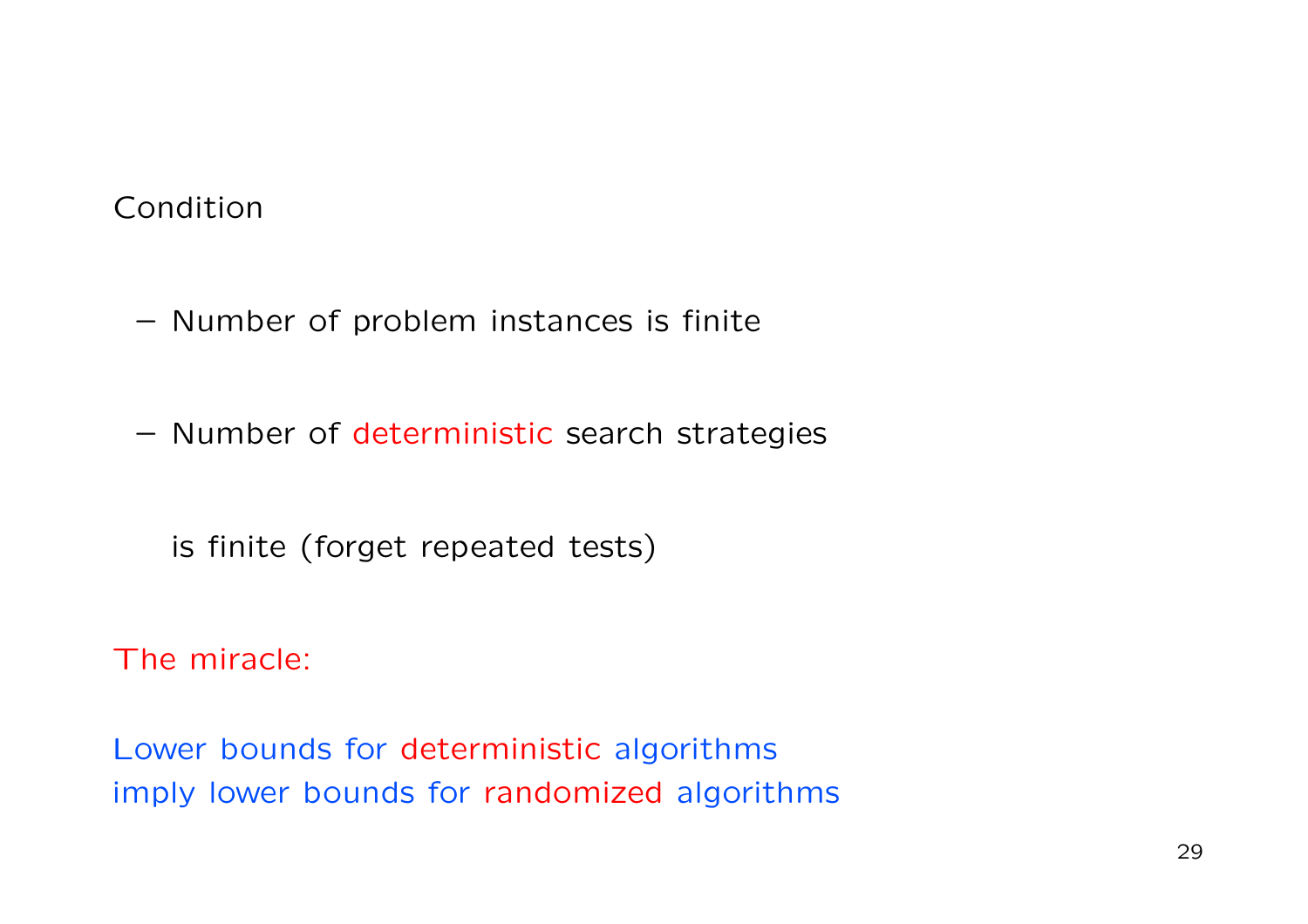#### Theorem

The minimal (w.r.t. randomized algorithms  $A$ ) maximal or worst-case (w.r.t. problem instances  $f$ ) expected optimization time  $T(A, f)$ )

 $>$  maximal (w.r.t. prob. dist. p on instances f) minimal (w.r.t.  $\sf{deterministic}$  algorithms  $A)$ average optimization time  $T_p(A, f)$ 

 $\geq \min_A E(T_p(A, f))$  for each  $p$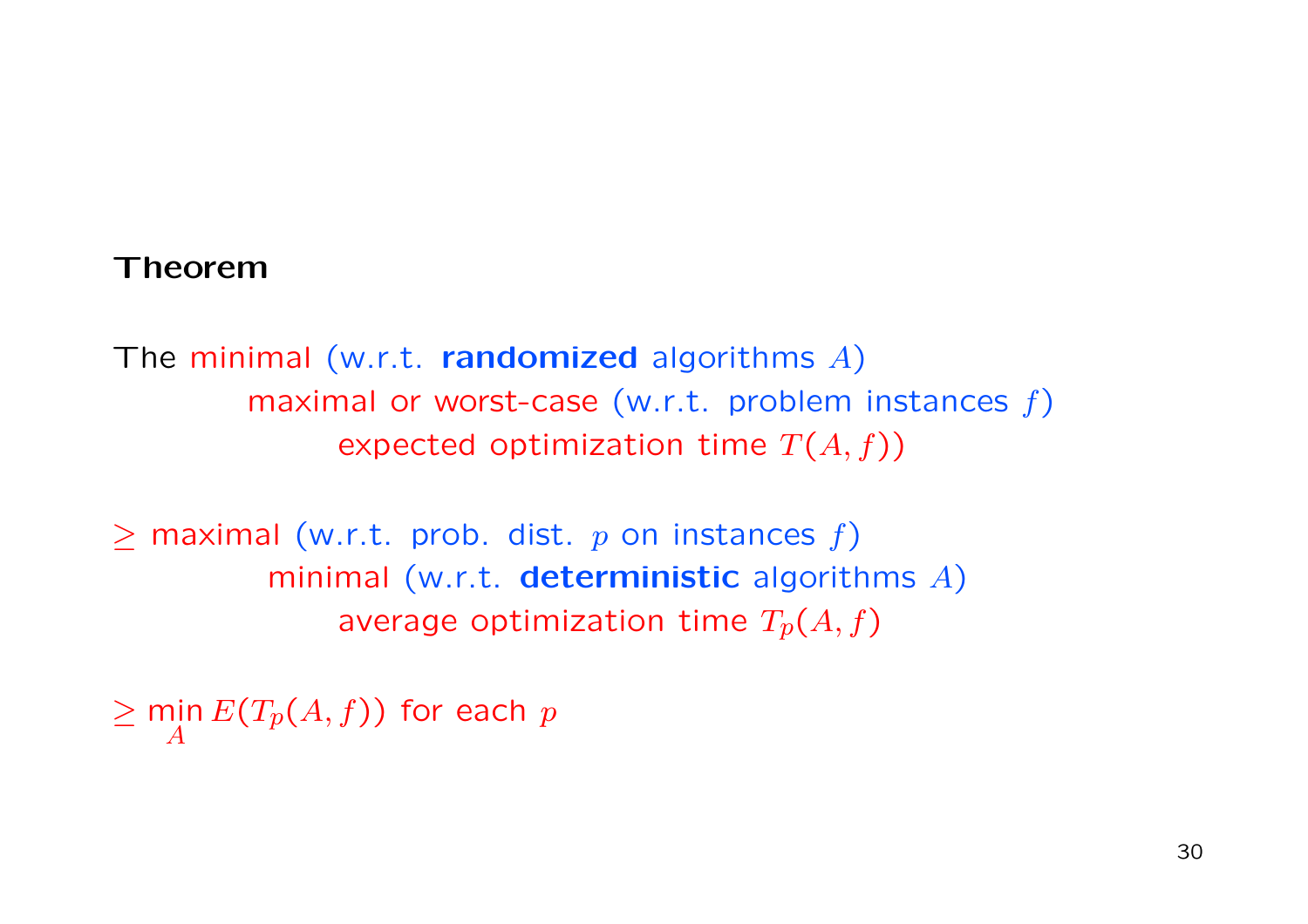This theorem for two-persons zero-sum games is 50 years old (von Neumann)

The new idea is to consider algorithm design as such <sup>a</sup> game

Note: We can choose  $p$  and have to investigate deterministic algorithms only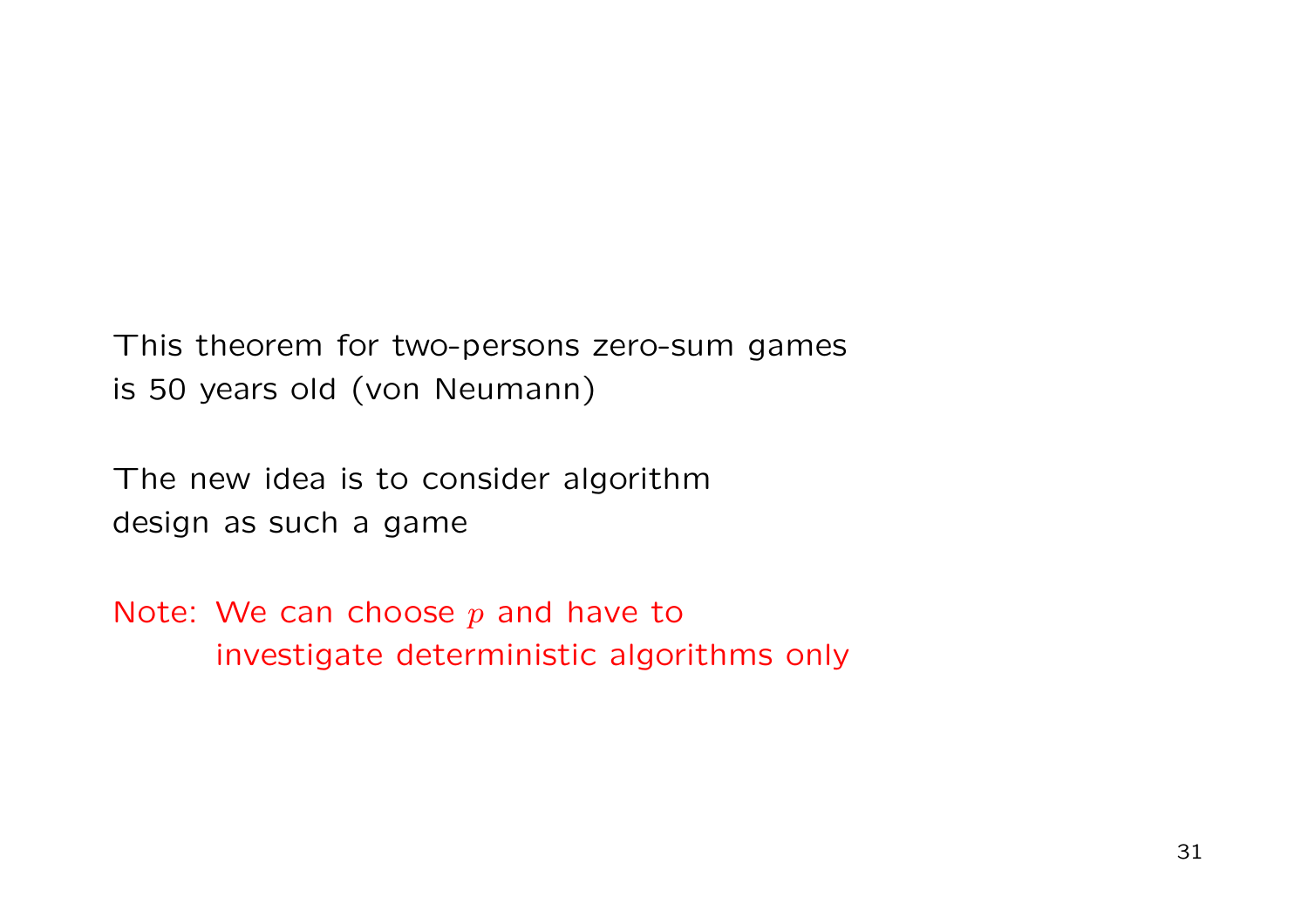Deterministic search strategies are decision trees.



for each  $f\colon$ 

optimization time  $=$   $\#$  nodes on query path until query point is optimal.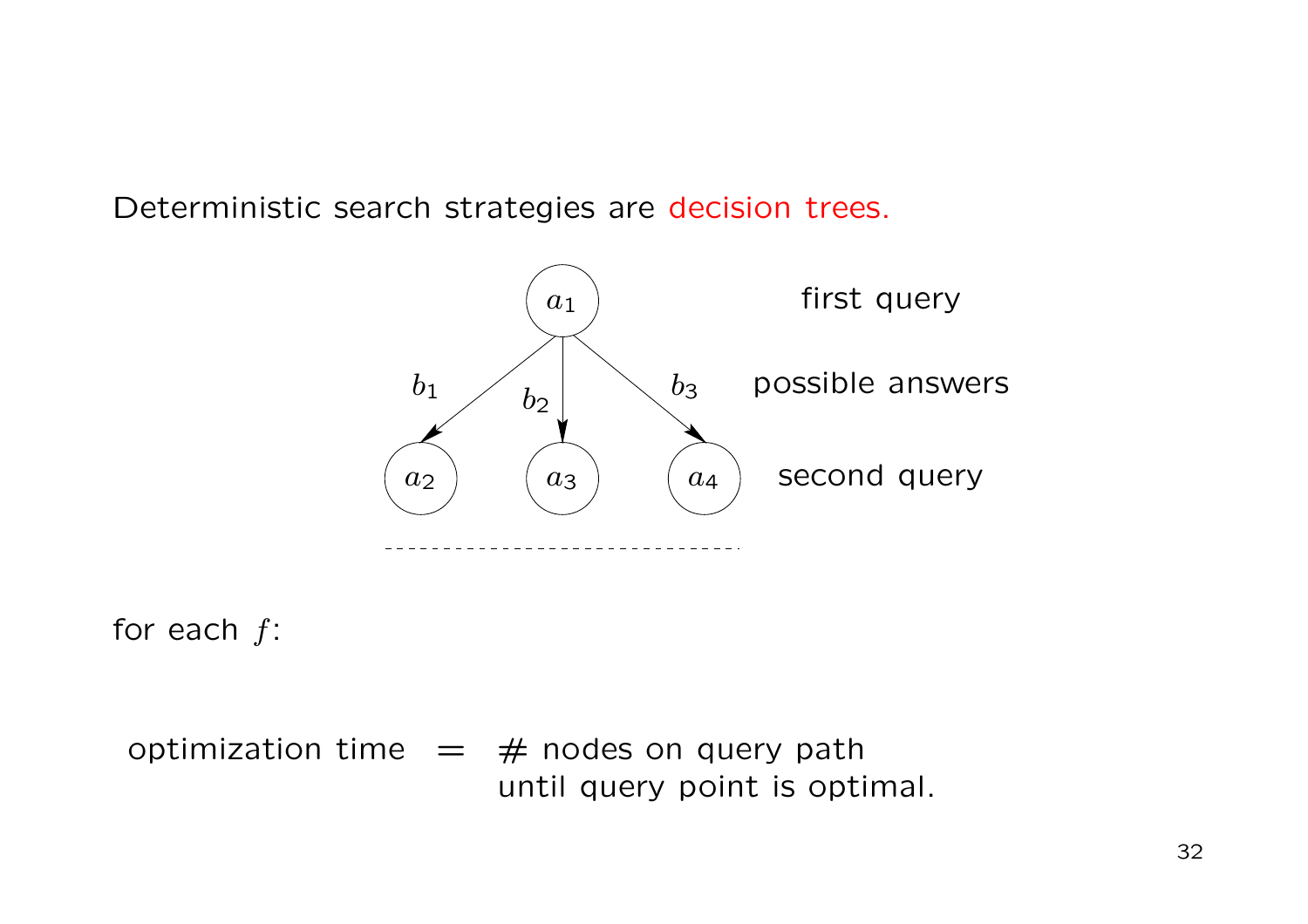### Applications  $(DJTW - FOGA'02)$  and new

Needle in the haystack

all 
$$
f_a(x) =
$$
\n
$$
\begin{cases}\n1 & x = a \\
0 & \text{otherwise}\n\end{cases}
$$
uniform distribution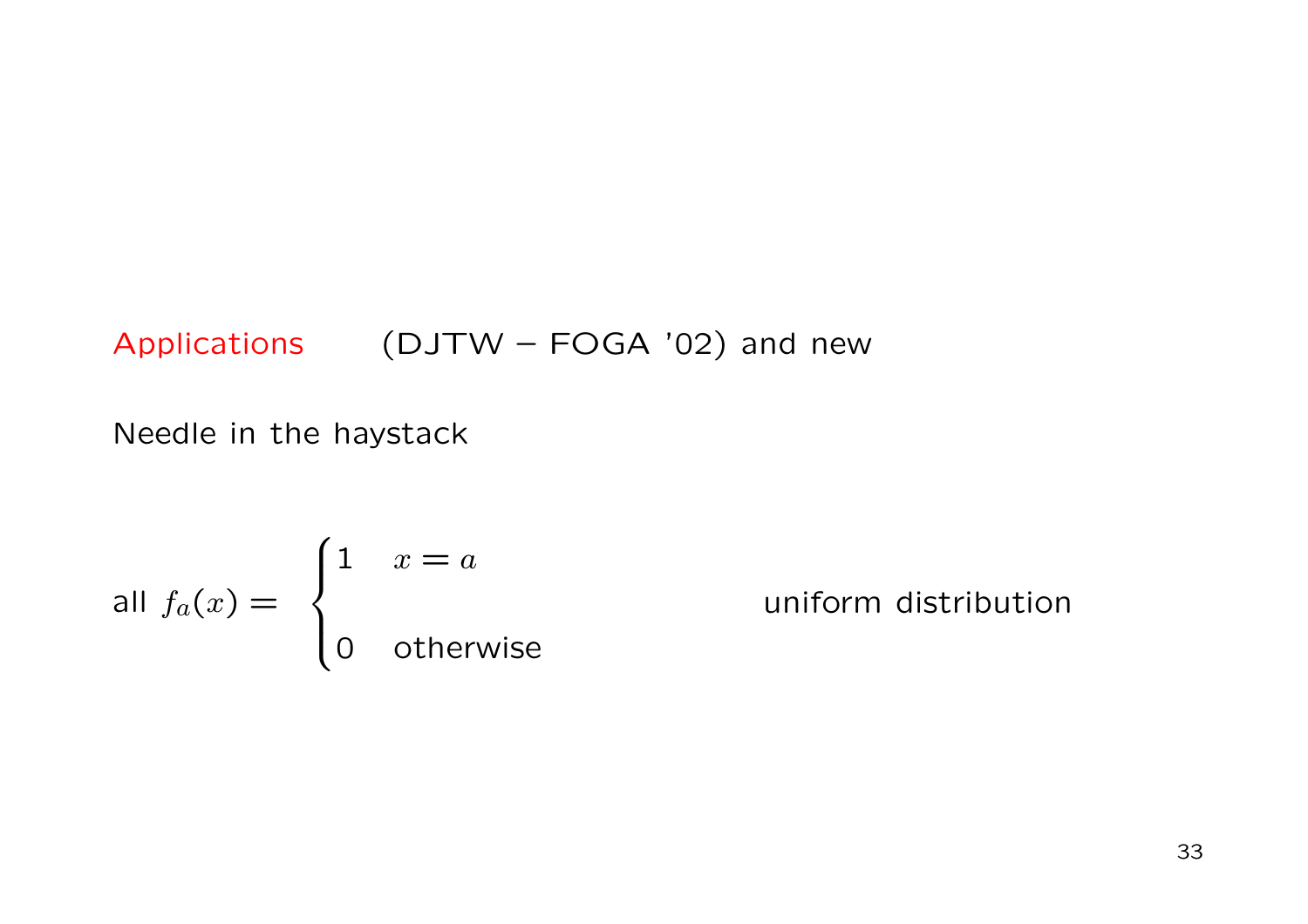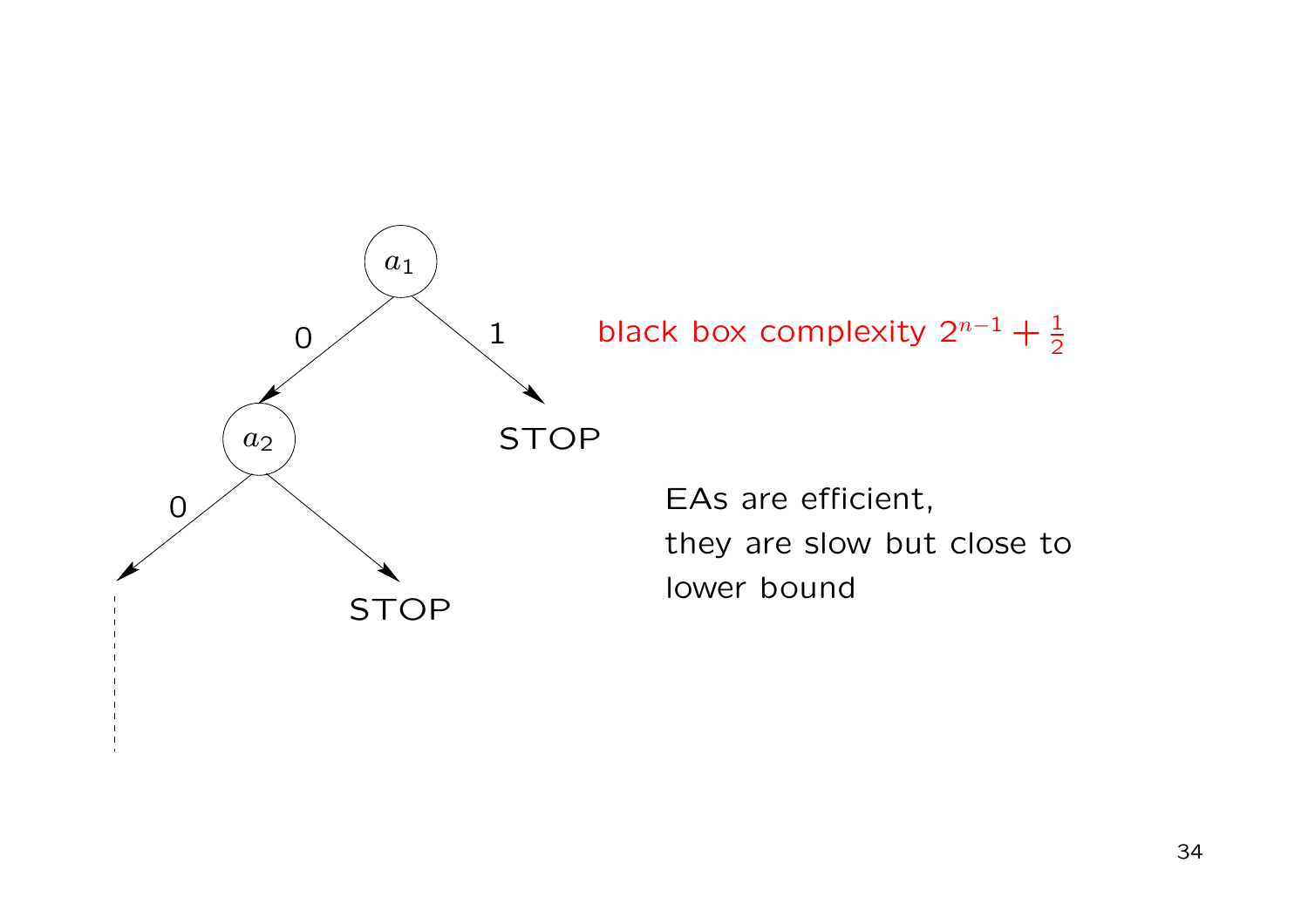### Trap

all 
$$
f_a(x) =\begin{cases} 2n & x = a \\ \text{ONEMAX}(x) & \text{otherwise} \end{cases}
$$
  
\nlower bound:  $2^{n-1} + \frac{1}{2}$   
\nrandom search:  $2^{n-1} + \frac{1}{2} \leftarrow \text{optimal}$   
\ntypical EAs:  $\Theta(n^n) = \Theta(2^{n \log n}) \leftarrow \text{inefficient}$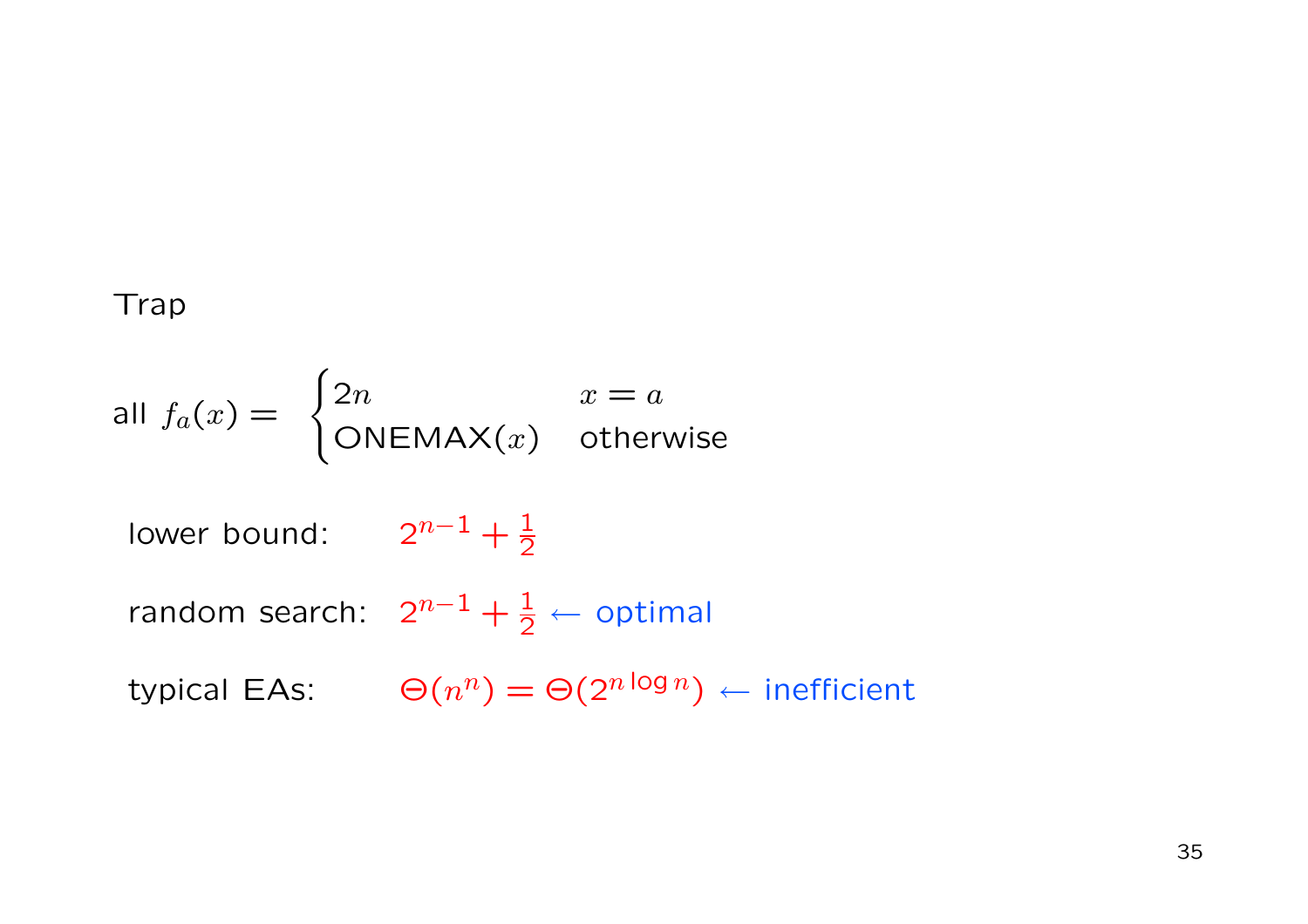Unimodal functions

 $f: \{0,1\}^n \to \mathbb{R}$  is unimodal iff for all a:  $\it a$  is optimal or has a better Hamming neighbor

Easy: Im(f) image set  $\Rightarrow$ expected optimization time of  $(1 + 1)EA$ :  $O(n \cdot |Im(f)|)$ 

(common belief: unimodal  $\Rightarrow$  easy for EAs)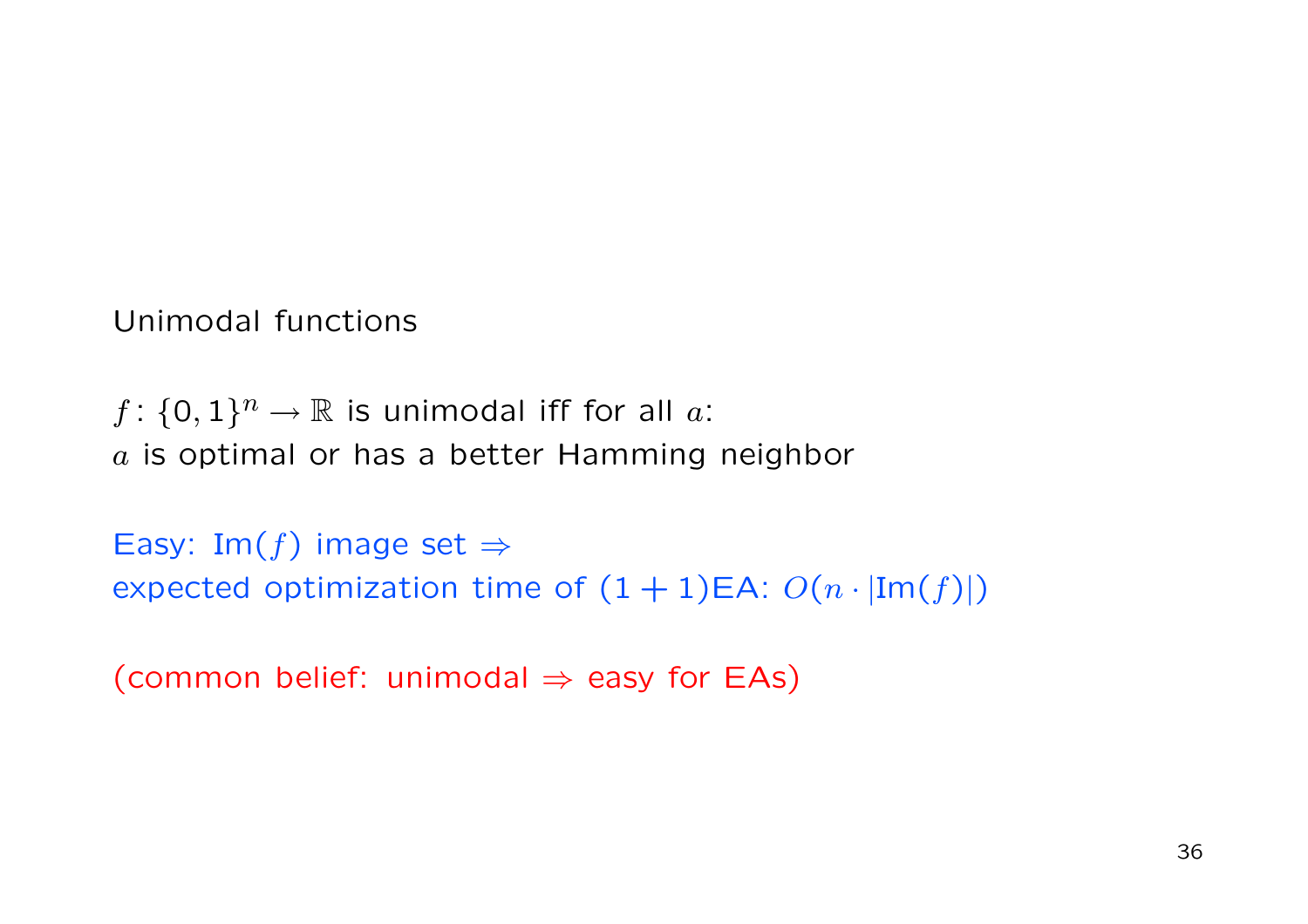#### But:

Each randomized search heuristic needs for many unimodal functions on average

 $\Omega(|\text{Im}(f)|/n^{\varepsilon})$  steps,  $\varepsilon > 0$ .

The result ist counterintuitive!?

No, the common belief is based on <sup>a</sup> too general statement.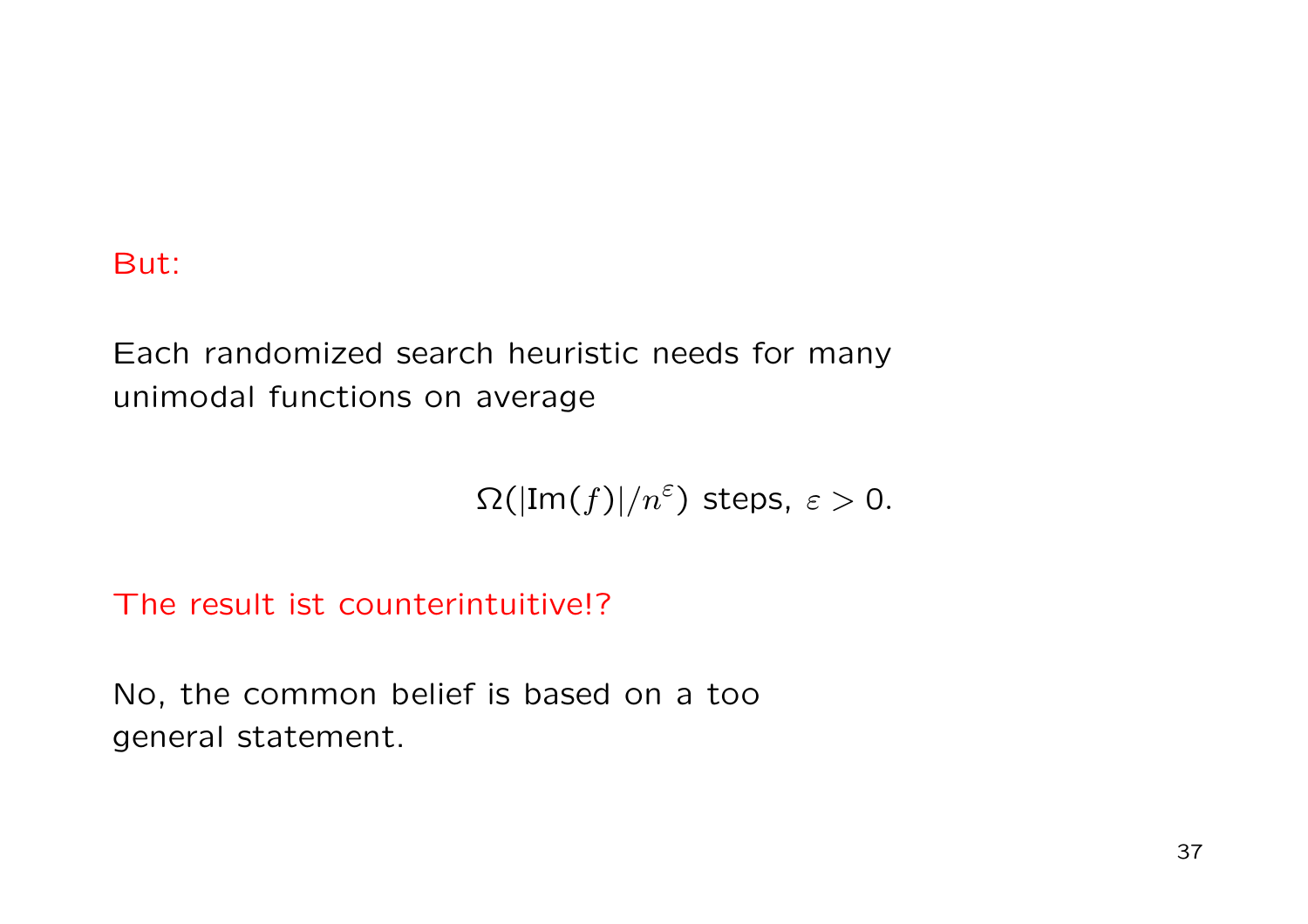Consider randomized long path functions:

 $p_0 = 1^n$ 

- $\displaystyle{p_i}$  random Hamming neighbor of  $\displaystyle{p_{i-1}}$
- eliminate loops

$$
\longrightarrow f_P(a) = \begin{cases} n+i & a = p_i \\ \text{ONEMAX}(a) & \end{cases}
$$

 $p_0, \ldots, p_i$  and some points outside  $P$  known: no chance to guess  $p_{i+j}$  for some  $j$  not too small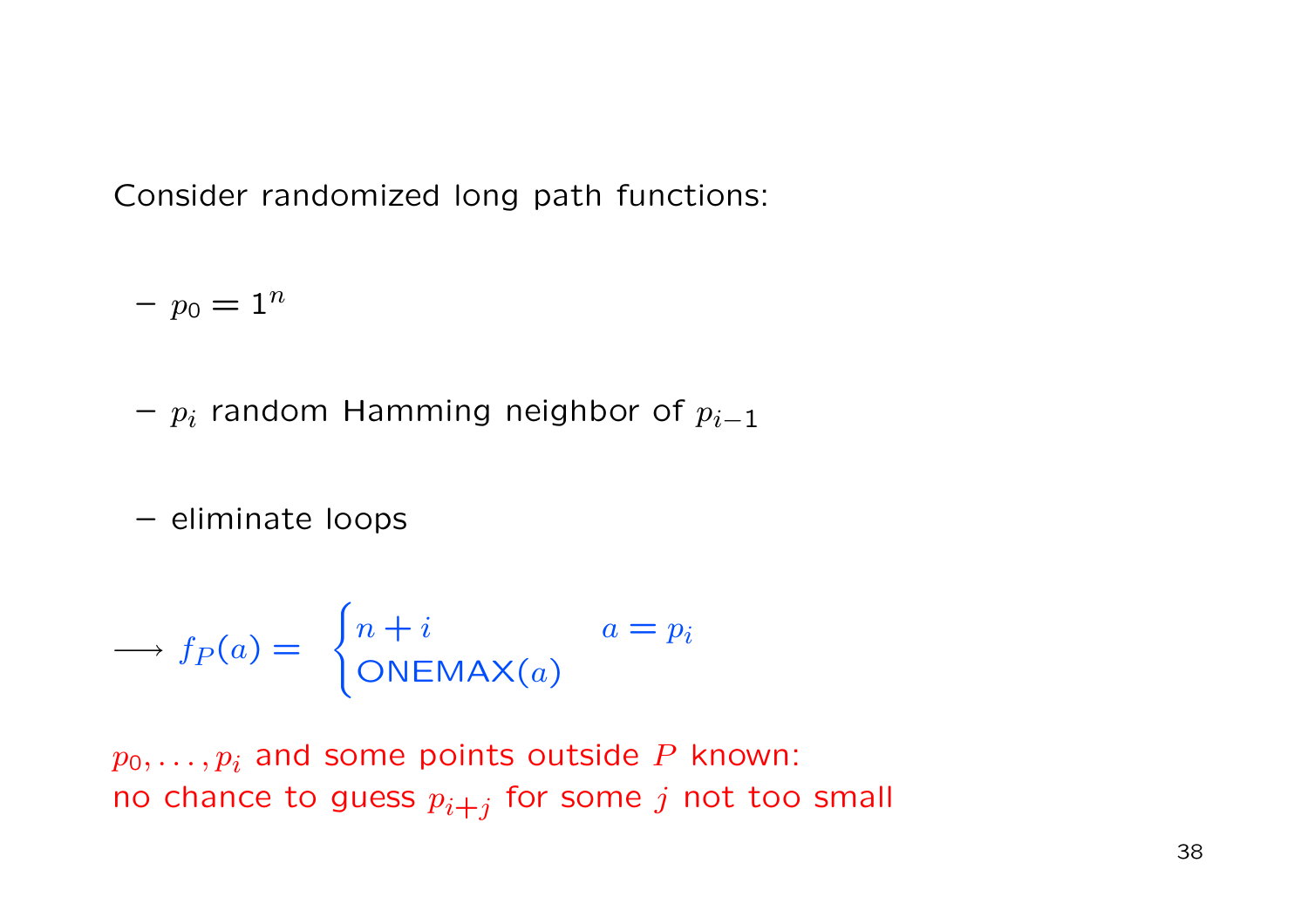Now: Algorithm analysis

## 5. The Coupon Collector's Theorem

The best-known analysis of an EA: expected optimization time of  $(1 + 1)EA$  on ONEMAX:

 $\Theta(n \log n)$ 

Can we break the  $n\log n$  barrier (for functions with <sup>a</sup> unique global optimum)?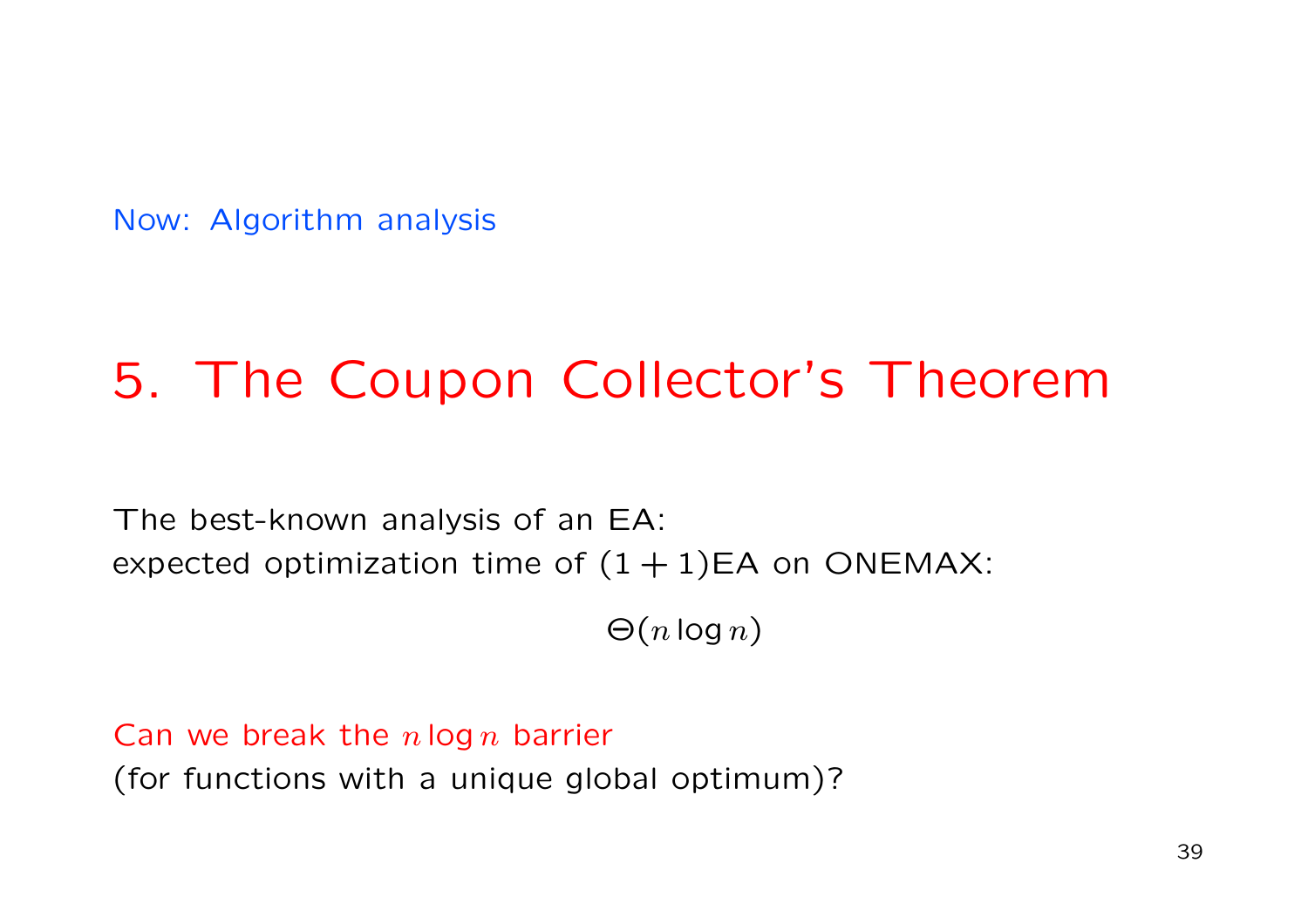Children's problem:

With each bar of chocolat you get <sup>a</sup> picture of one of 20 players of one of 18 teams.

How many bars do you expect to buy until you have <sup>a</sup> complete collection of pictures?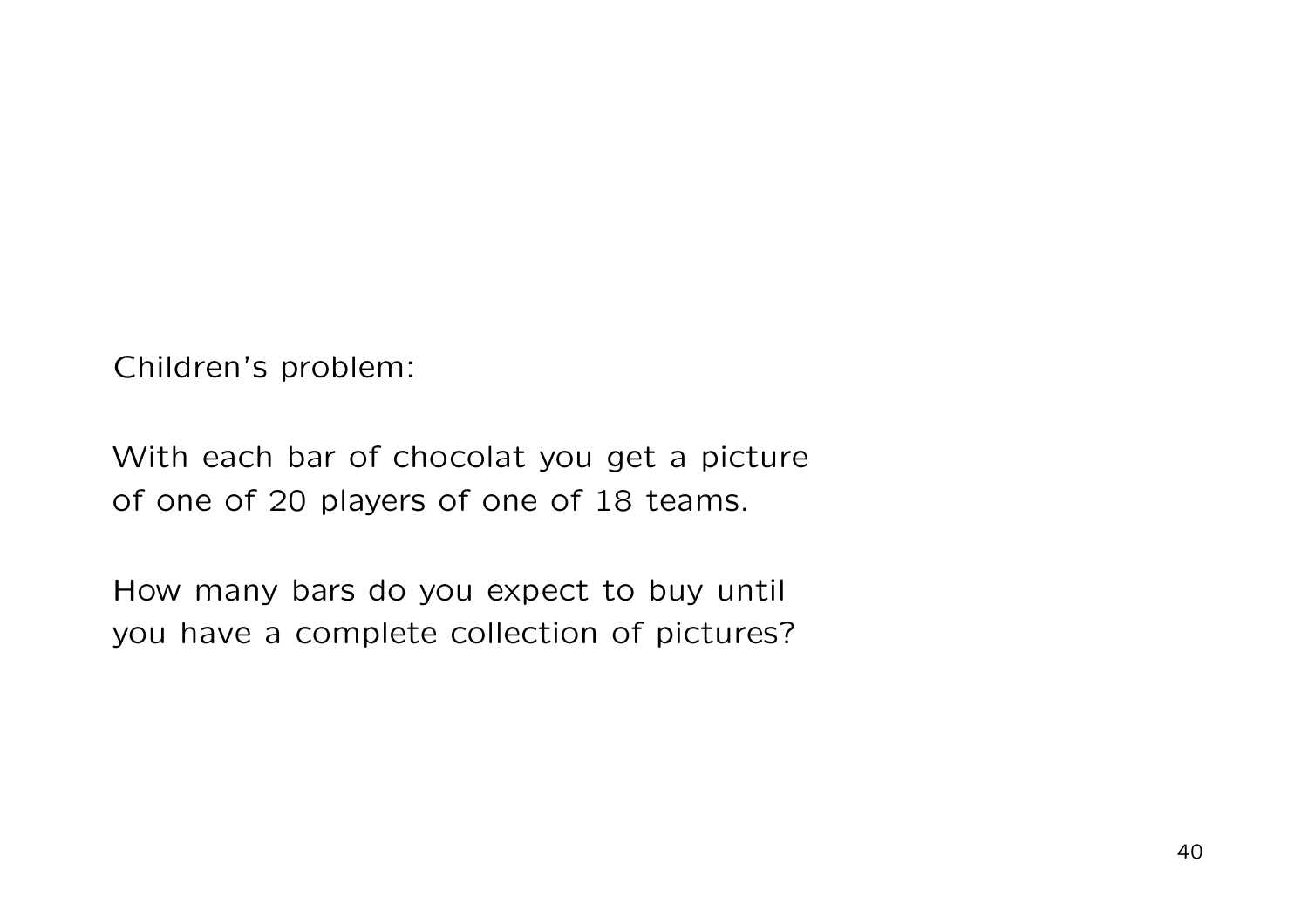#### Expected value

$$
360\left(1+\frac{1}{2}+\frac{1}{3}+\frac{1}{4}+\cdots+\frac{1}{360}\right) \approx 2300
$$

Better: swap pictures with your friends

In general

$$
n\left(1+\frac{1}{2}+\cdots+\frac{1}{n}\right)\approx n\ln n+0.58\ldots n
$$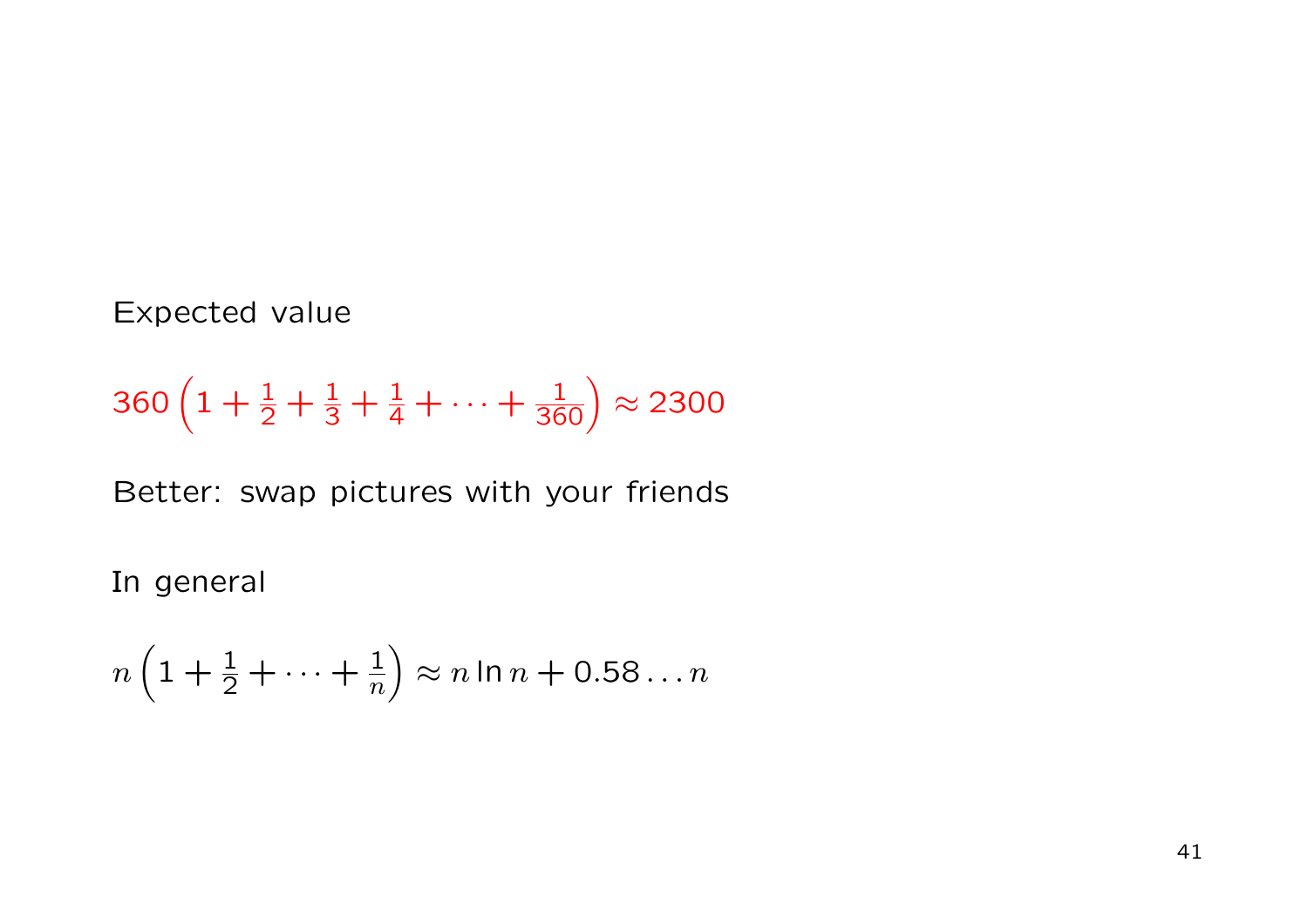```
The Coupon Collector's Theorem says
this is a sharp threshold result, i.e.,
```
prob. that  $(1 - \varepsilon)n \ln n$  pictures are enough  $\rightarrow$  0 exponentially fast prob. that  $(1 + \varepsilon)n \ln n$  pictures are not enough  $\rightarrow$  0 exponentially fast

expected value is close to be correct (almost always)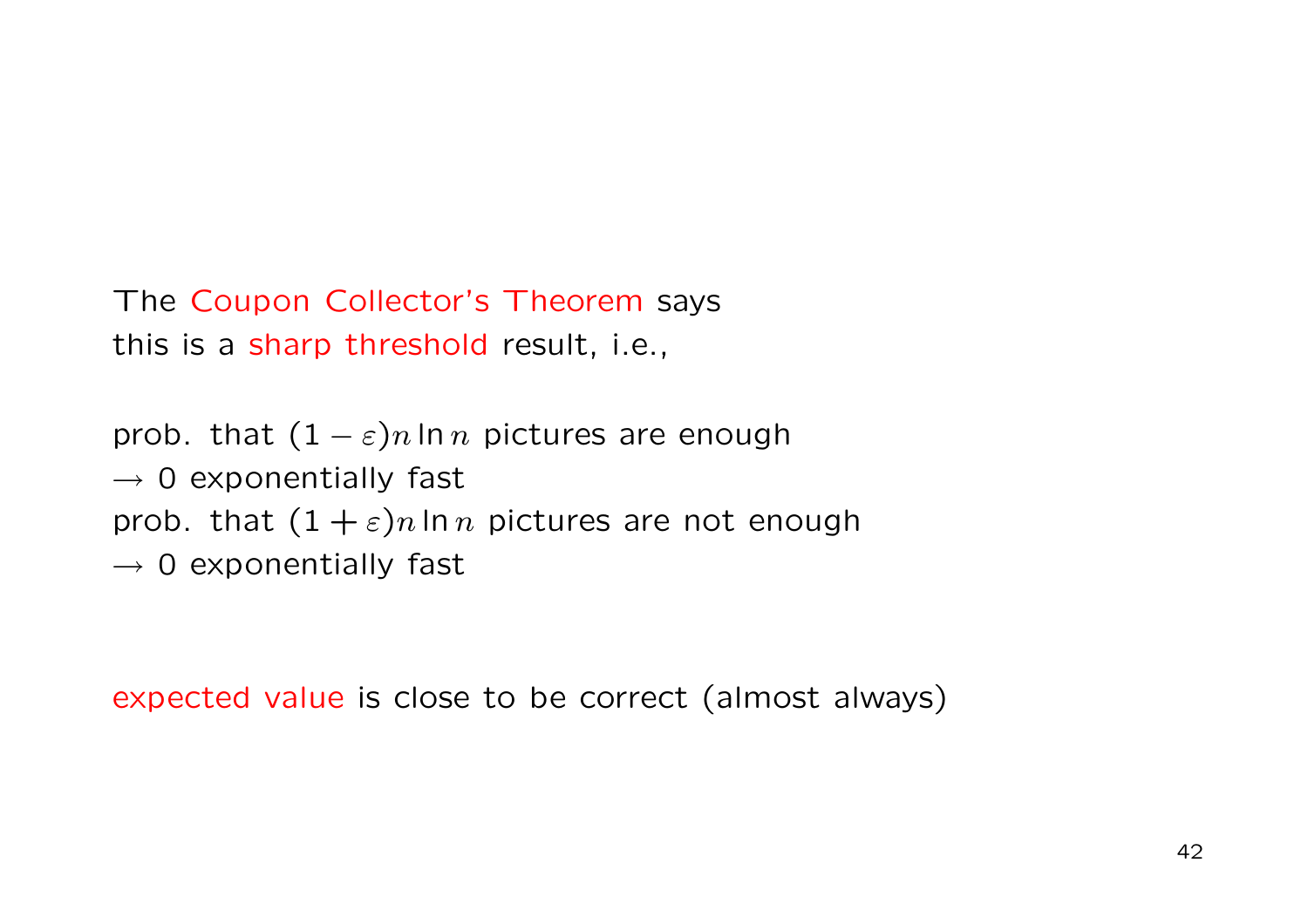Pick the incorrect bits of a random search point  $({\sim n/2})$ , mutation probability  $1/n$ 

 $\rightarrow$  time  $n \ln n \pm \Theta(n)$  until all wrong bits have flipped once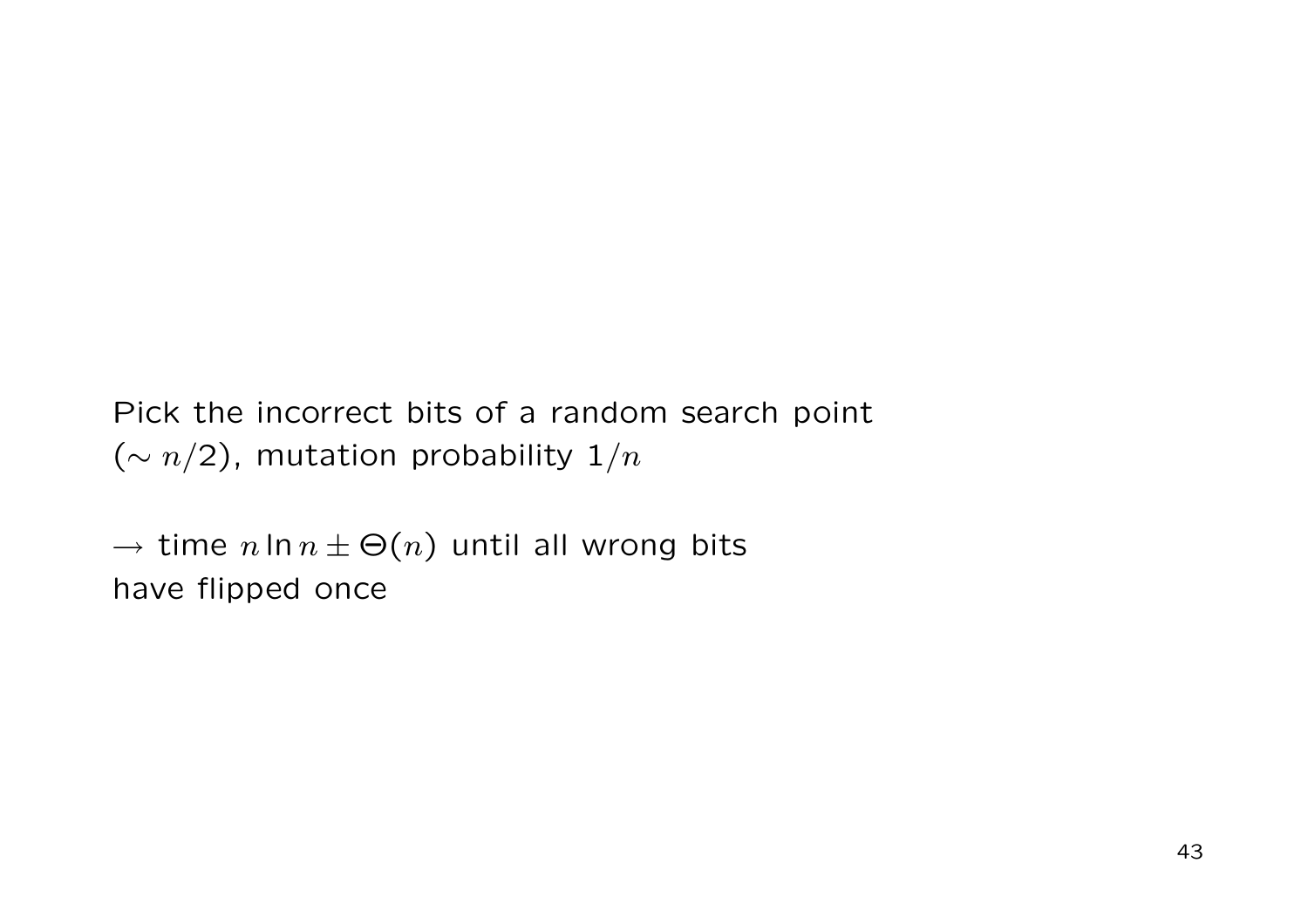One-point crossover:

If you need a crossover at  $\varepsilon n$  given positions:

 $\rightarrow$  time  $n \ln n \pm \Theta(n)$  until this has happened

 $\rightarrow$  there is an  $n\log n$  barrier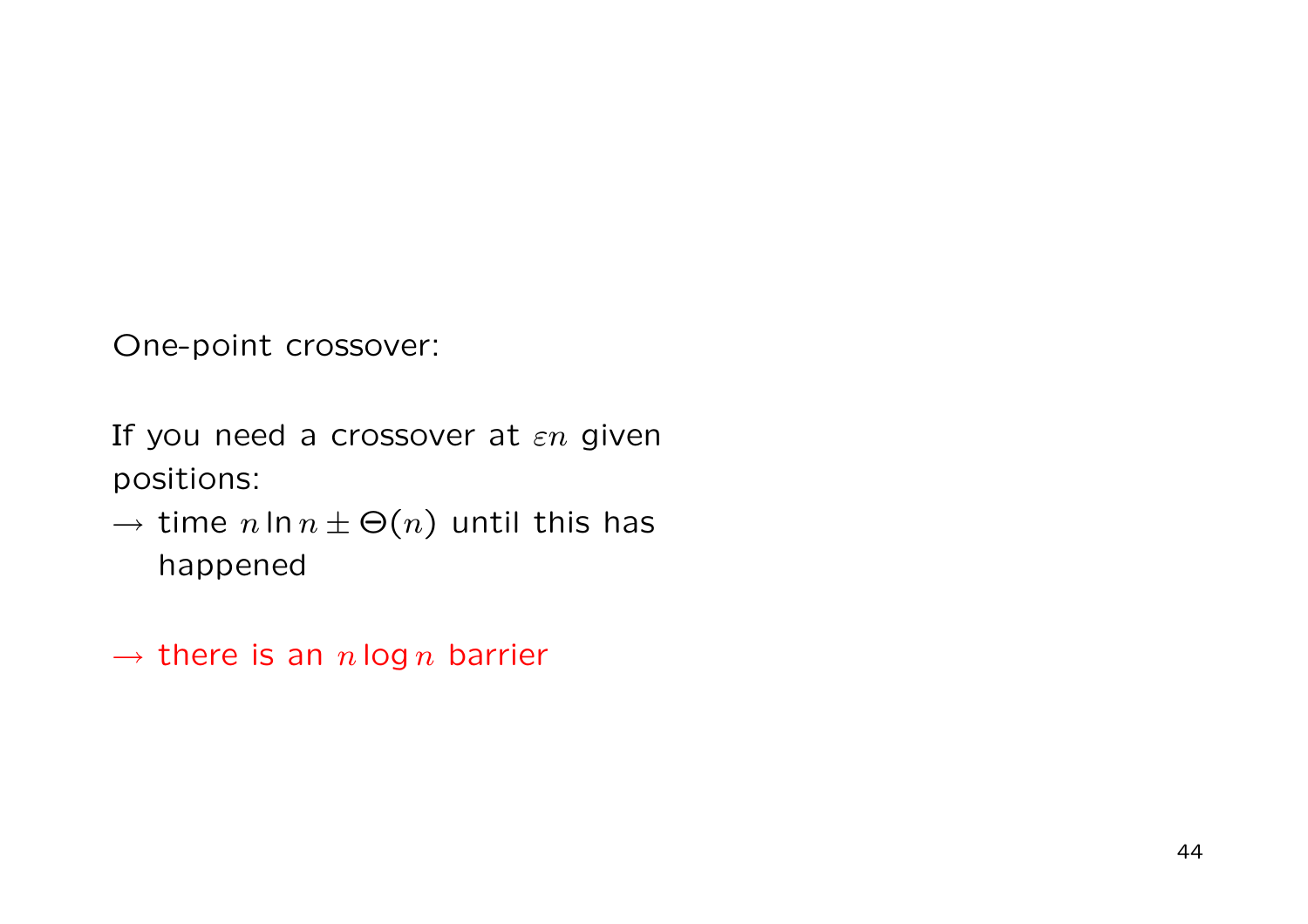## 6. Chernoff bounds

 $X_1, \ldots, X_n$  independent 0 – 1 random variables  $X = X_{\mathbf{1}} + \cdots + X_{n}$  (number of successes)  $\mathsf{Prob}(X_i = 1) = p_i$  for some  $0 < p_i < 1$ ⇒ $E(X) = p_1 + \cdots + p_n$  $0<\delta < 1$  : Prob  $(X \leq (1-\delta)\cdot E(X)) \leq \mathrm{e}^{-E(X)\delta^2/2}$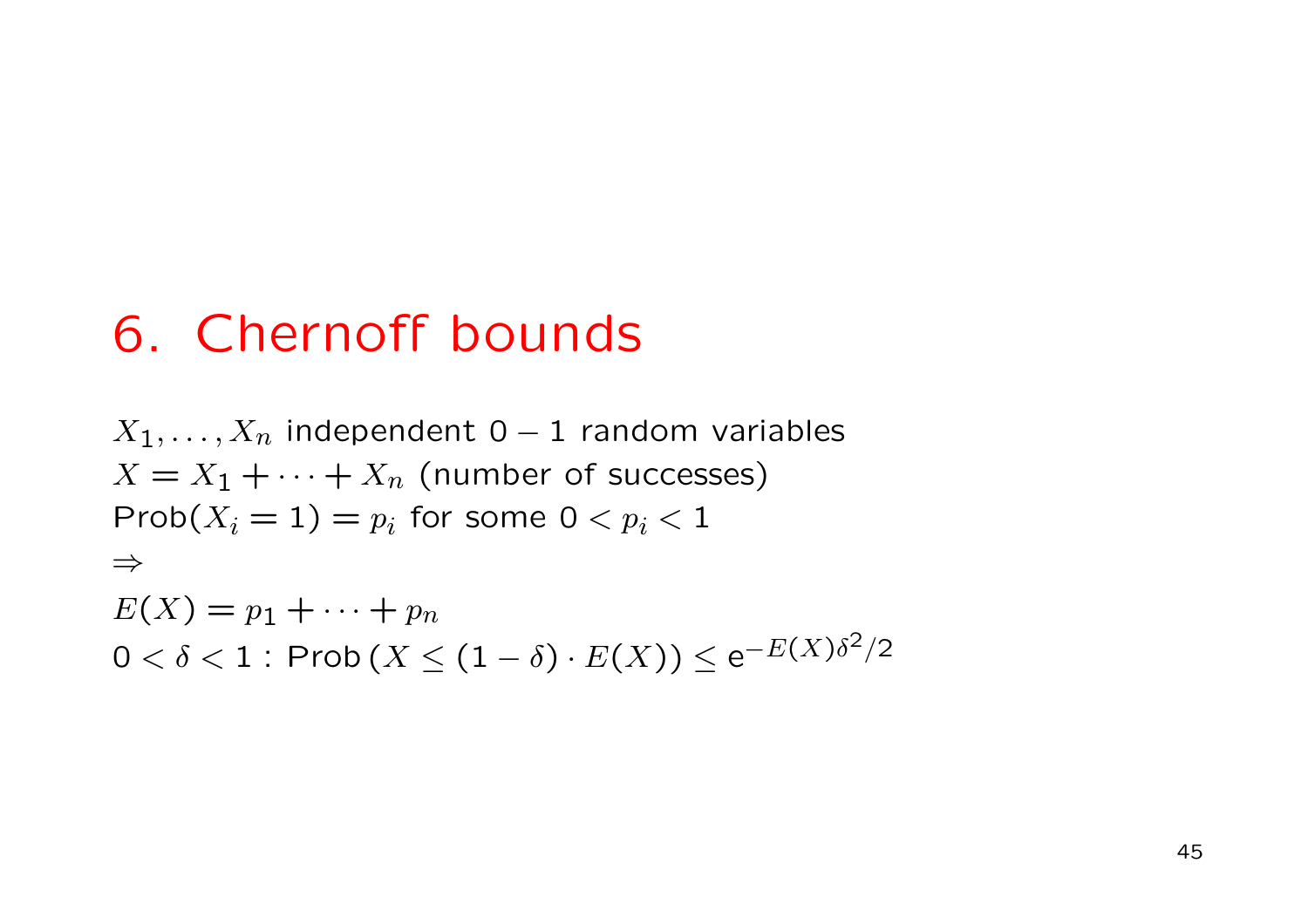The bounds are close to optimal

Choose  $a \in \{0,1\}^n$  randomly

exp. number of ones:  $n/2$ Prob(#ones  $\leq 0.4n$ ) expo. small Prob(#ones  $\leq n/2 - n^{3/4}$ ) weakly expo. small Prob(#ones  $\leq n/2 - n^{1/2}$ ) a positive constant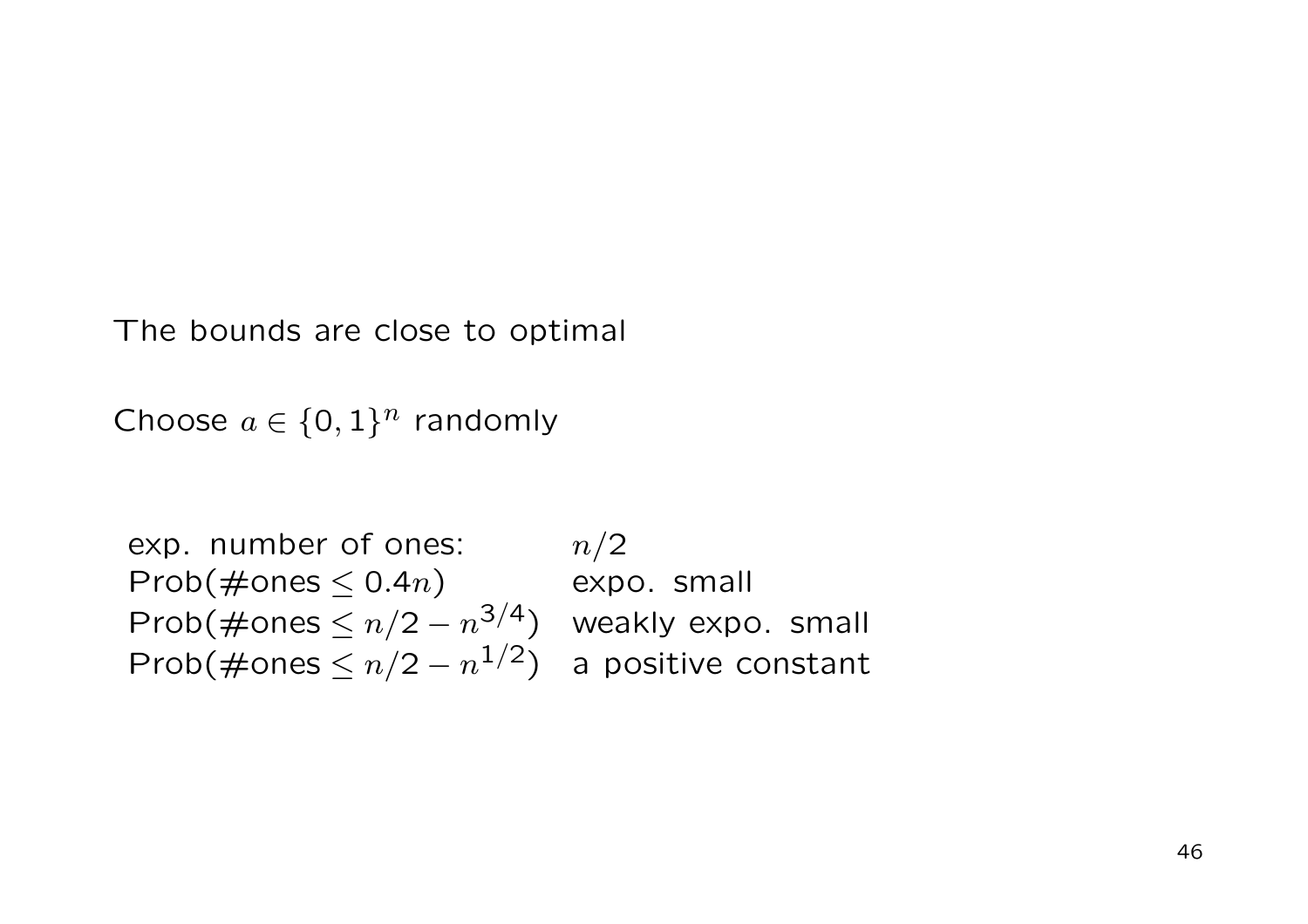#### Applications

−→

Probability of fitness increasing step  $\frac{1}{n}$ 

 $\rightarrow$  almost surely  $\Theta(n^2)$  steps to increase fitness  $n$  times

DO NOT INVESTIGATE SINGLE STEPS – INVESTIGATE PHASES OF MODERATE LENGTH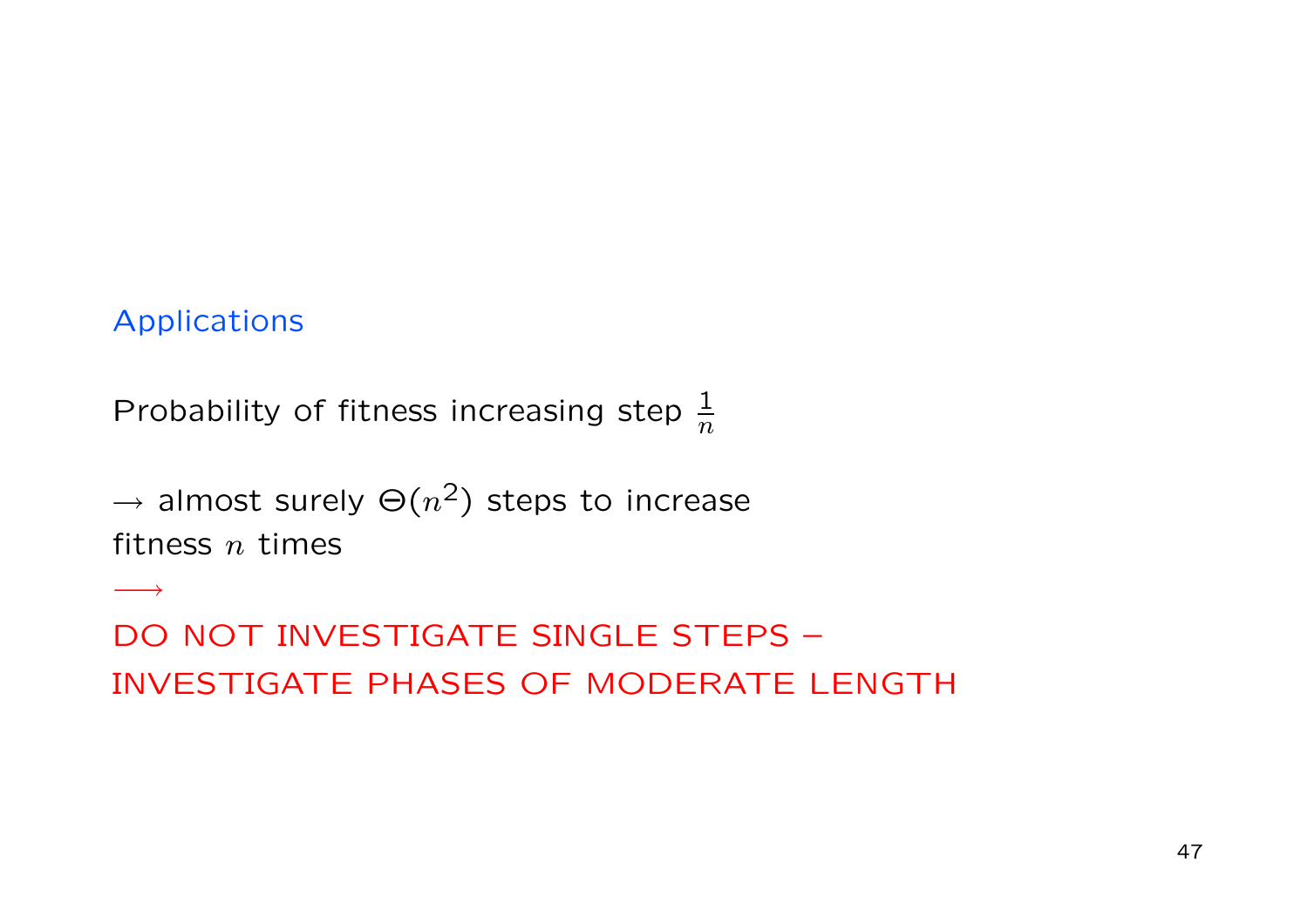We can estimate the prob. of bad events

Mutation prob.  $1/n$ , phase length  $n^{\mathbf{2}}$ 

 $\mathsf{Prob}(x_i$  has flipped less than 0.9 $n$  times or more than  $1.1n$  times)  $=$  expo. small

 $\mathsf{Prob}(\exists x_i:x_i\ldots) \;\;\leq\;\; n\cdot\; \mathsf{expo}.$  small  $=$  expo. small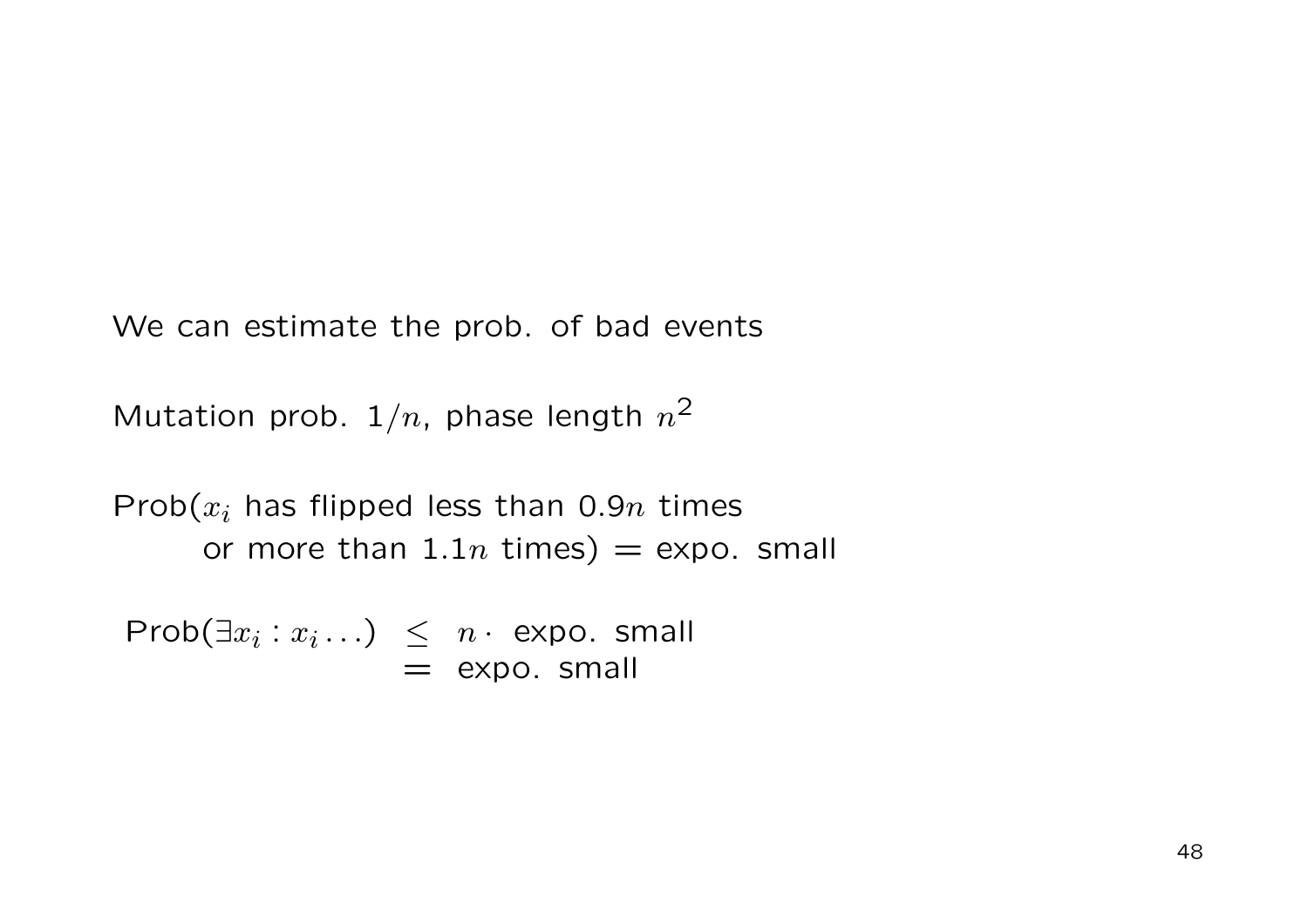## 7. Random walks on plateaus

 $f: \{0,1\}^n \rightarrow \{0,1,\ldots,N\}$  $n=100$   $N=10^6,~2^{100}$  search points  $\rightarrow$ many have the same fitness

Plateau  $i = \{a | f(a) = i\}$ 

Populations sitting on <sup>a</sup> plateau search for the exit to <sup>a</sup> higher plateau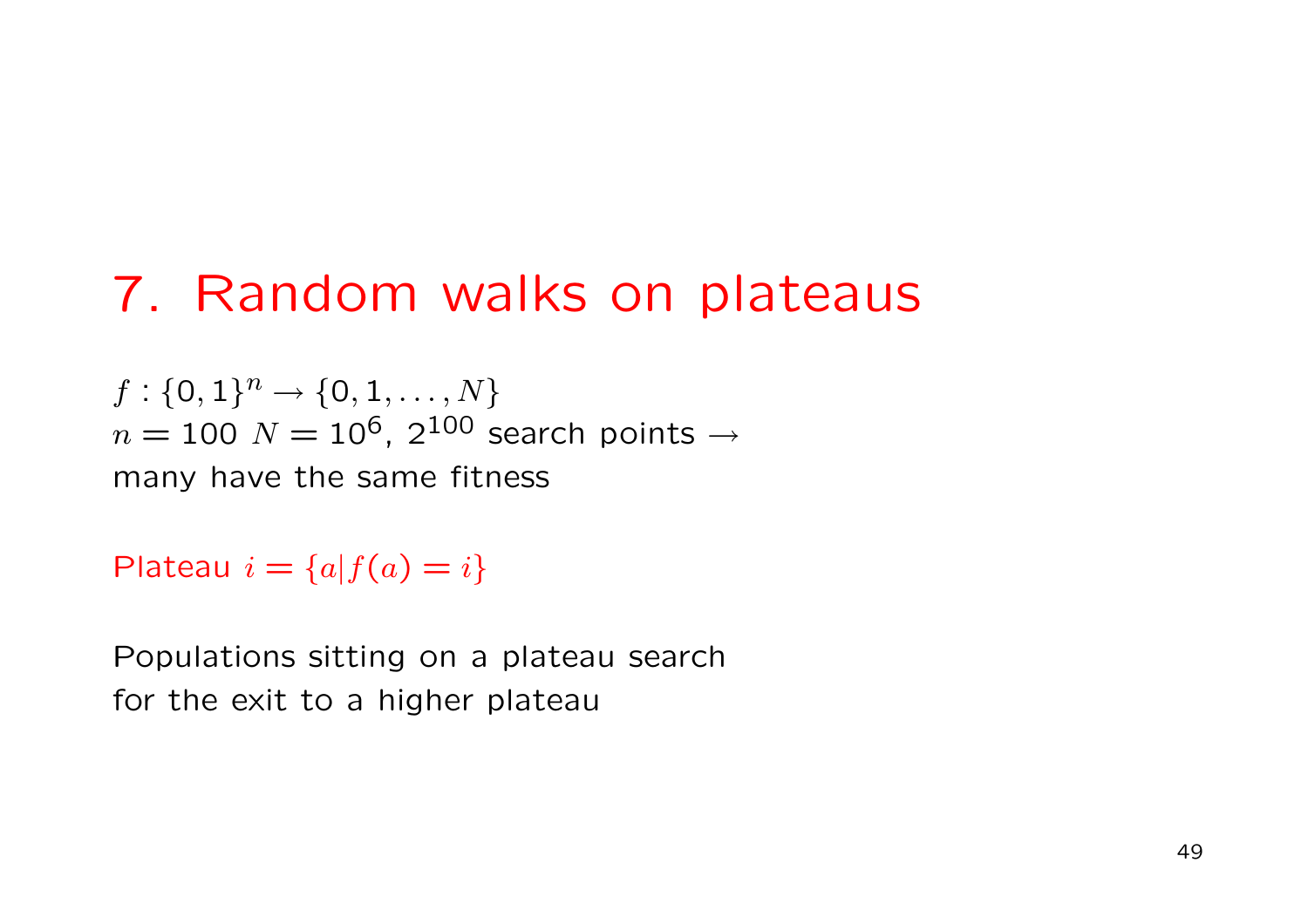Such a search is a random walk – fitness gives no hints

Example 1 (JW - IEEE.Trans on EC, 2000)

$$
f(a) = \begin{cases} 2n & a = 1^n \\ n & a = 0^i 1^{n-i} \\ n - \text{ONEMAX}(a) & \text{otherwise} \end{cases}
$$

Plateau on level  $n$ : a path with  $n$  points

 $00000 {-} 00001 {-} 00011 {-} 00111 {-} 01111 \quad 11111$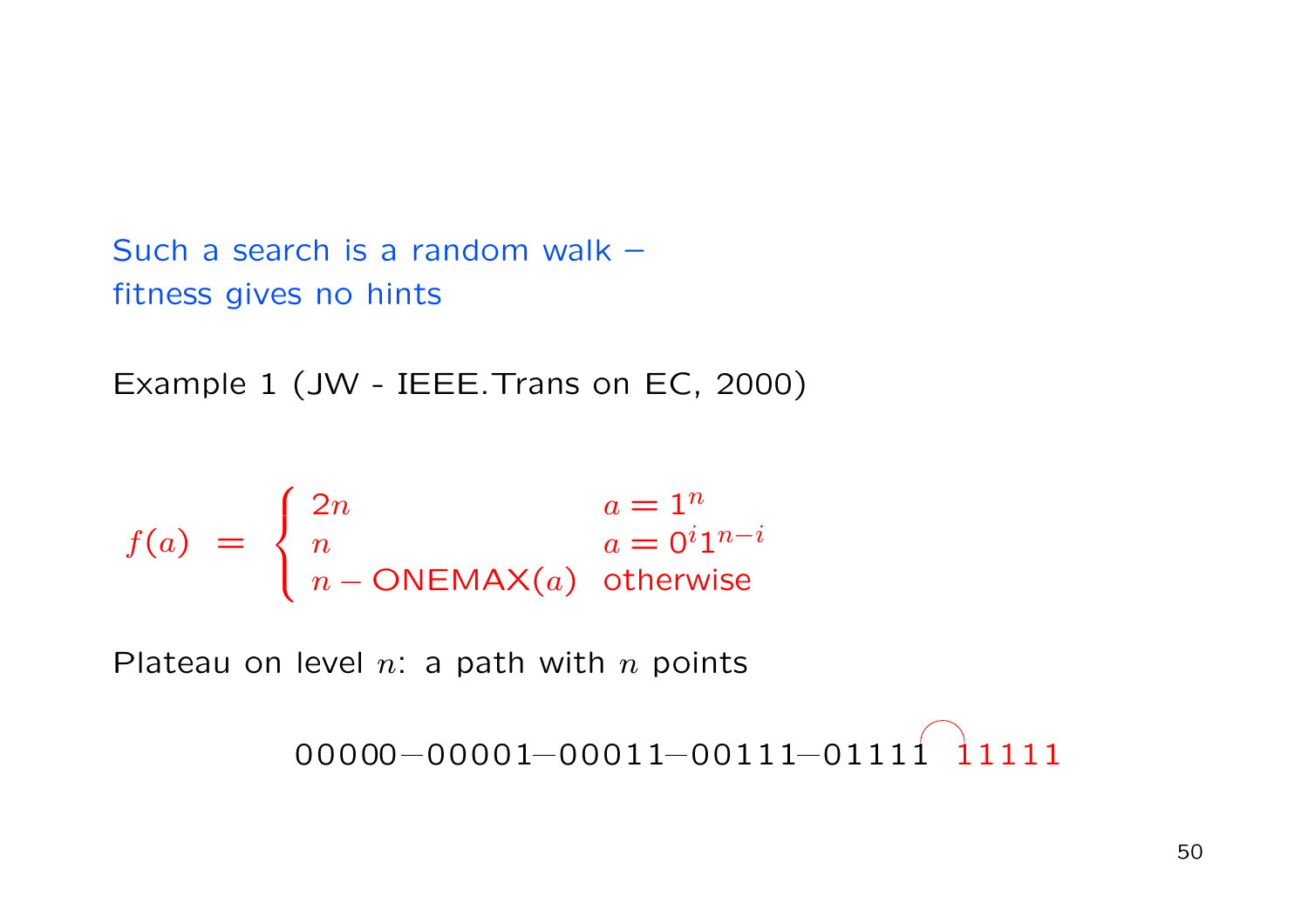It is easy to find the path – then  $(1+1)$  EA with mutation probability  $1/n\mathpunct{:}$ 

prob(child on the path) =  $\Theta\left(\frac{1}{n}\right)$ (Chernoff  $\Rightarrow$   $n \cdot \#$  successful steps)

Random walk needs  $n$  more steps in the good direction (if starting in  $0^n$ )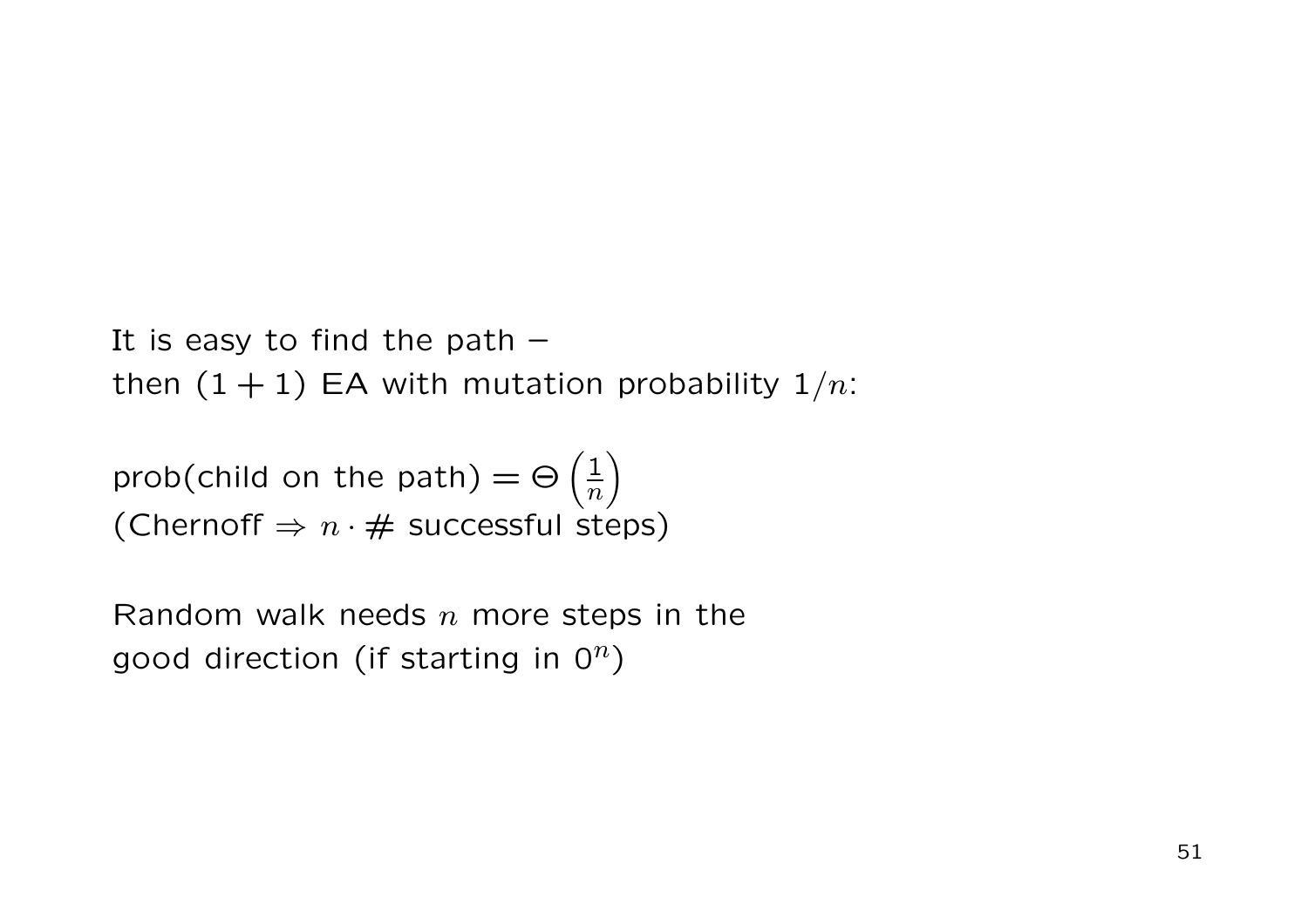Steps of length  $\geq 2$  are "fair"

Prob(among  $cn^2$  steps of length 1 are  $\geq \frac{1}{2}cn^2+\frac{1}{2}n$  in the good direction)  $=\delta>0$ 

Expected number of phases  $\leq 1/\delta$ 

 $\rightarrow$  Expected optimization time:  $\Theta(n^3)$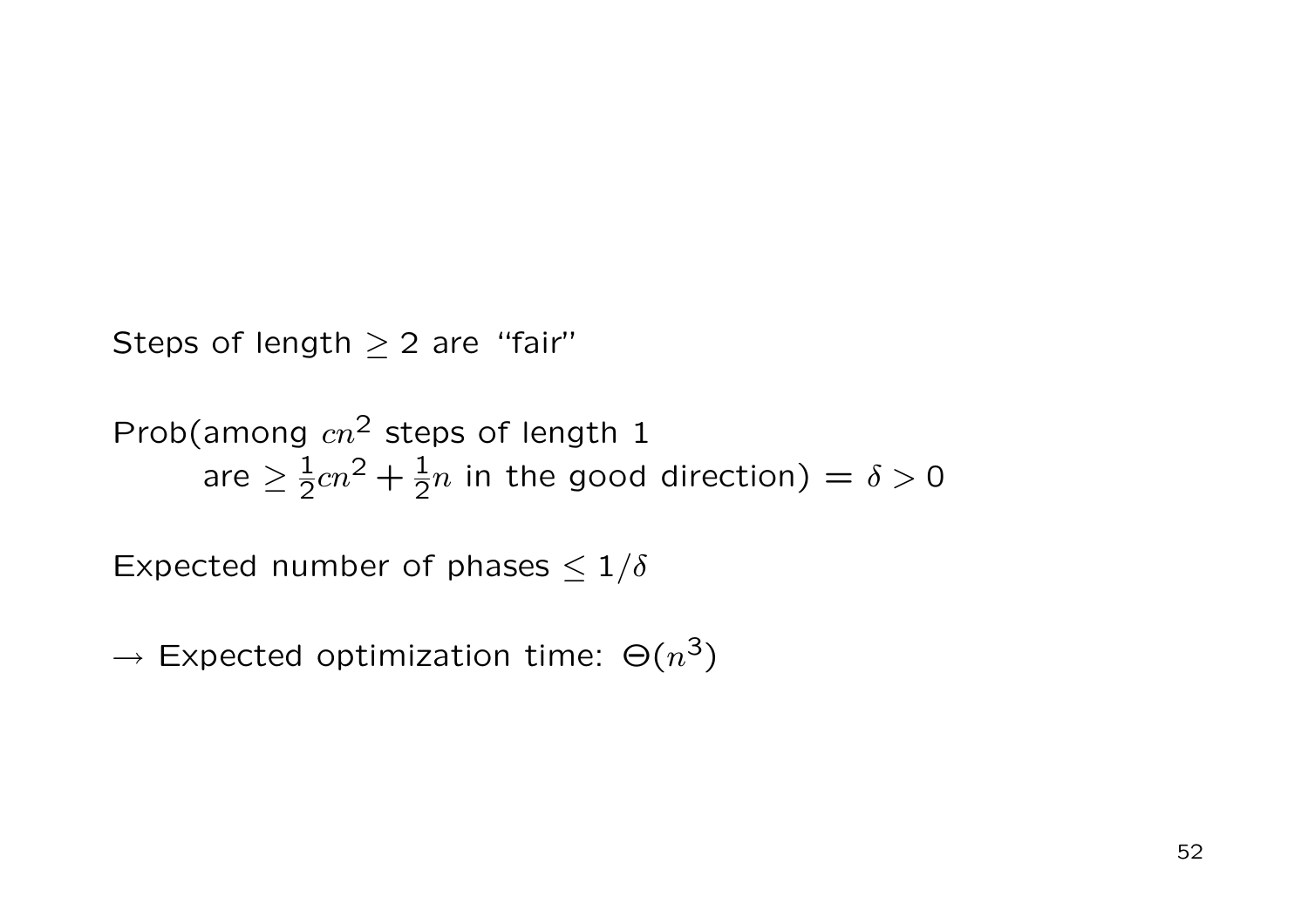Example 2 (FW - GECCO'2004)

Ising model (Naudts, von Hoyweghen, Goldberg, . . . difficult because of symmetry)



 $f(a) = n -$  number of 2-colored edges

Likely: 0<sup>i</sup>1<sup>j</sup>0<sup>n−i−j</sup>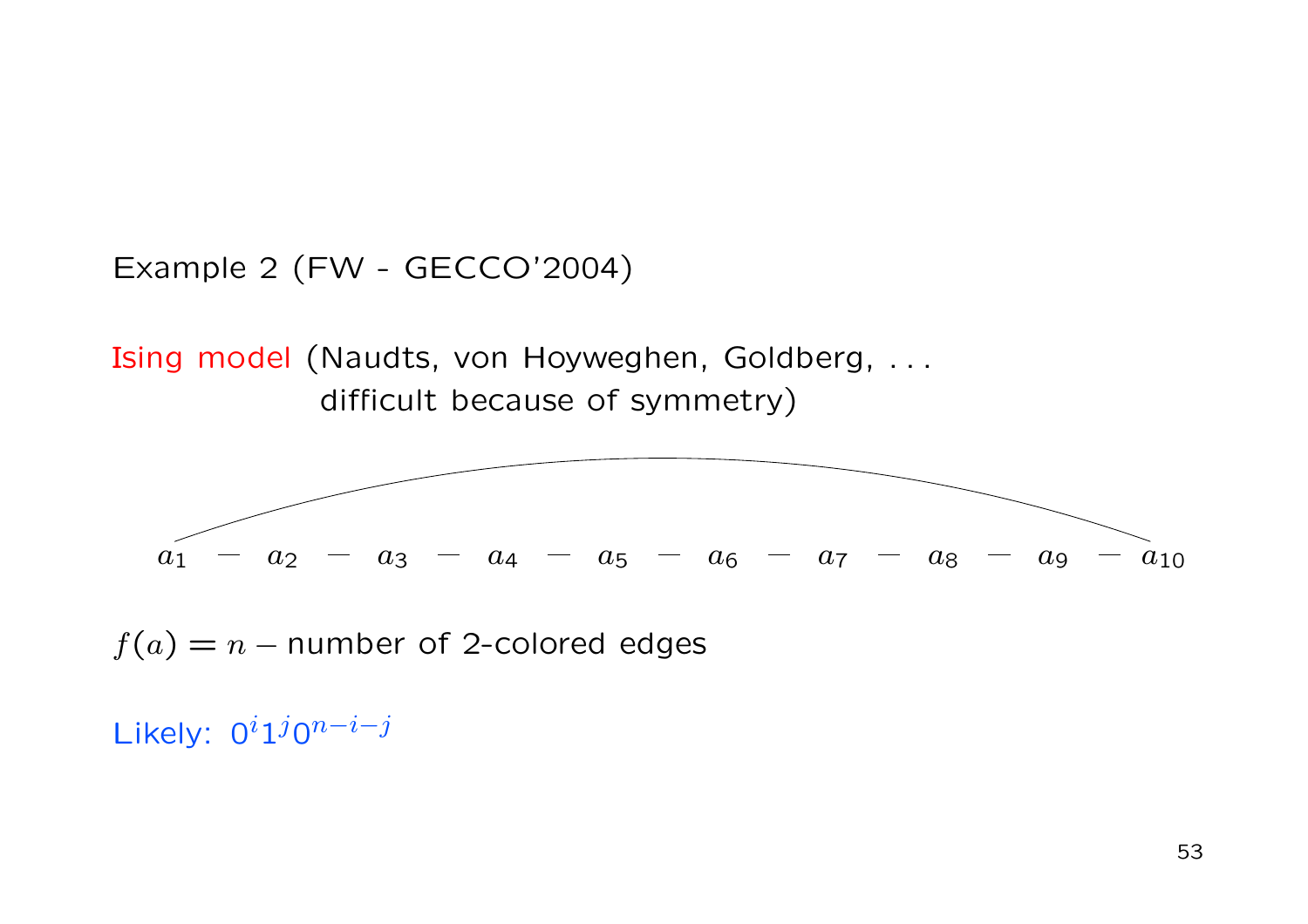The 0-1-walls take a random walk – until they meet

GAs need niching

 $(1 + 1)$  EA  $O(n^3)$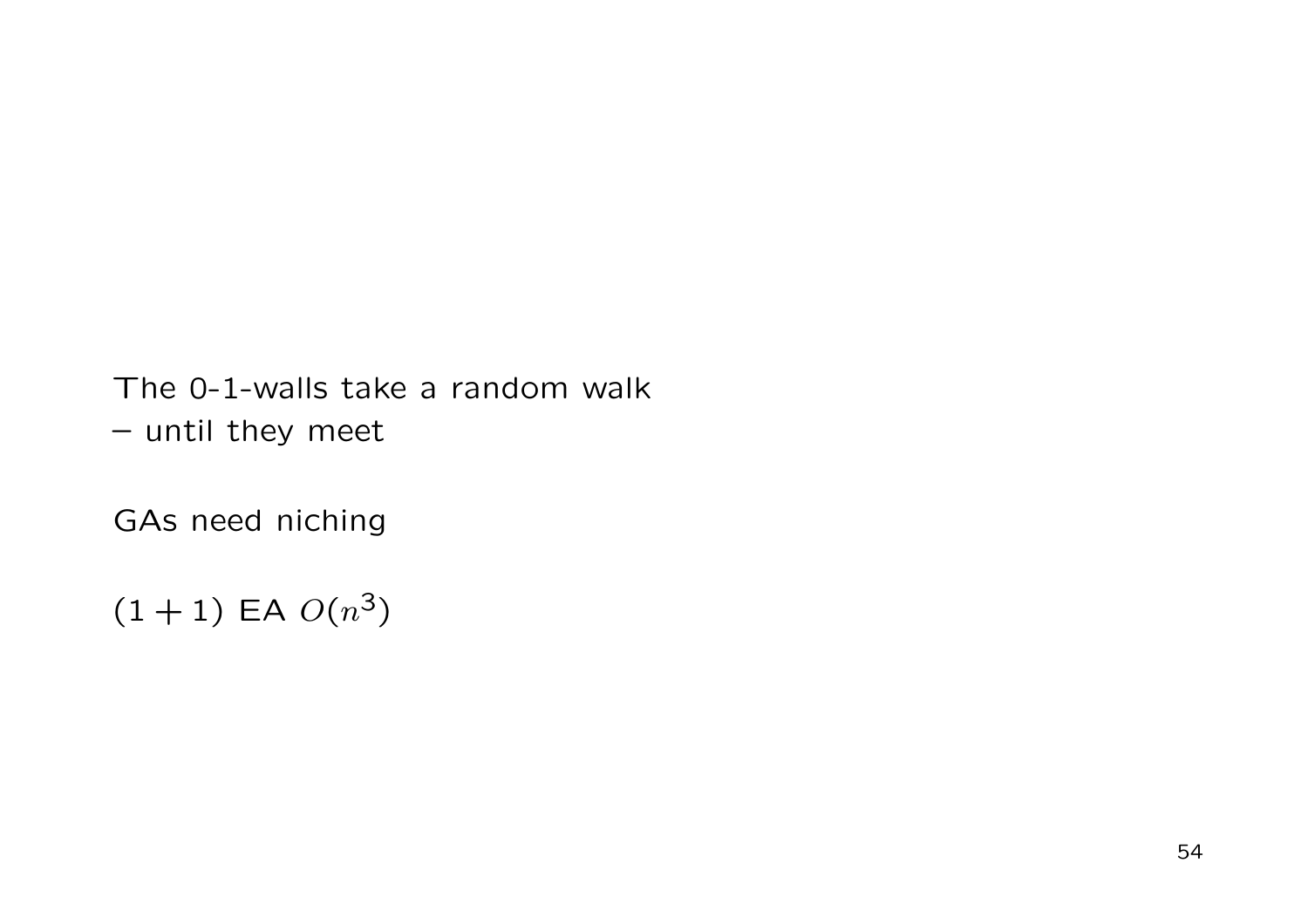## 8. Potential functions

The selection steps of the EA are based on the fitness – may be difficult to analyse – in particular, if we analyse classes of functions, e.g., all linear functions

 $w_0 + w_1x_1 + w_2x_2 + \cdots + w_nx_n$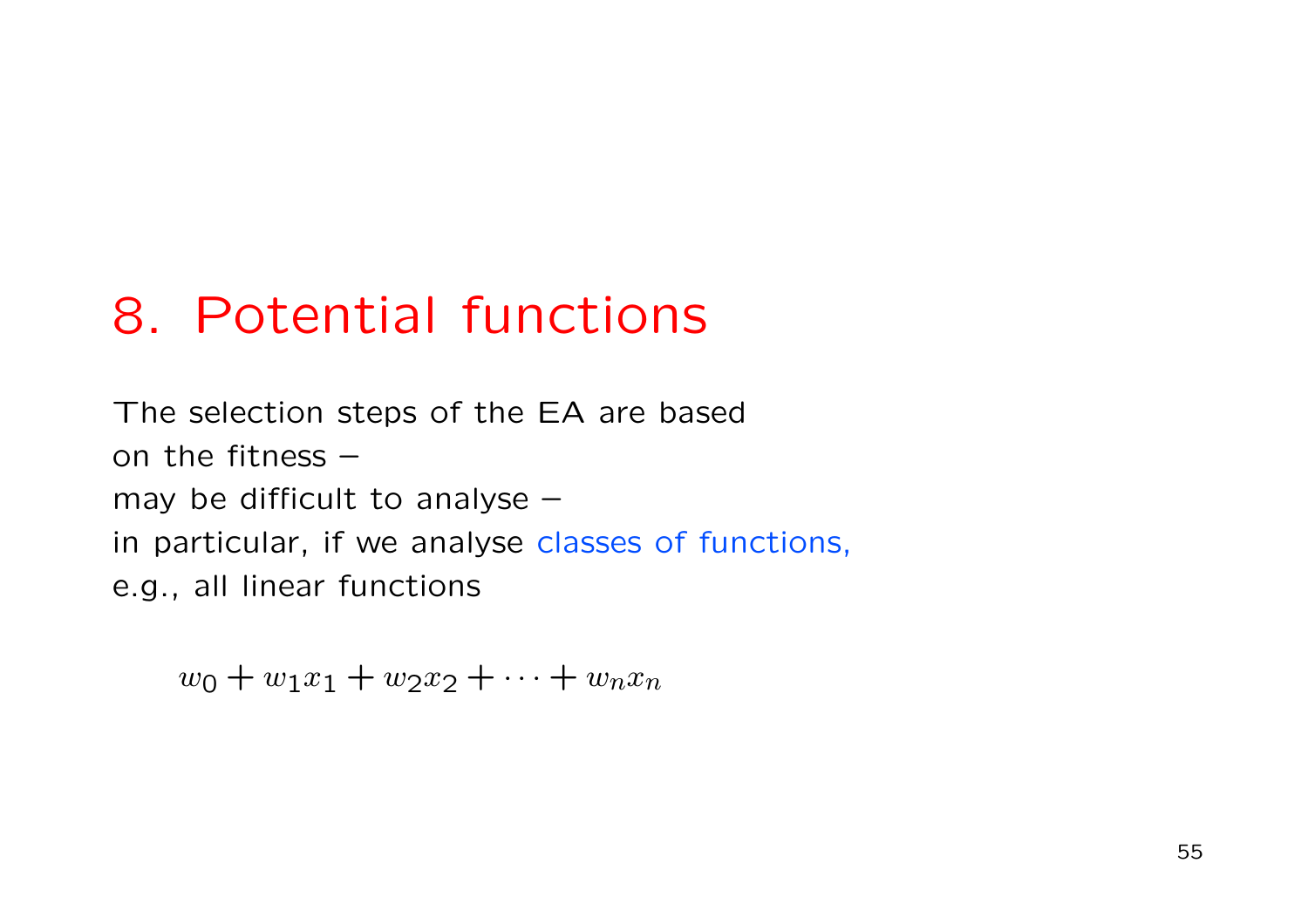Idea from classical algorithm analysis:

– find artificial "fitness" (called potential) to measure the progress of the search according to the potential function (the EA uses still the real fitness)

Difficult: the right intuition to define <sup>a</sup> suitable potential function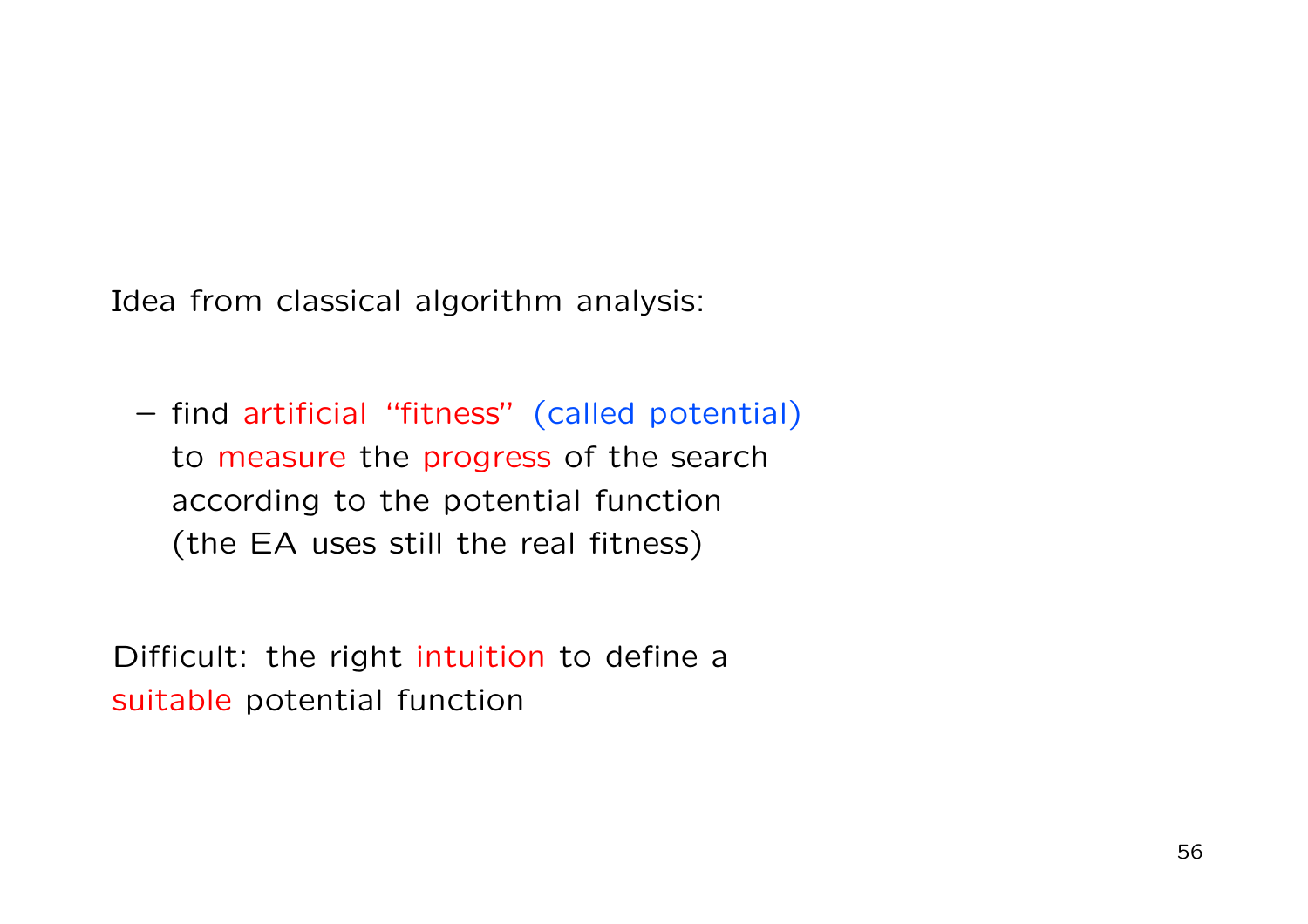First application in EC theory (DJW - WCCI'98, TCS'02)

Linear functions, w.l.o.g.  $w_1 \geq w_2 \geq \cdots \geq w_n > 0$ 

potential function  $2x_1+\cdots+2x_{n/2}+x_{n/2+1}+\cdots+x_n$ 

 $\rightarrow$  a drift anaysis is possible

 $\rightarrow \Theta(n\log n)$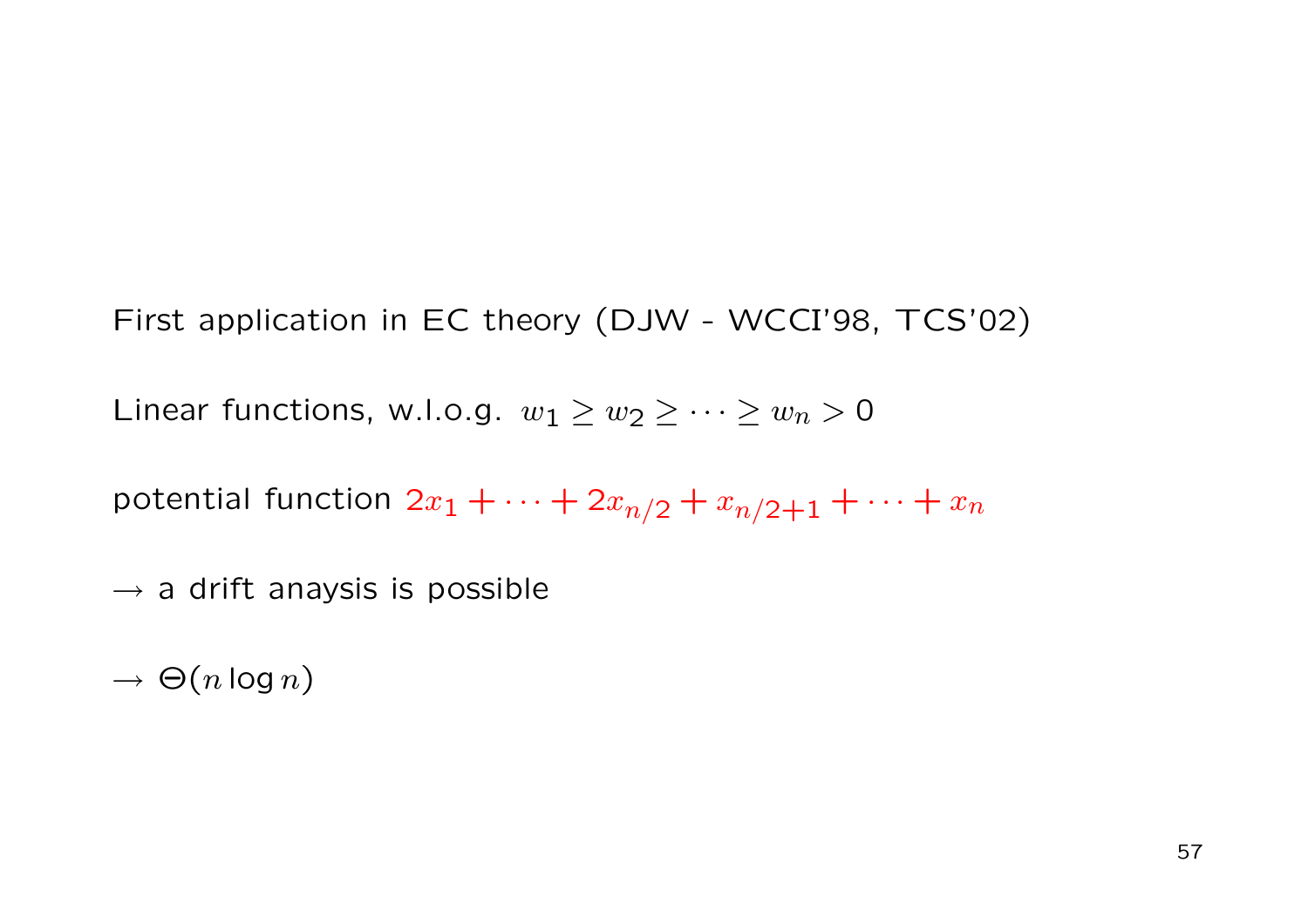Also maximum matchings

 $G=(V,E)$  undirected graph

 $E' \subseteq E$  matching  $\Leftrightarrow$ 

edges in  $E'$  have no vertex in common

Fitness  $\,=\,$  $=\begin{cases} |E'| \text{ for matchings} \ - \text{ number of forbidden edge pairs} \end{cases}$ 

 $\rightarrow$  one of the classical optimization problems in P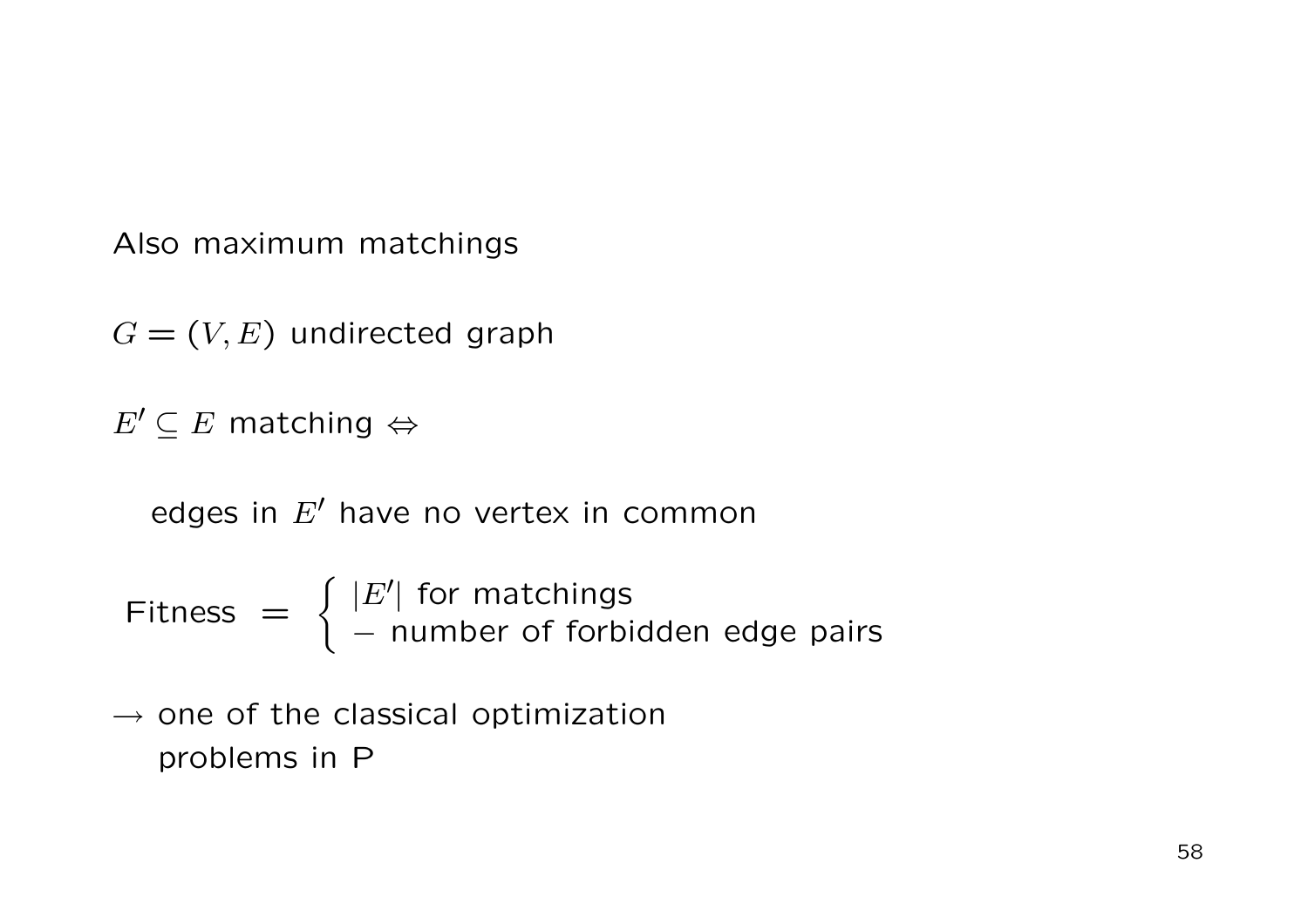Theory of augmenting paths



potential function  $=$ 

 $n\cdot$  fitness – length of shortest augm. path

(results later)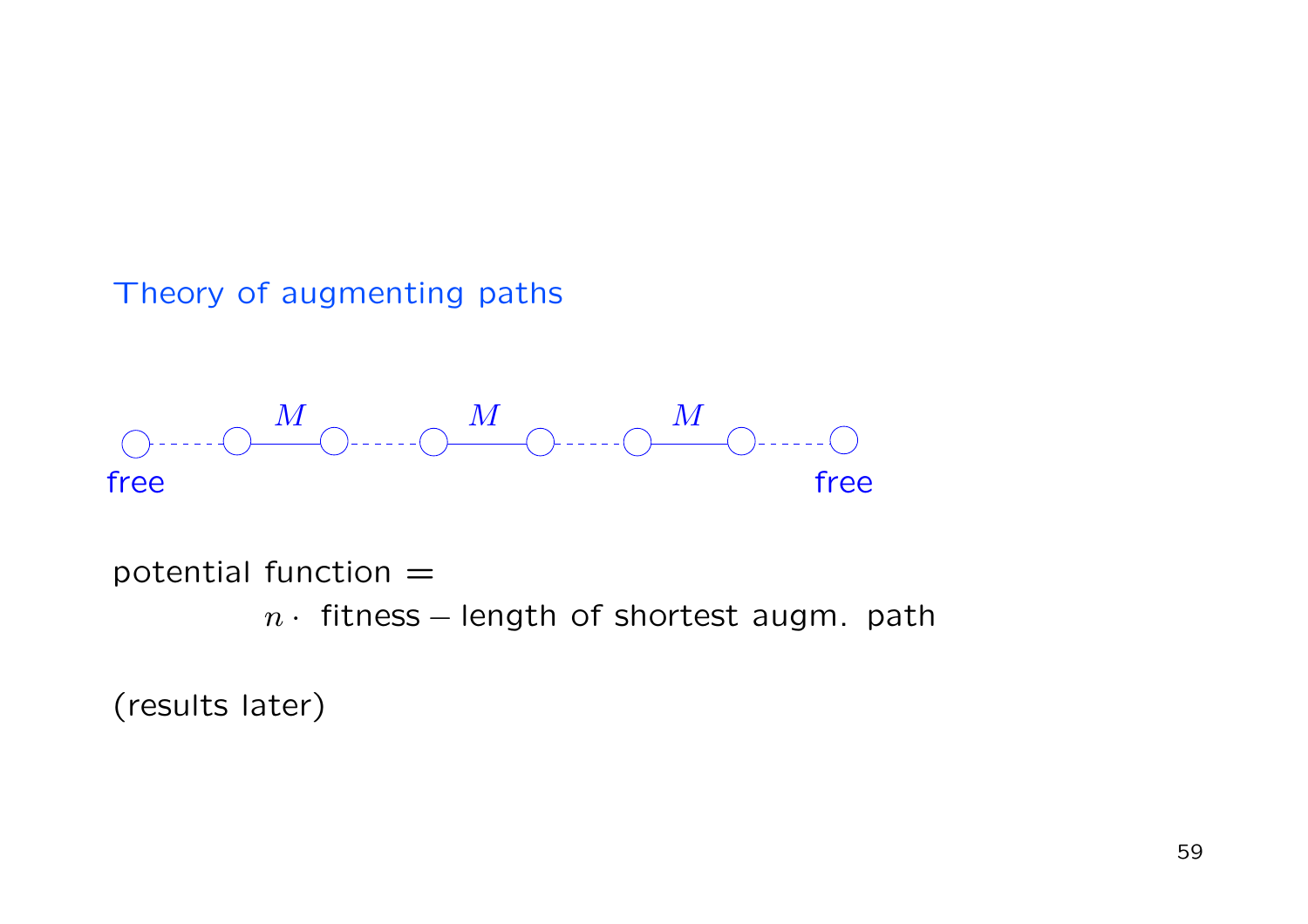# 9. The analysis of typical runs

Use intuition to describe what typically happens, define phases with well-defined subgoals, estimate the probability that something goes wrong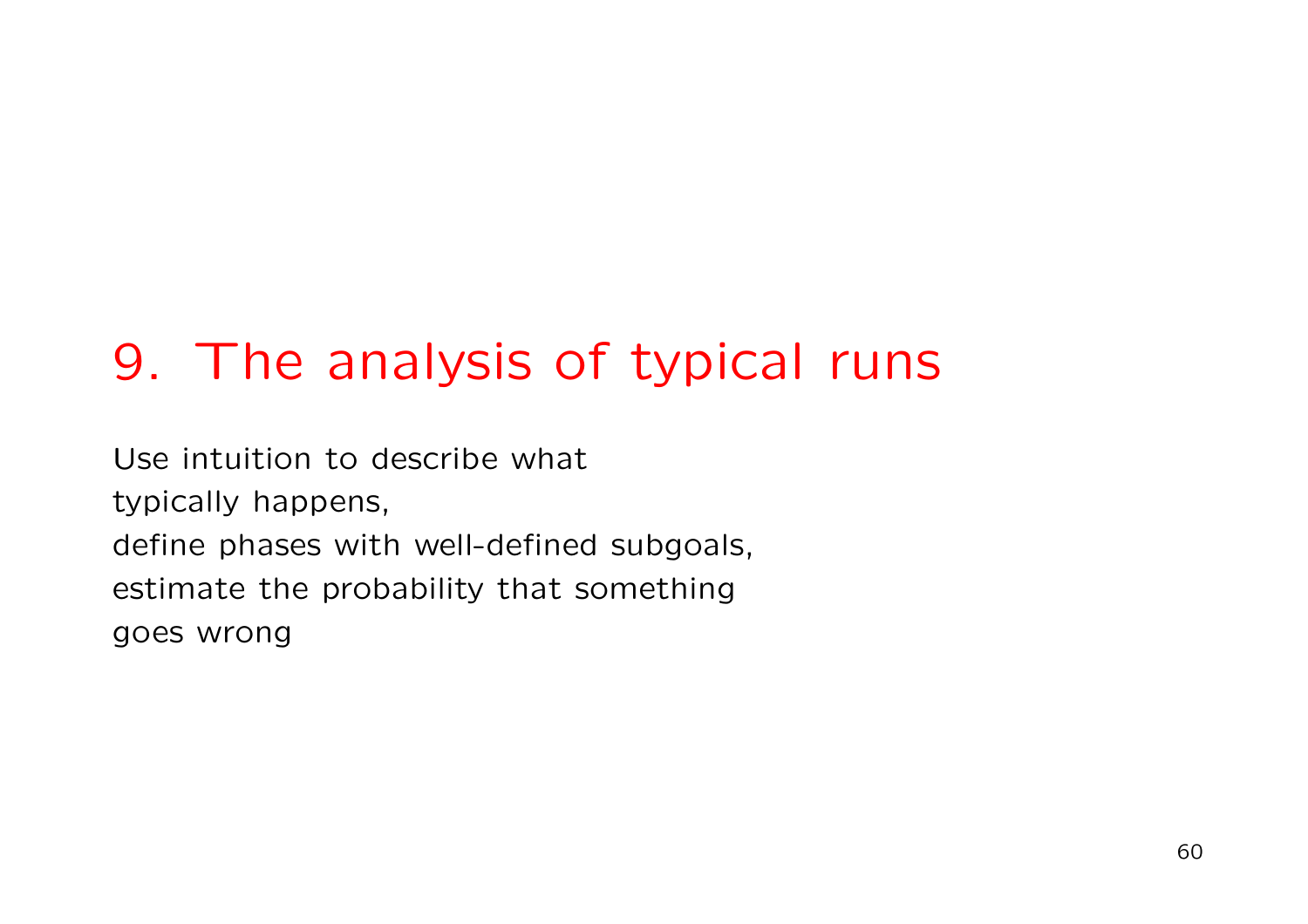Example JW - GECCO'01

the first example where provably mutation-based EAs need exponential time and <sup>a</sup> generic steady-state GA has <sup>a</sup> polynomial expected optimization time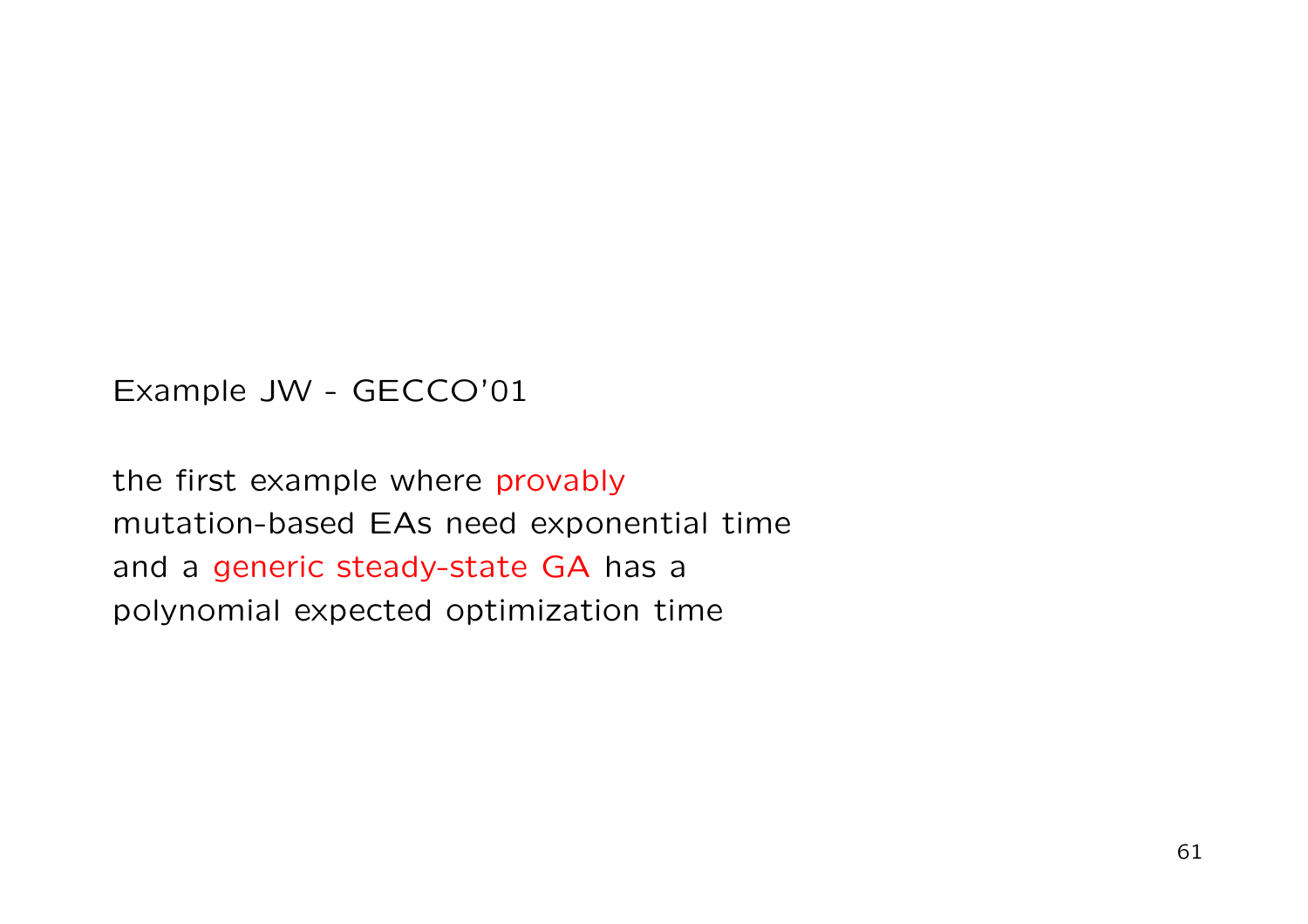

62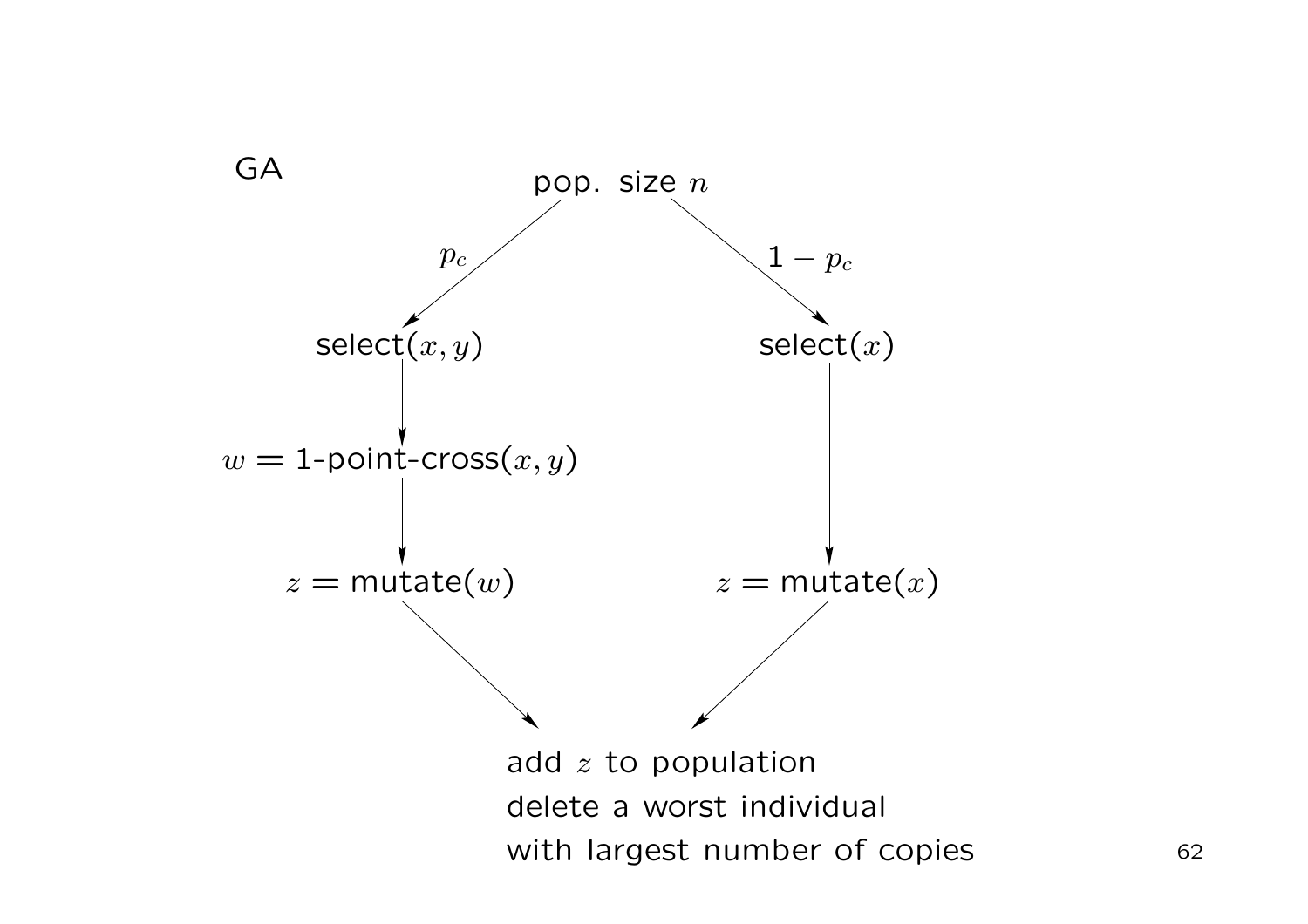Condition:  $f(x) \ge f(y) \Rightarrow$  Prob(select(x))  $\ge$  Prob(select(y))

Real royal roads

block length  $b(a) =$  length of longest 1-block  $11000101111001 \to b(a) = 4$ 

$$
f(a) = \begin{cases} 2n^2 & a = 1^n \\ n \cdot \text{ONEMAX}(a) + b(a) & \text{ONEMAX}(a) \le (2/3)n \\ 0 & \text{otherwise} \end{cases}
$$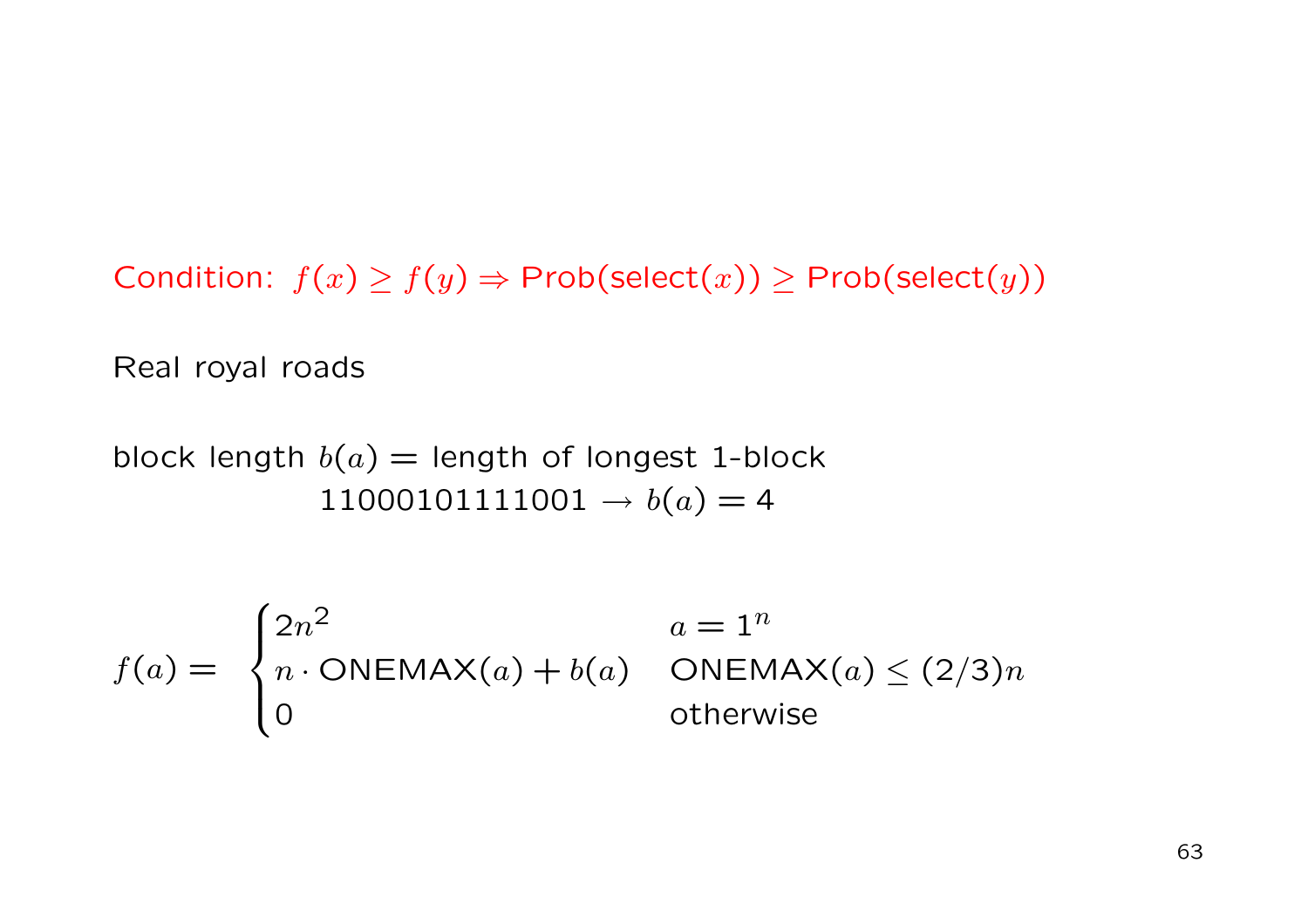Phase 1: all individuals have positive fitness

(Chernoff)  $1 + o(1)$ 

Phase 2: optimal individual or

all individuals have  $(2/3)n$  ones

(success probability  $\geq \varepsilon$  for

potential  $\#$  ones in population)  $O(n^2)$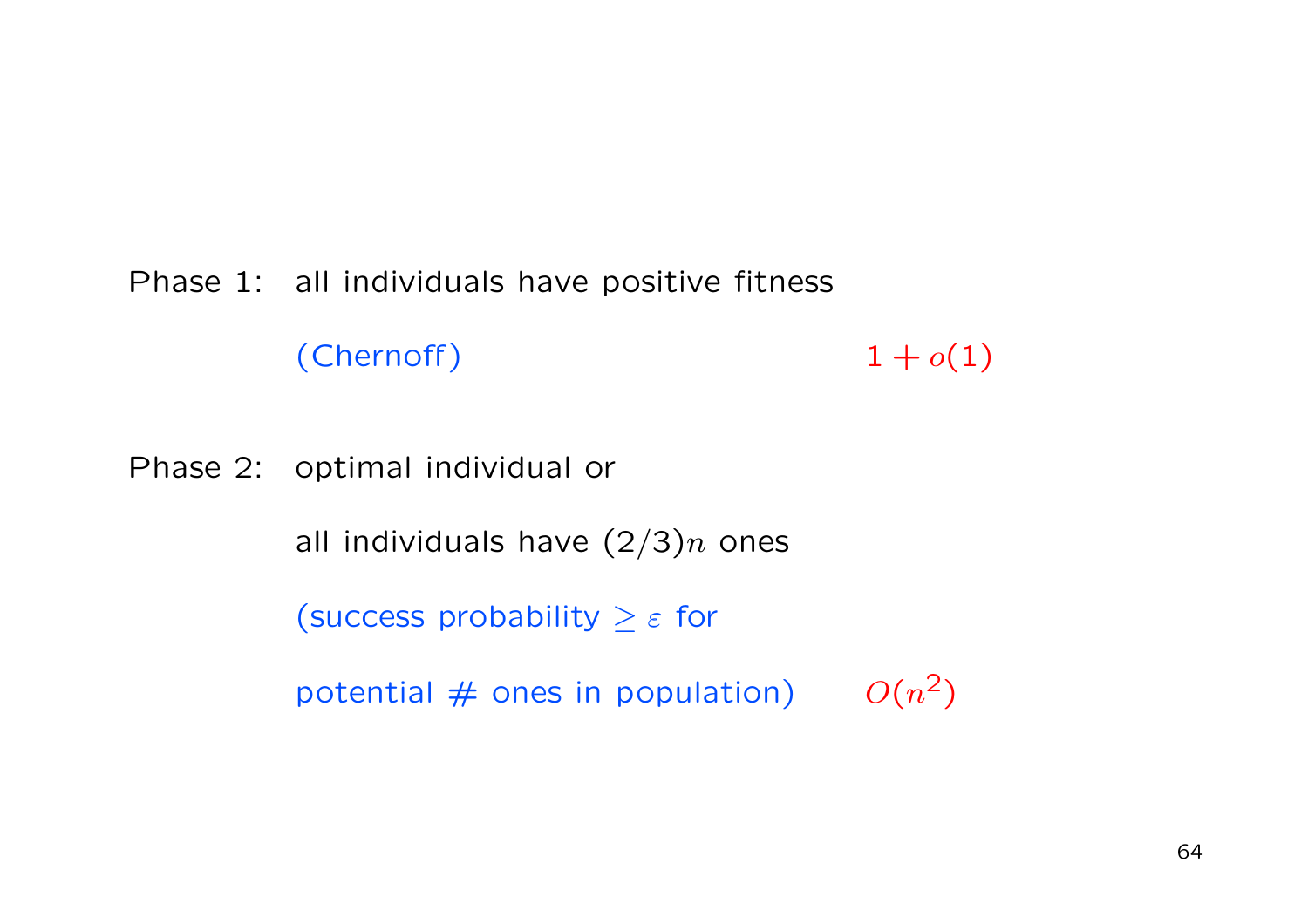Phase 3: optimal individual or all individuals have block length  $(2/3)n$ (duplicates and 2-bit mutations help for potential sum of block lengths)  $O(n^2\log n)$ 

Phase 4: optimal individual or population

contains all different

second-best individuals

(2-bit mutations and potential

number of diff. second-best ind.)  $O(n^4)$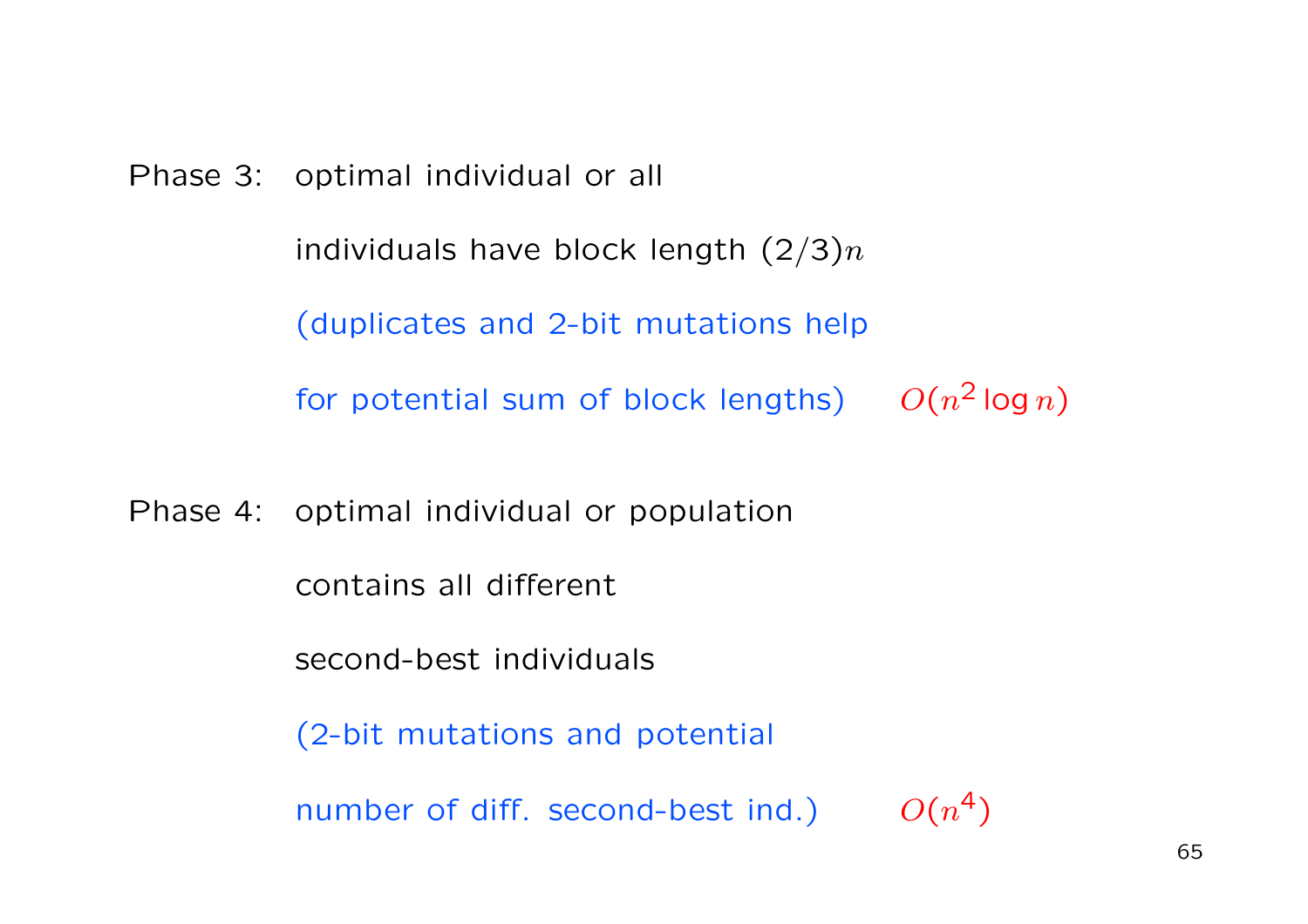Phase 5: successful search



Choose these individuals for crossover,

choose a good cut position and do

not flip any bit afterwards  $O(n^2)$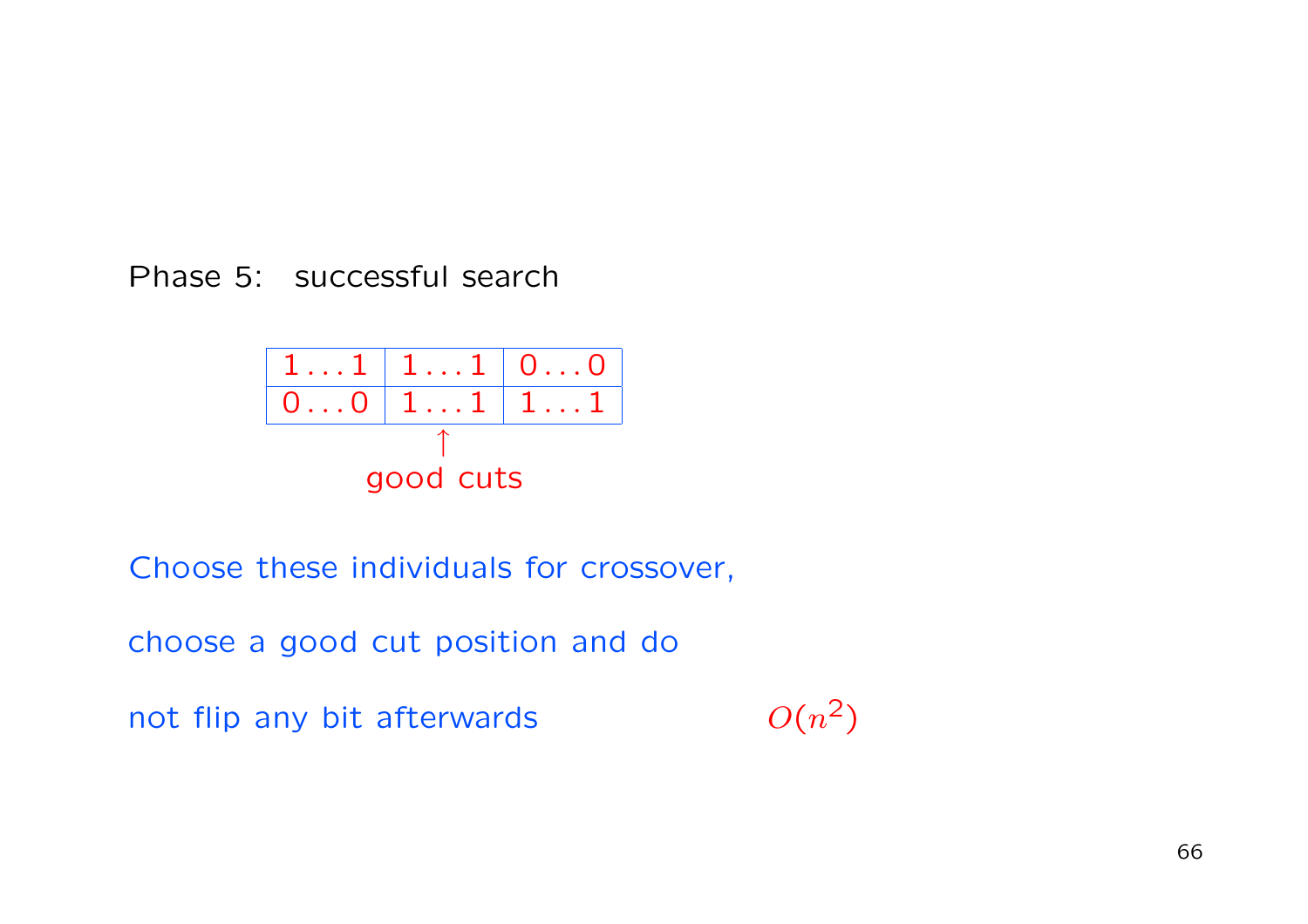### III Applications to classical problems

Does this all work only for toy examples?

No, we investigate well-known problems with polynomial-time problem-specific algorithms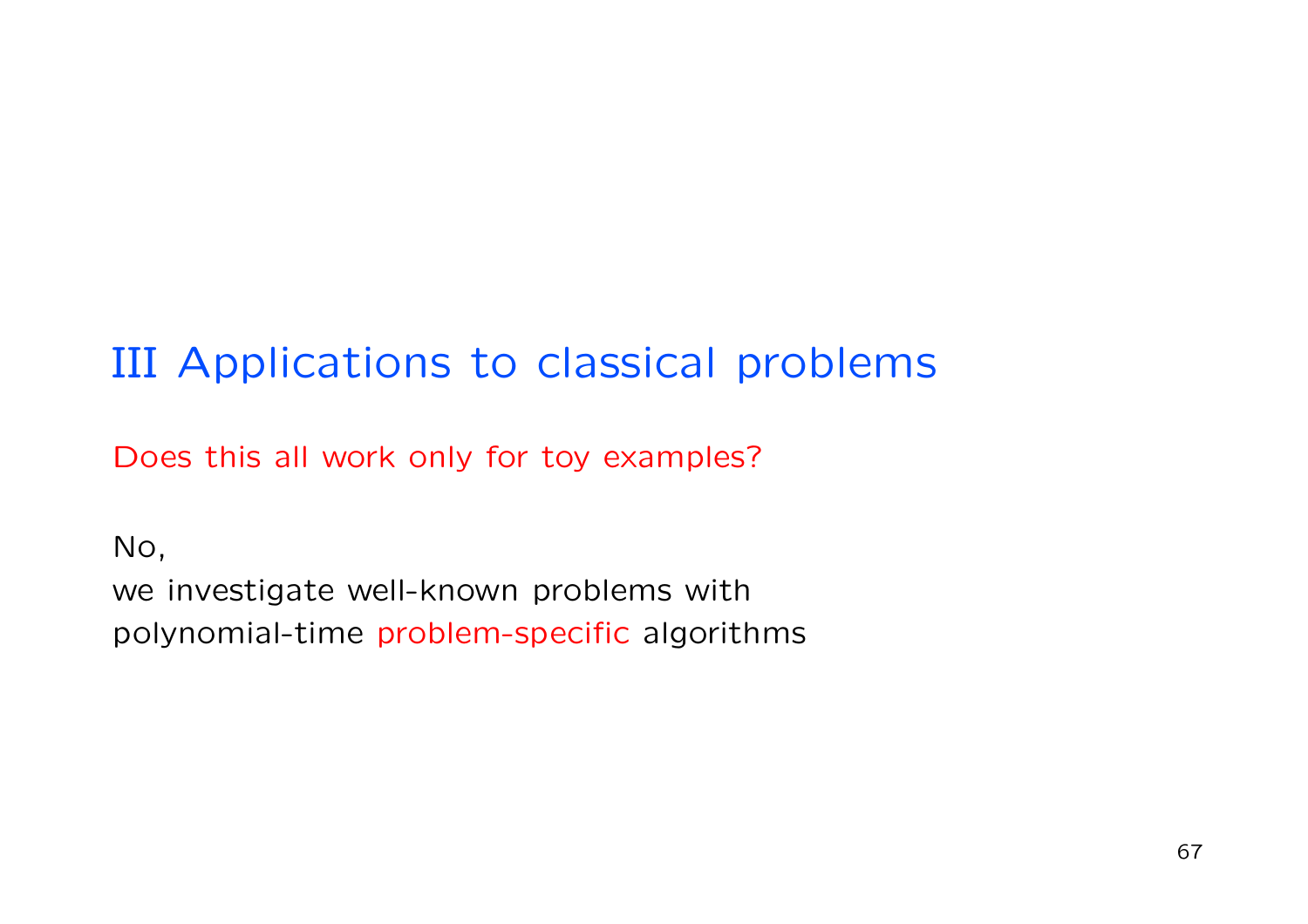## 10. Sorting (STW – PPSN '02 and new)

- Nobody tries to beat quicksort!
- Here sorting is the maximization of

sortedness in <sup>a</sup> sequence and

the scenario is the black-box scenario

– Well-known measures of sortedness: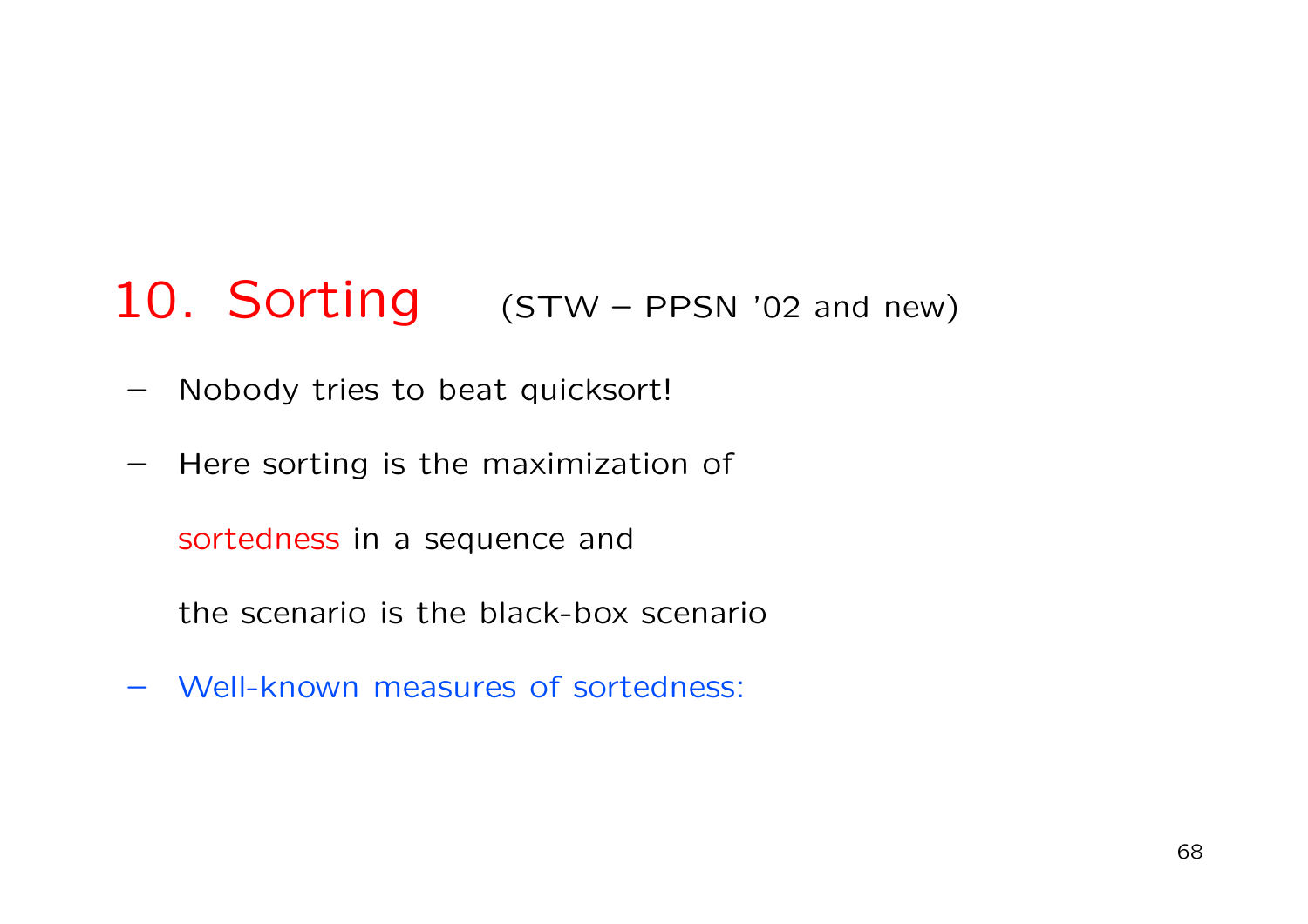$\hphantom{I}= \hphantom{I}\text{INV}(\pi)$  (inversions)  $\hphantom{I}=$ 

number of pairs in incorrect order  $\rightarrow$  minimization

 $-$  HAM $(\pi)$  (Hamming distance)  $=$ 

number of objects at incorrect position  $\rightarrow$  minimization

 $-$  RUN $(\pi)$  (runs)  $=$ 

number of maximal sorted blocks  $\rightarrow$  minimization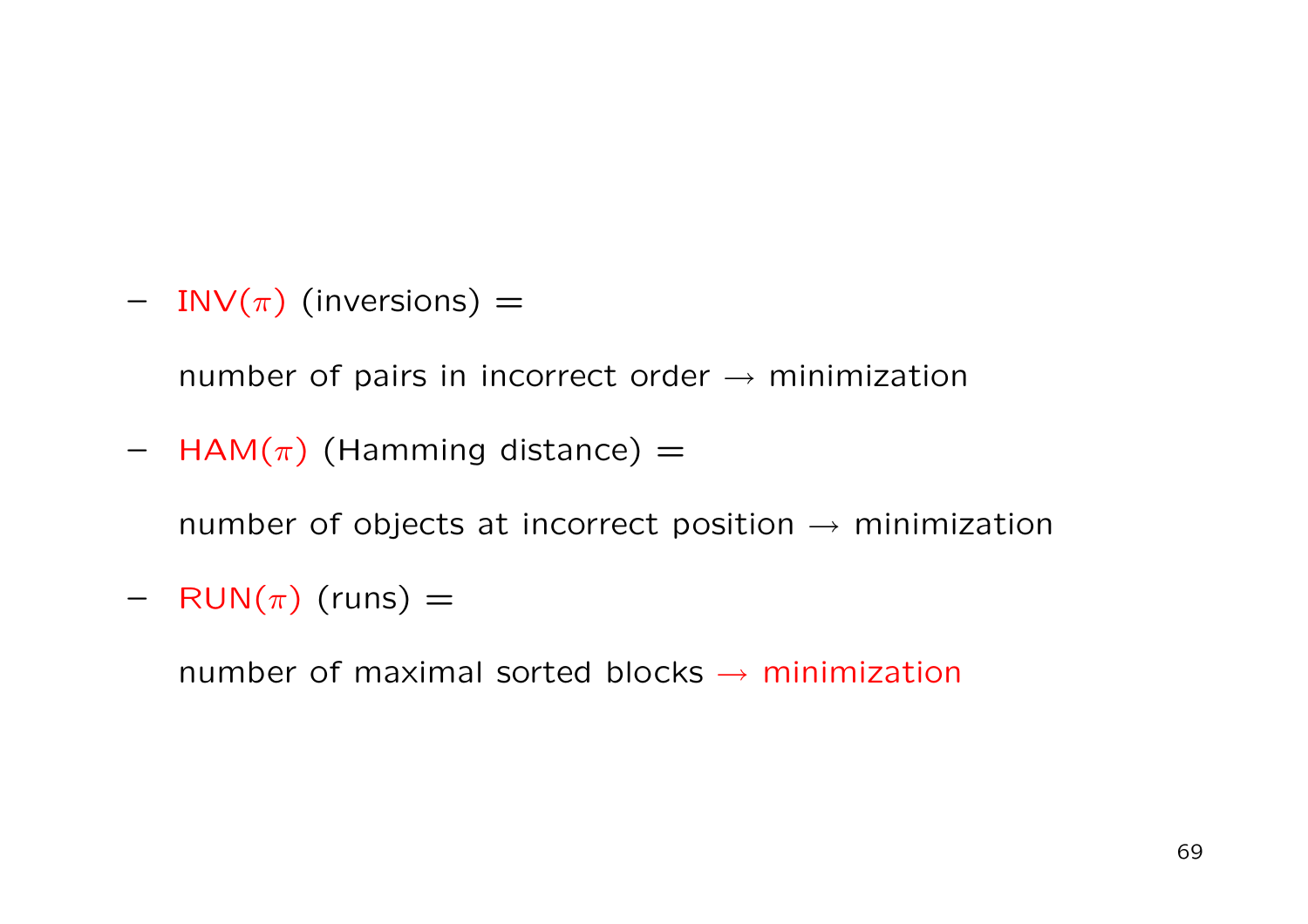$-$  REM $(\pi)$  (removals)  $=$ 

minimal number of removals to obtain <sup>a</sup> sorted subsequence

2 3 7 1 4 5 6 9 8 → REM=3

 $-$  EXC( $\pi$ ) (exchanges)  $=$ 

minimal number of exchanges to sort the sequence

 $\rightarrow$  minimization

 $\longrightarrow$  In black-box scenario five different problems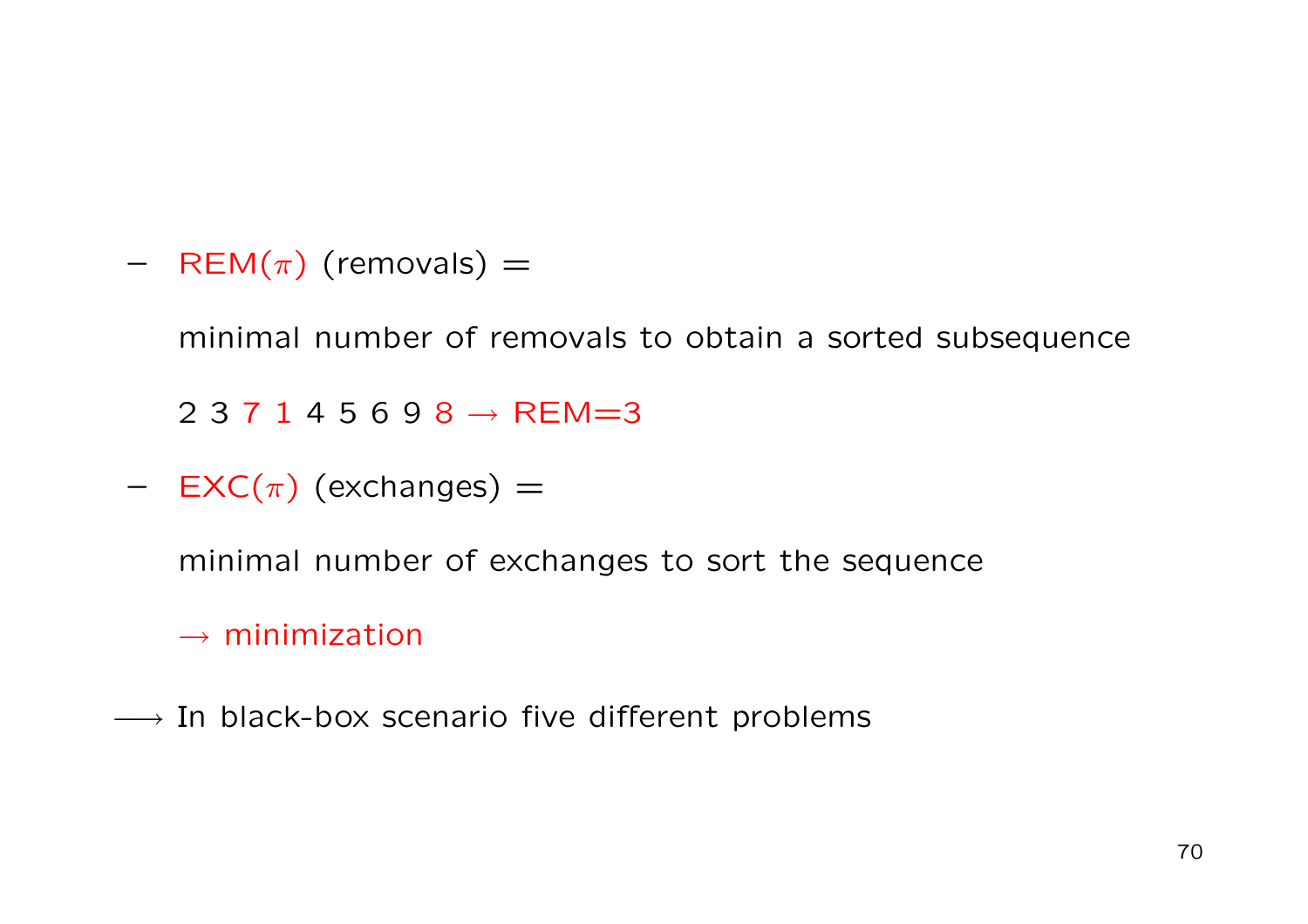Mutation-based  $(1+1)$ EA

 $\hspace{0.1cm}-\hspace{0.1cm}$   $s$  (Poisson distributed  $\lambda=1)$  $\rightarrow s$  local changes

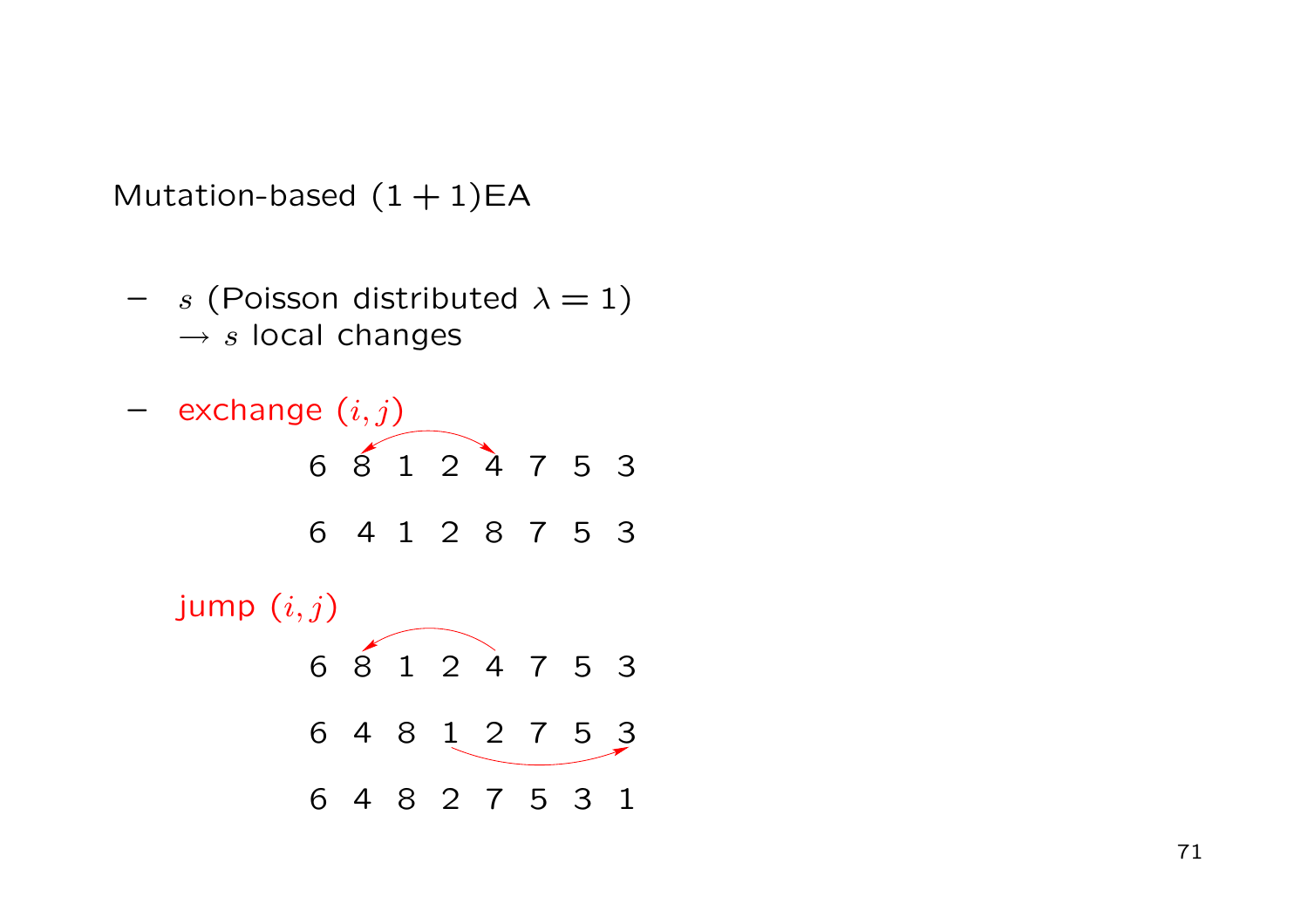$\mathsf{INV} \quad O(n^2\log n) \quad \Omega(n^2) \qquad \qquad \text{exchanges, jumps}$  $\mathsf{REM} \quad O(n^2 \log n) \quad \Omega(n^2 \log n) \quad \text{jumps}$  ${\sf HAM} \quad O(n^2 \log n) \quad \Omega(n^2) \qquad \qquad {\sf exchanges}$  $\mathsf{EXC} \quad O(n^2 \log n) \quad \Omega(n^2) \qquad \quad \text{exchange}$ 

typical runs, subgoals, Chernoff bounds, . . .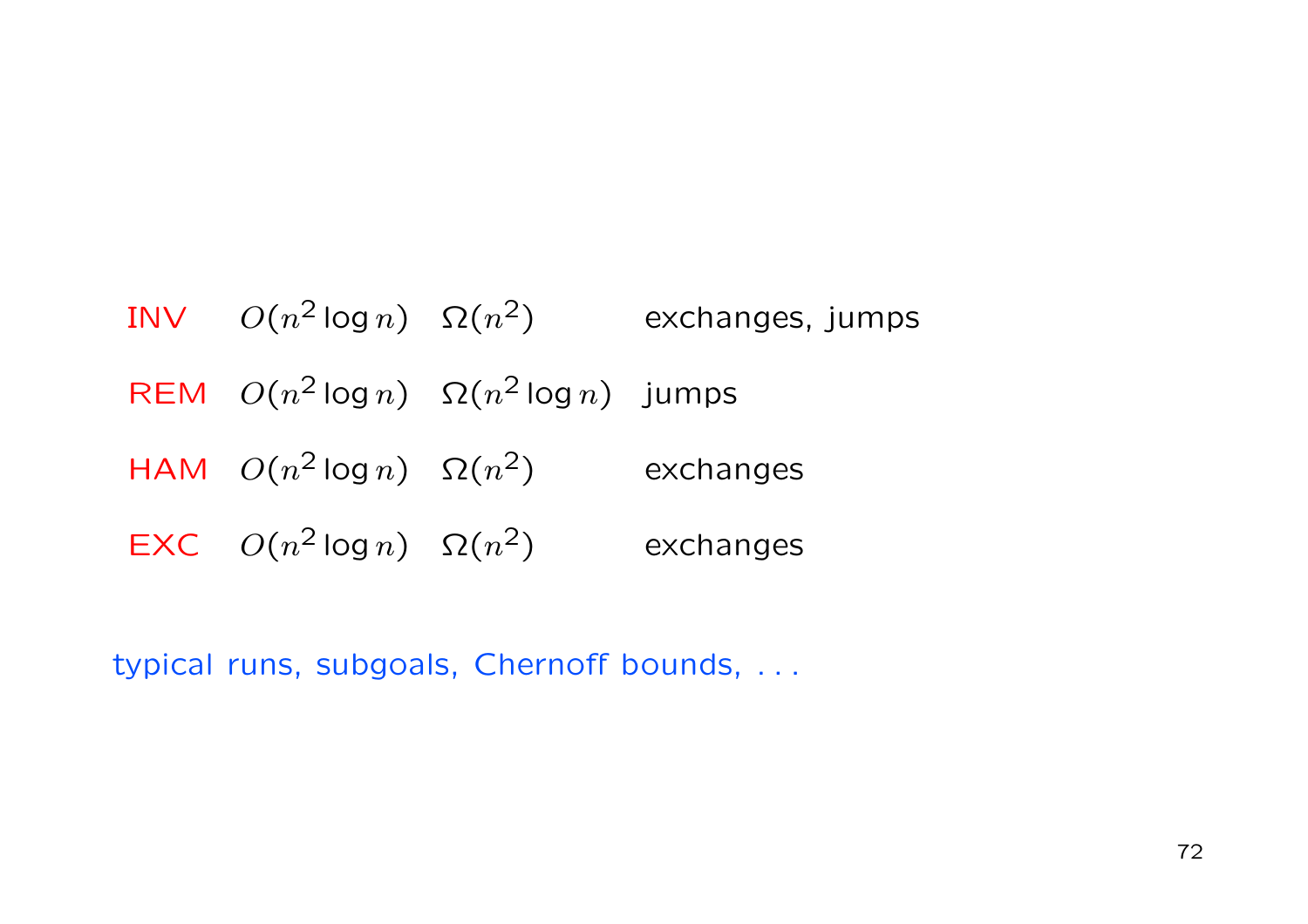#### What about RUN?



We search on the plateau with fitness 2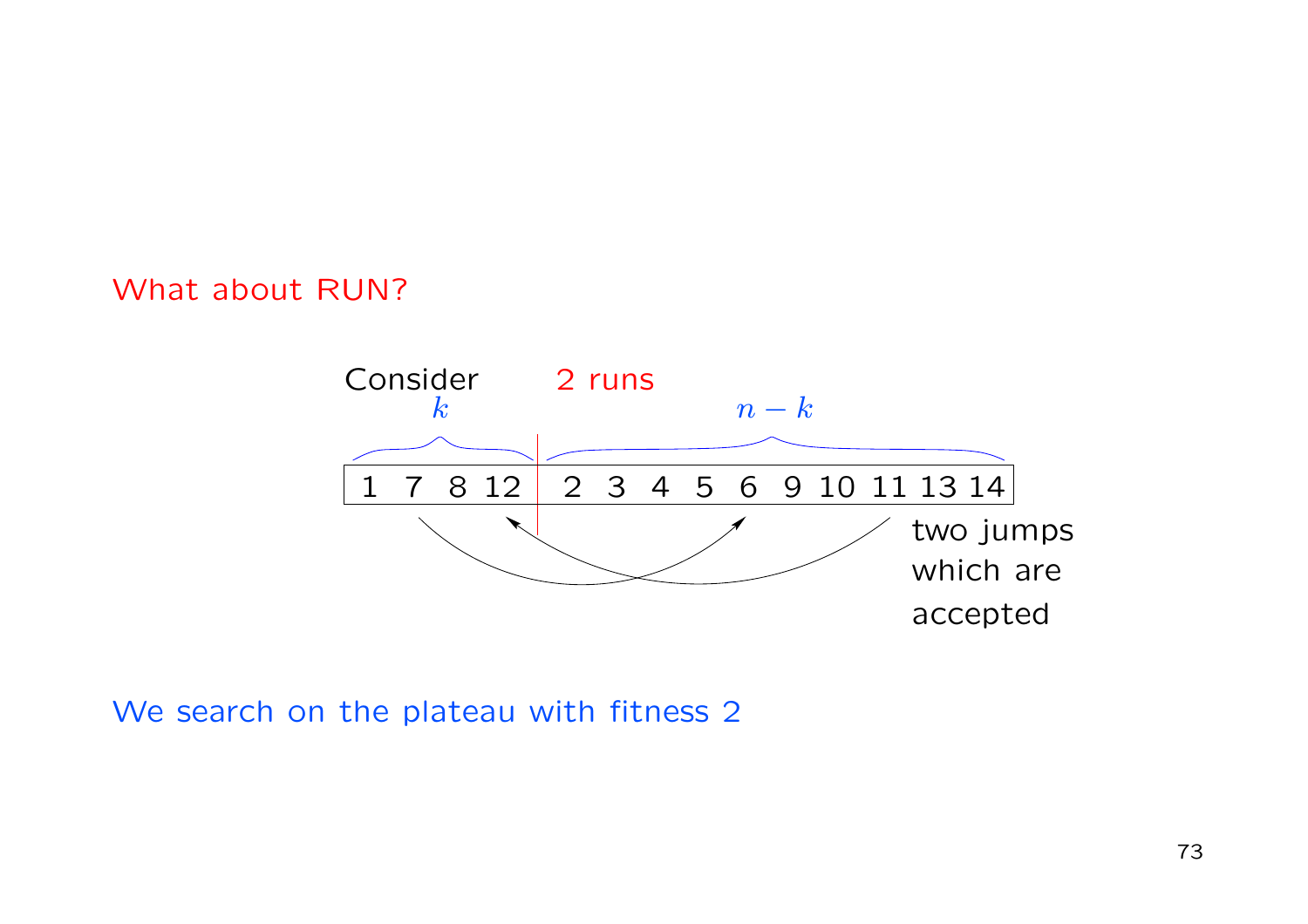Exchanges are almost useless

Jumps can change the lengths of the runs

 $k < n-k$ 

 $\,k$   $\,$  jumps  $\,$  shorten shorter run

 $n-k$  jumps lengthen shorter run

Random walk is "unfair"  $\longrightarrow$  exponential time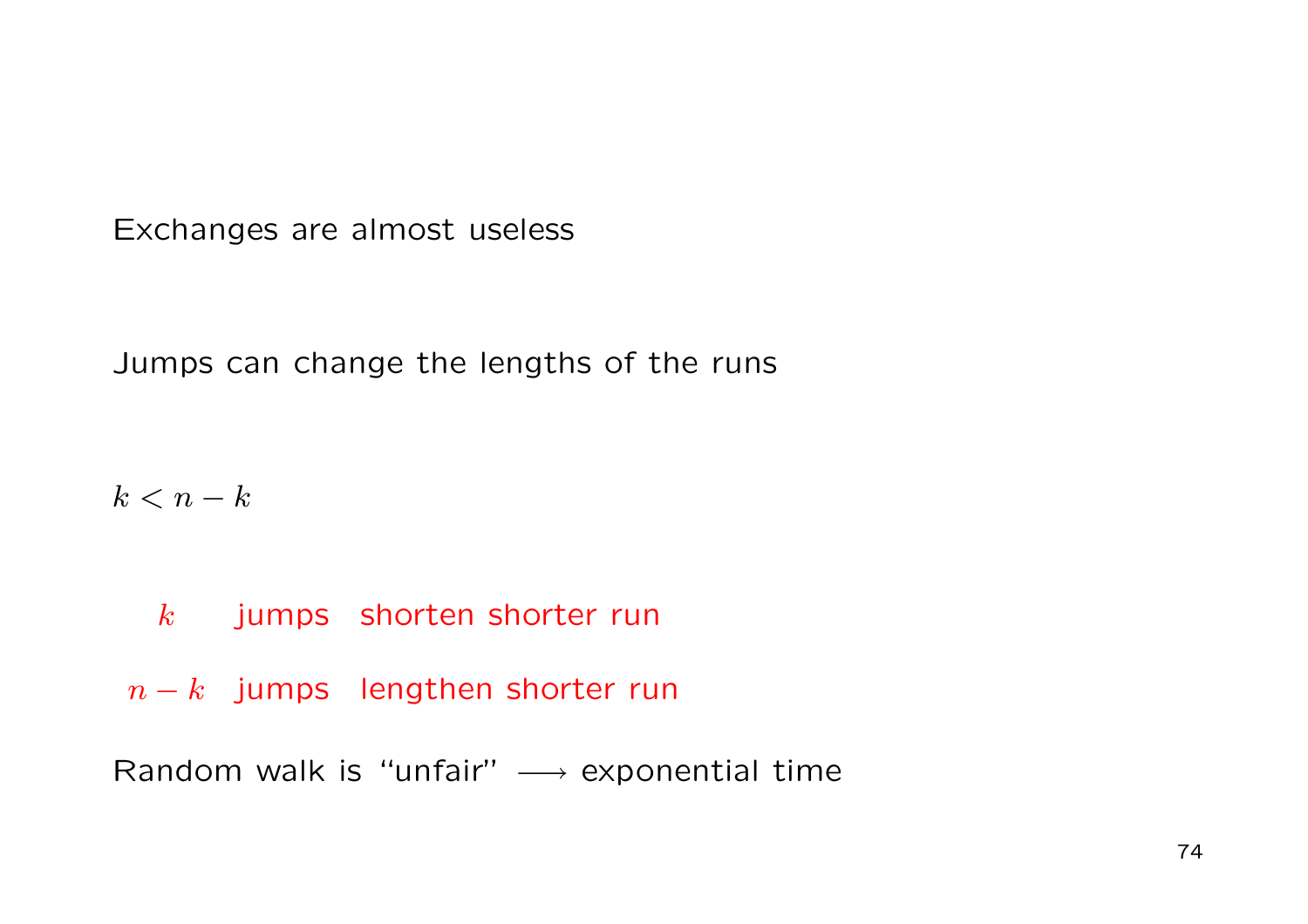## 11. Shortest paths (STW-PPSN '02)

Single source shortest paths (Dijkstra problem)

Distance matrix

Shortest paths from  $s=n$  to all other places  $i$  —

how to encode the individuals?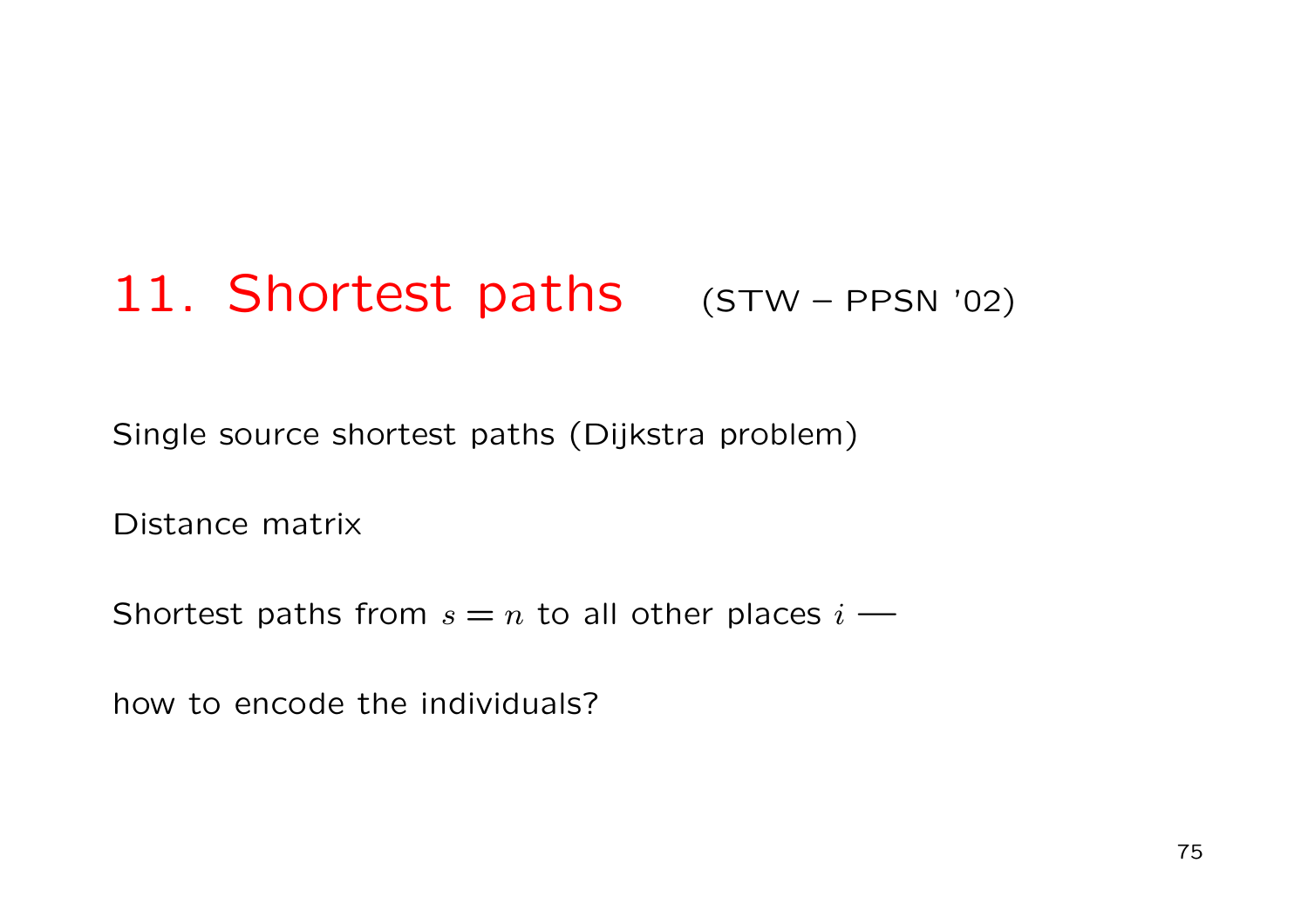

 $(10, 1, 7, 1, 4, 3, 10, 3, 1)$  -

vector of direct predecessors

fitness  $=$  sum of path lengths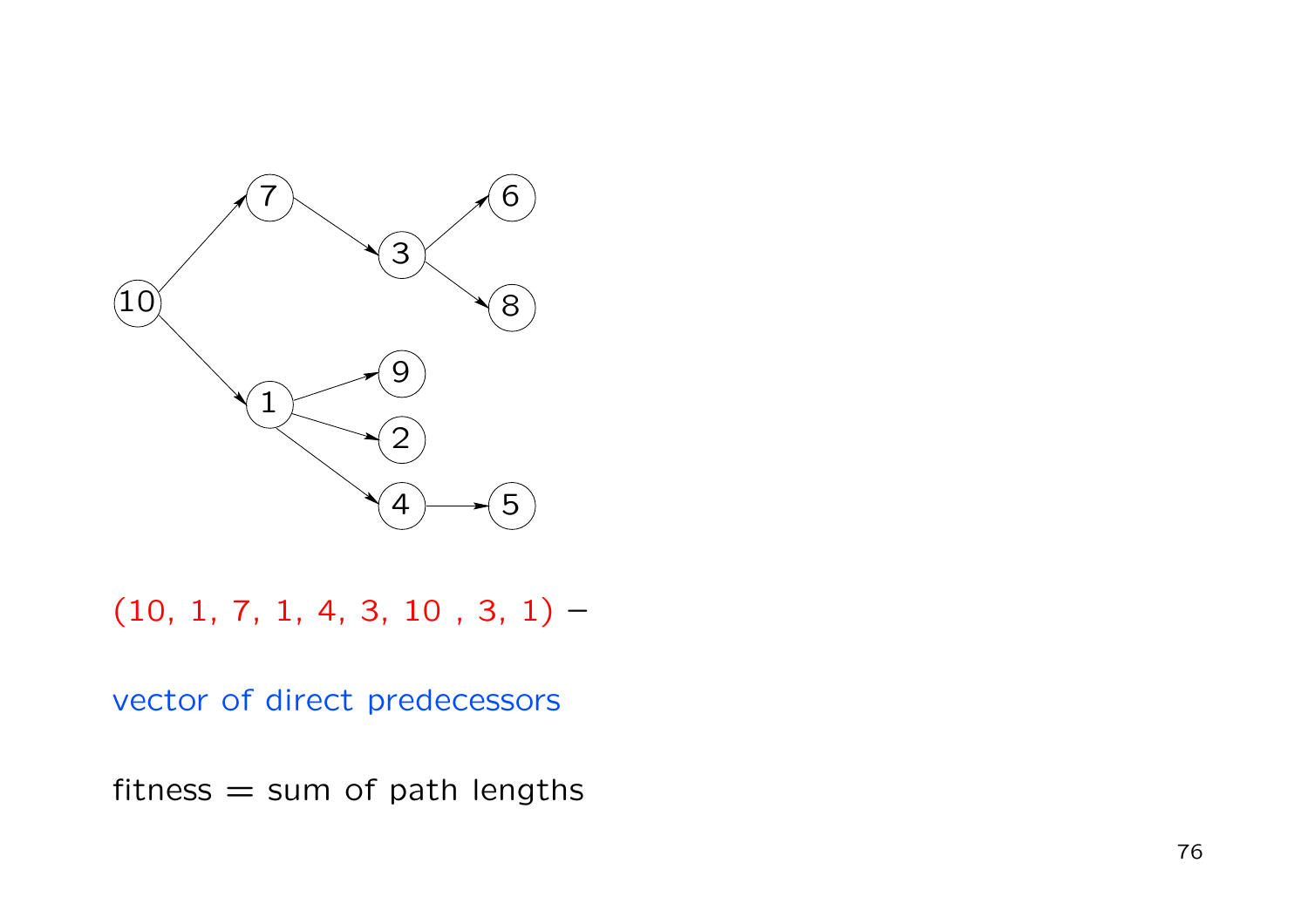Yao's minimax principle

−→

no polynomial-time black-box search heuristic

The problem is <sup>a</sup> multi-objective

optimization problem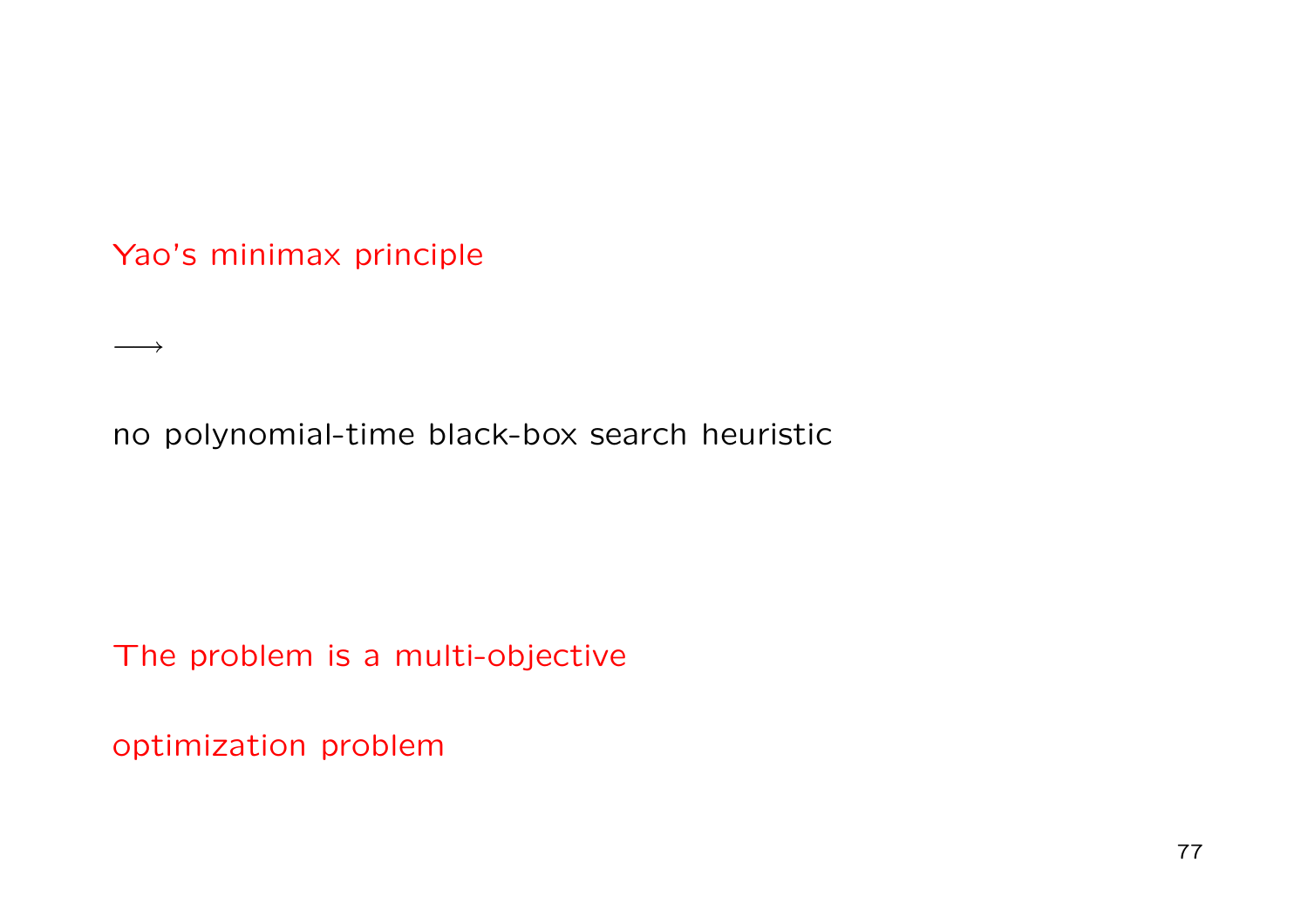fitness  $=$  vector of path lengths

search for Pareto optima w.r.t. to " $\leq$ "

$$
(l_1,\ldots,l_{n-1})\leq (l'_1,\ldots,l'_{n-1}) \text{ iff } \forall i\colon l_i\leq l'_i
$$

Pareto optimum is unique in this case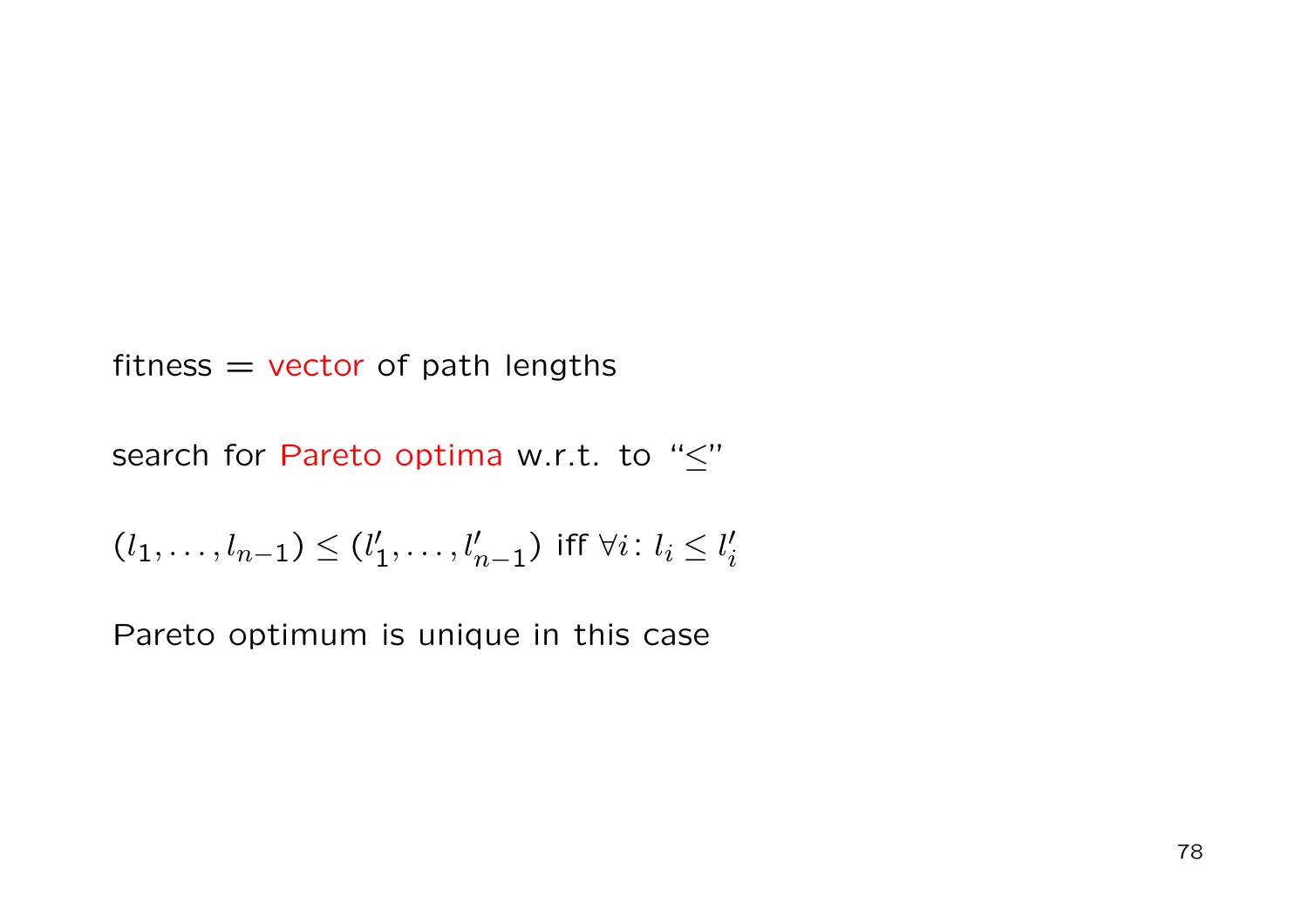Analysis of mutation-based EA

 $-$  again number of local changes  $s$ 

where  $s$  is Poisson distributed  $\lambda=1$ 

– local change



 $\longrightarrow O(n^3)$  with our standard techniques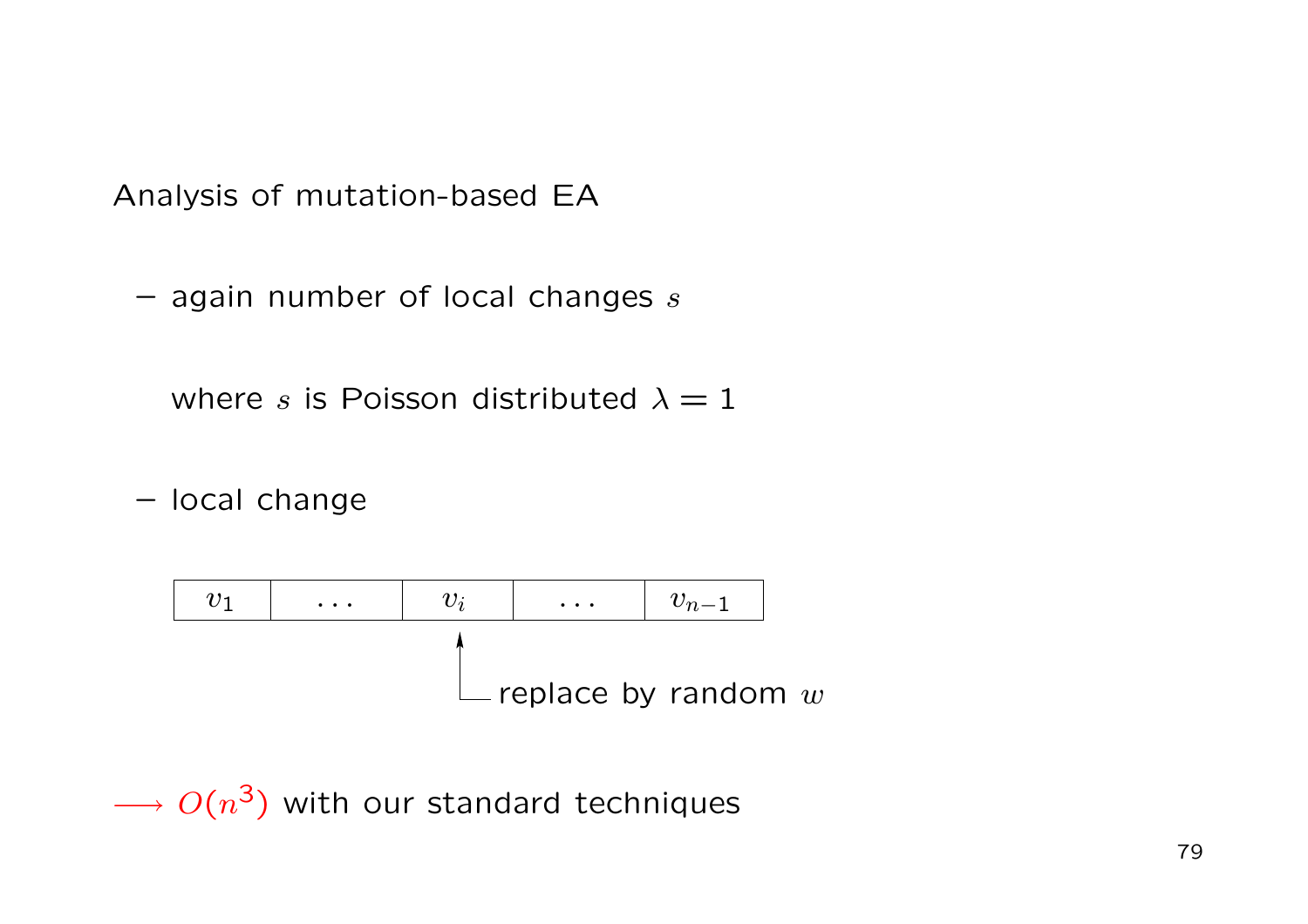### 12. Minimum Spanning Trees (NW – GECCO'2004)

Graphs  $G = (V, E)$  on *n* vertices with *m* edges.

 $w\colon E\to\mathbb{N}$  weight function.

Find an edge set describing <sup>a</sup> minimum spanning tree.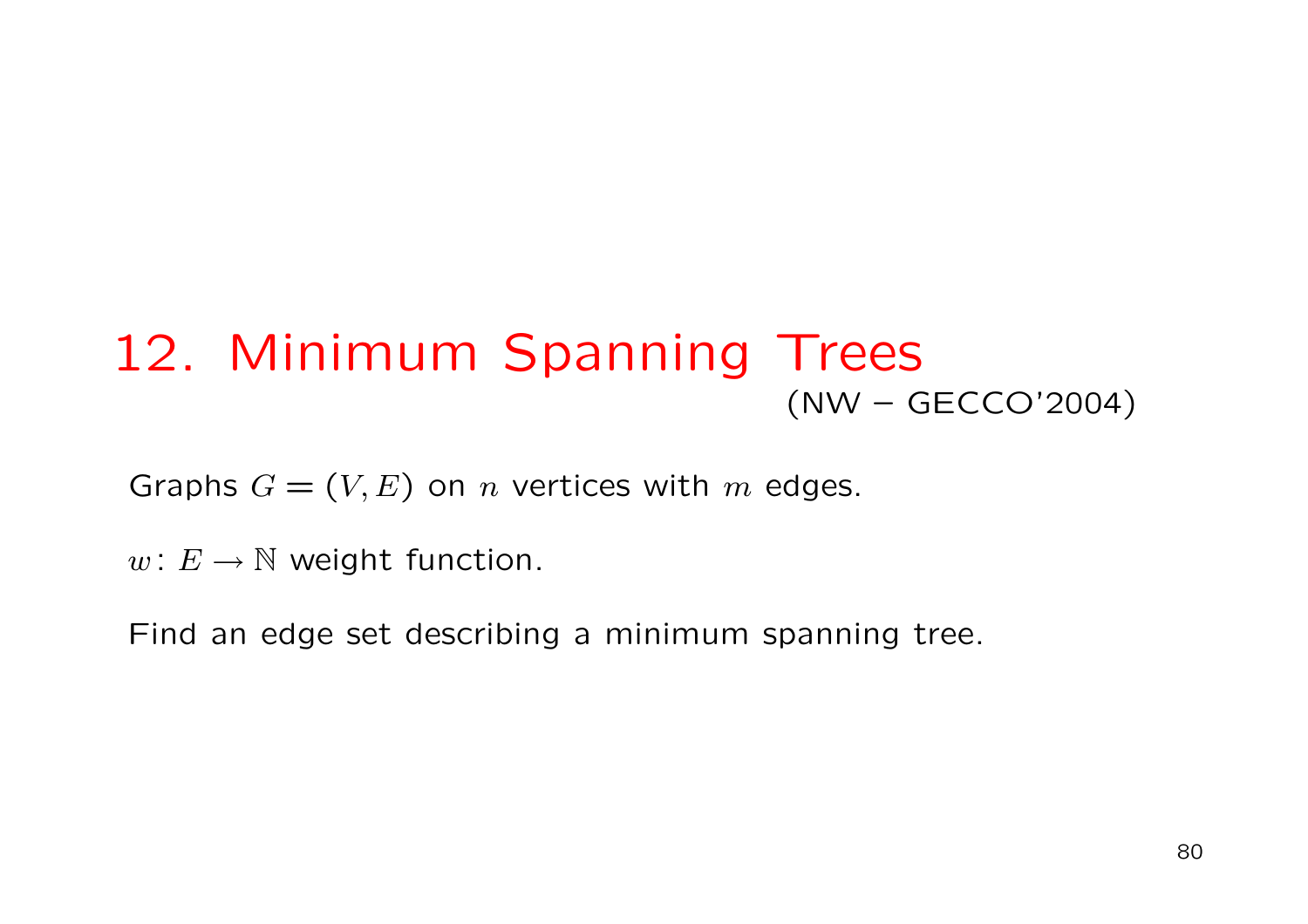Search space  $S=\{0,1\}^m,$  i.e.,

 $x$  describes the choice of the edges  $e_i$  where  $x_i = 1.$ 

 $f(x) := n \cdot$ number of connected components + weight of chosen edges.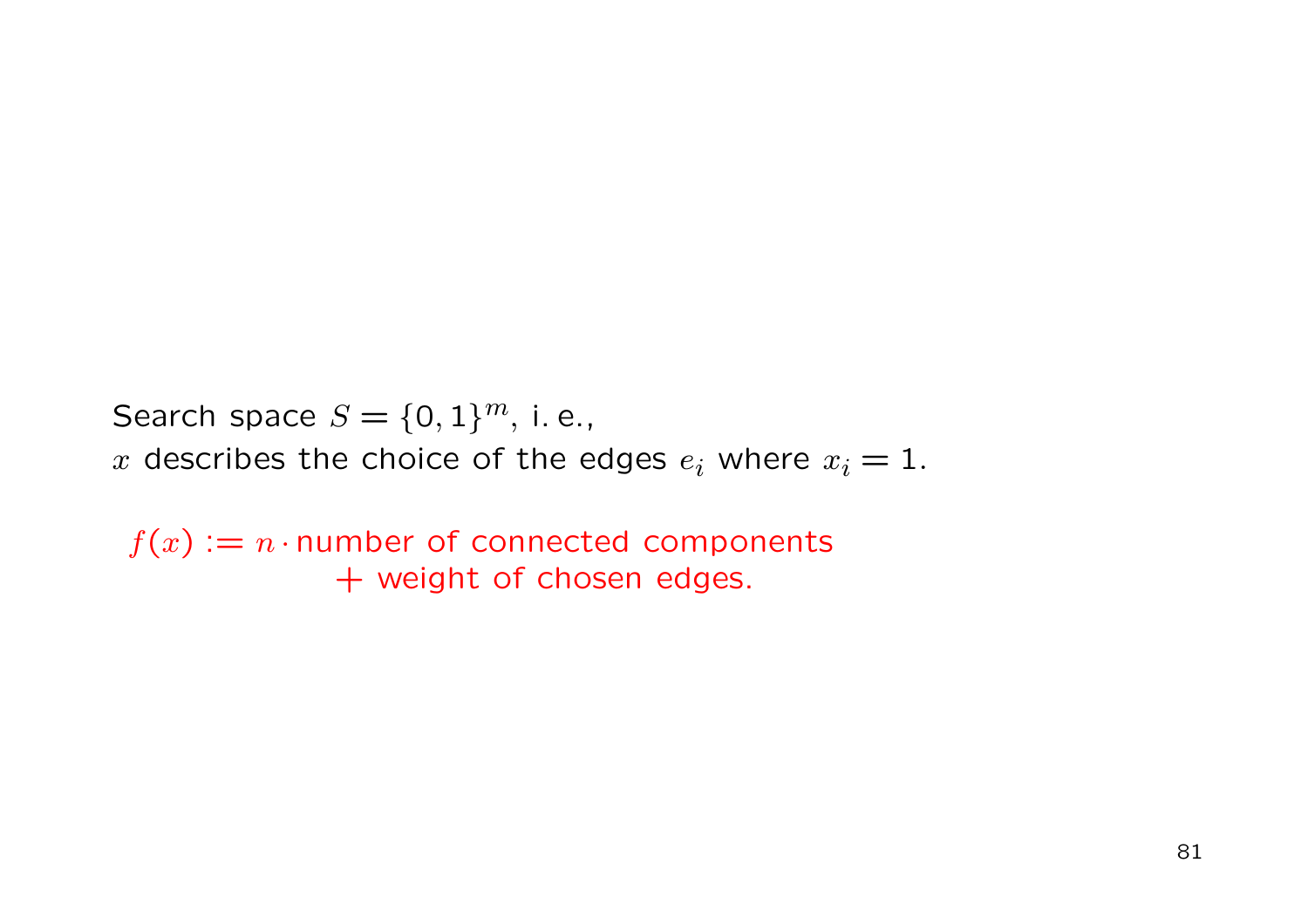Standard:  $O(m \log n)$  until we have search points describing connected graphs.

Edges in cycles can be eliminated.

Aim: Add <sup>a</sup> cheap edge which creates <sup>a</sup> cycle and eliminate a more expensive edge from <sup>a</sup> cycle.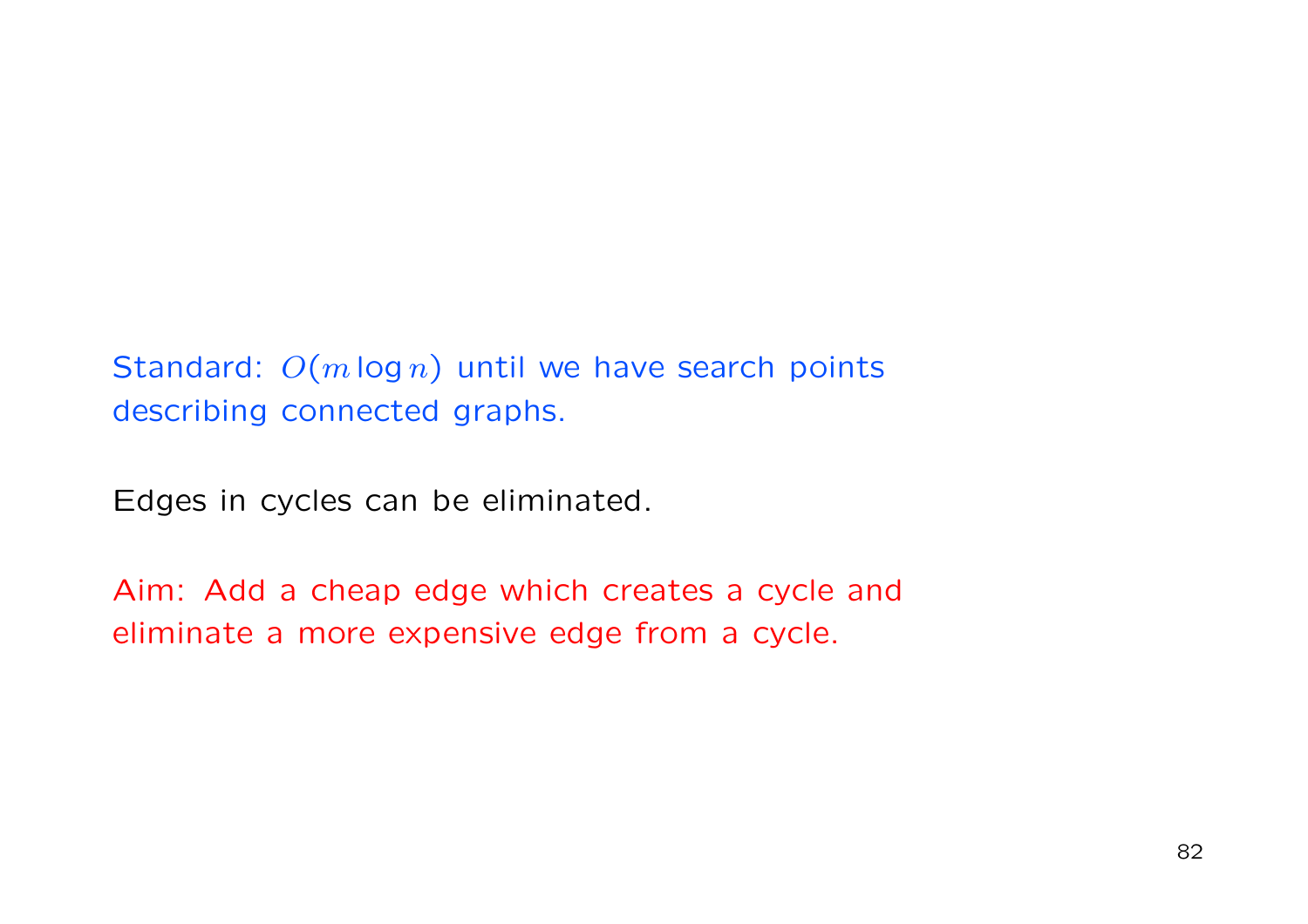There can be many of these steps leading to <sup>a</sup> small improvement

or

there can be few of these steps leading to <sup>a</sup> large improvement.

 $\longrightarrow$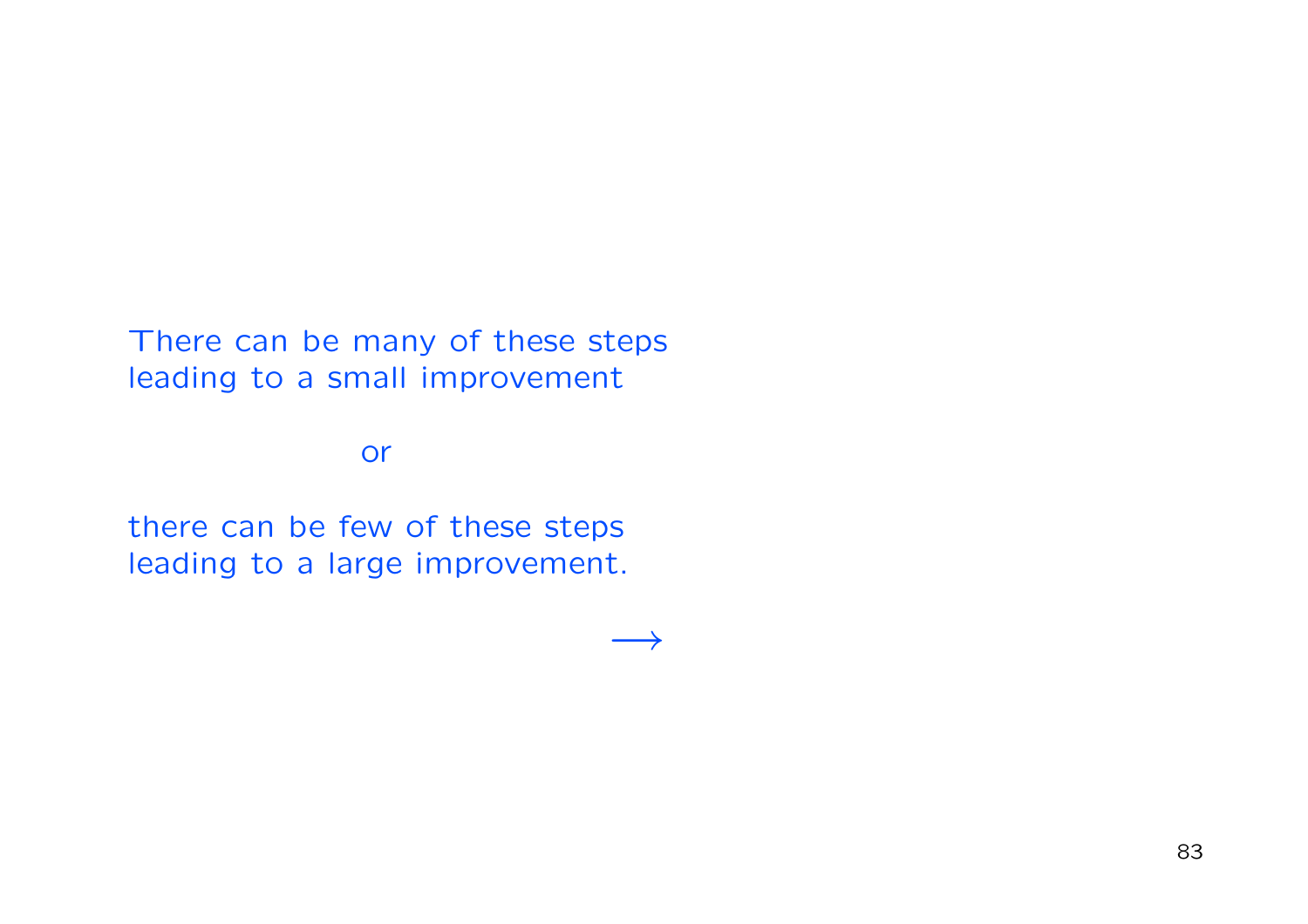A bound for the expected multiplicative weight decrease.

Time bound:  $O(n^2m(\log n + \log w_{\text{max}})).$ 

This bound is best possible for the  $(1\!+\!1)$  EA.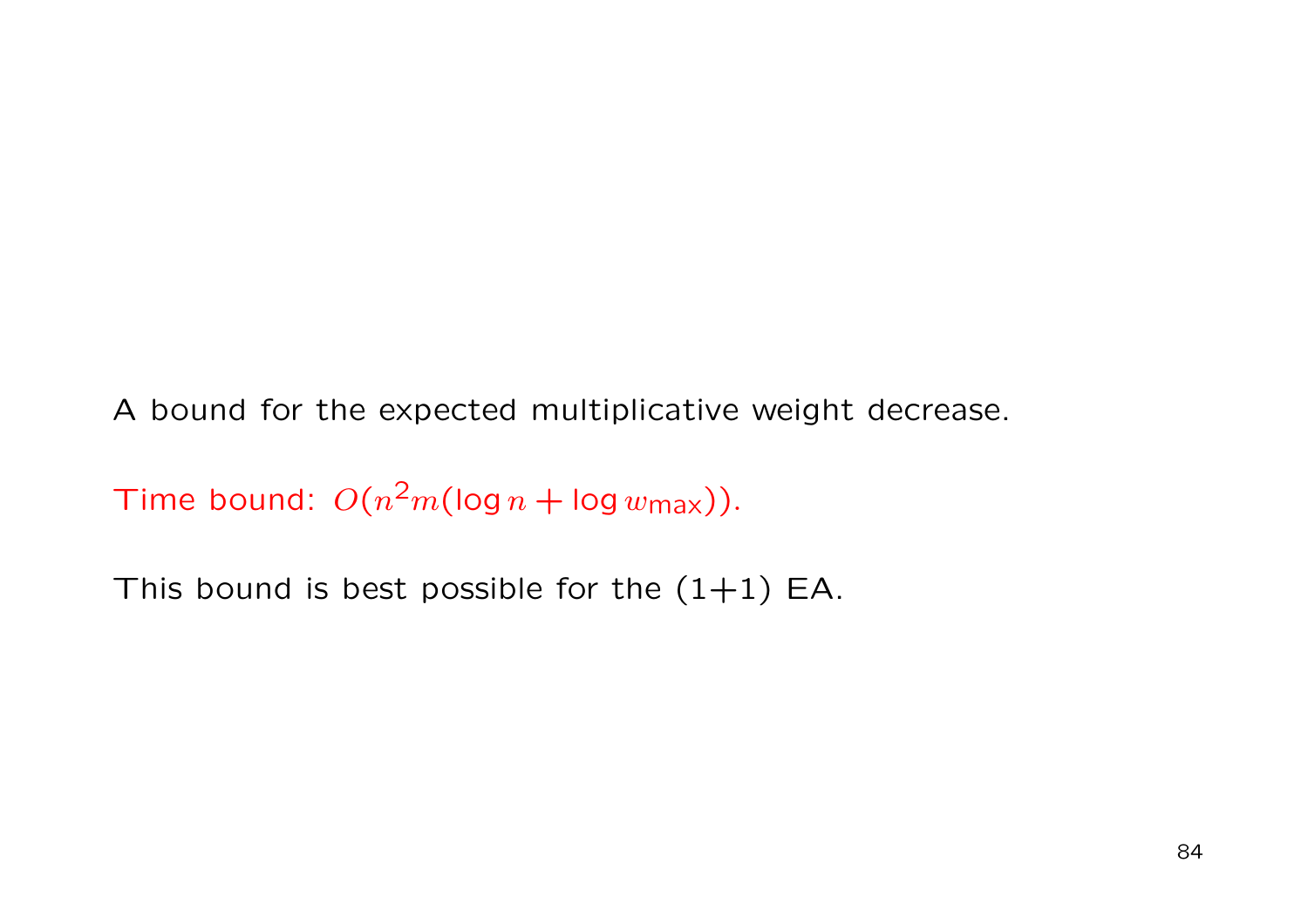This is much worse than Kruskal's algorithm

– but polynomial.

However, the algorithm does not apply any knowledge about the problem.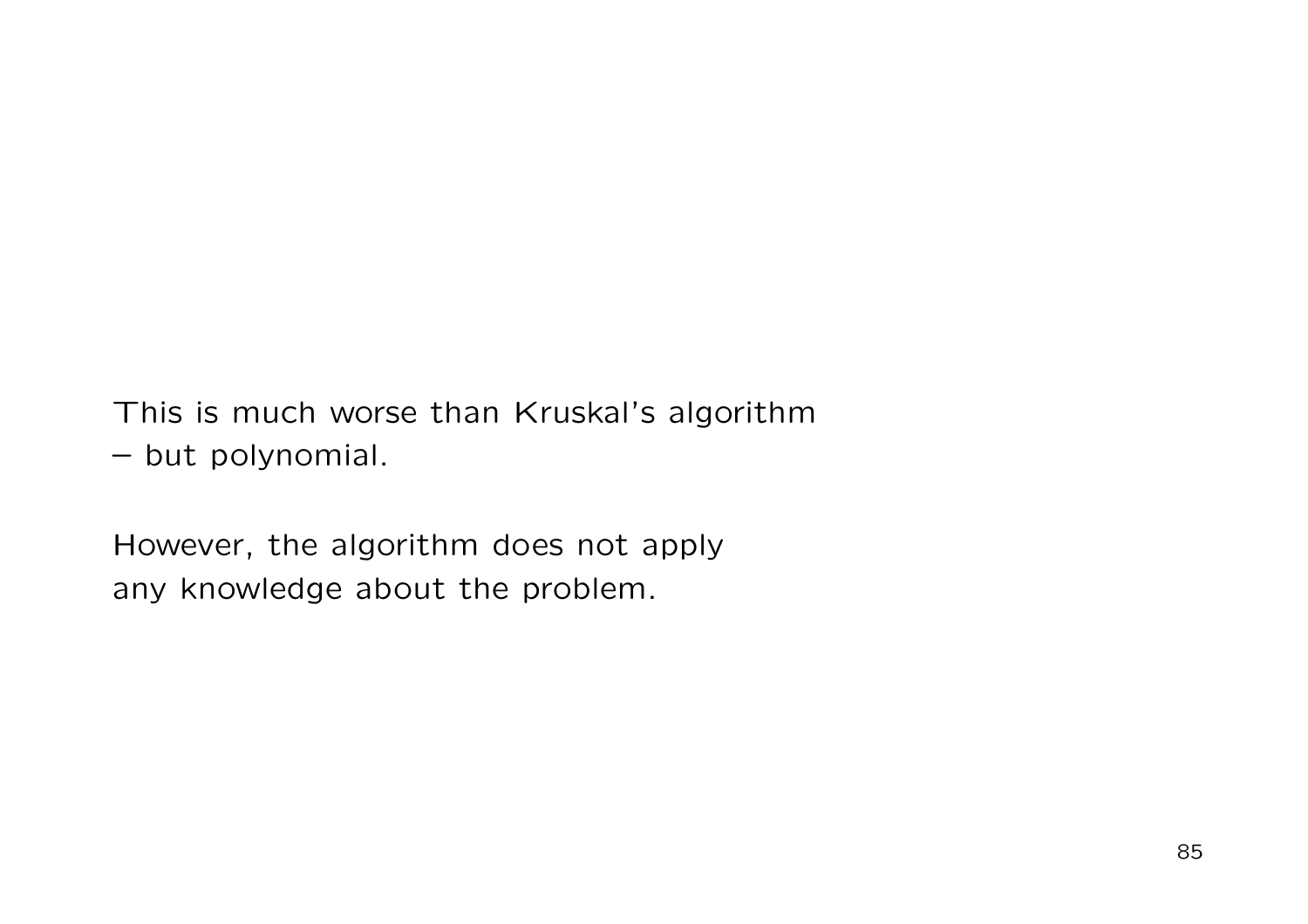## 13. Maximum matchings (GW – STACS '03 and new)



perhaps algorithm finds <sup>a</sup> matching of size 4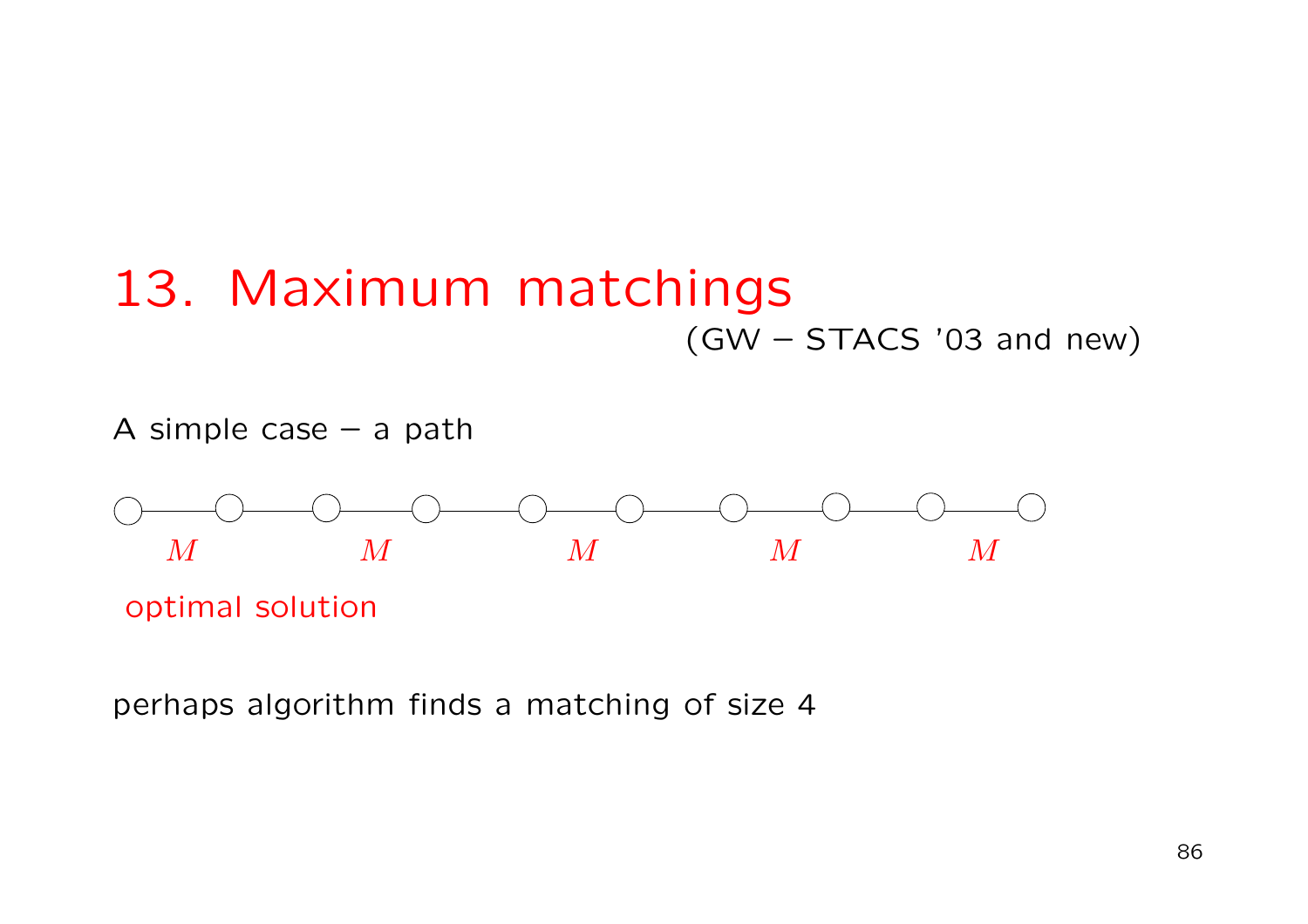

length of augmenting path: 5

2-bit mutations can shorten or lengthen the

augmenting path

almost fair random walk on a plateau:  $O(n^4)$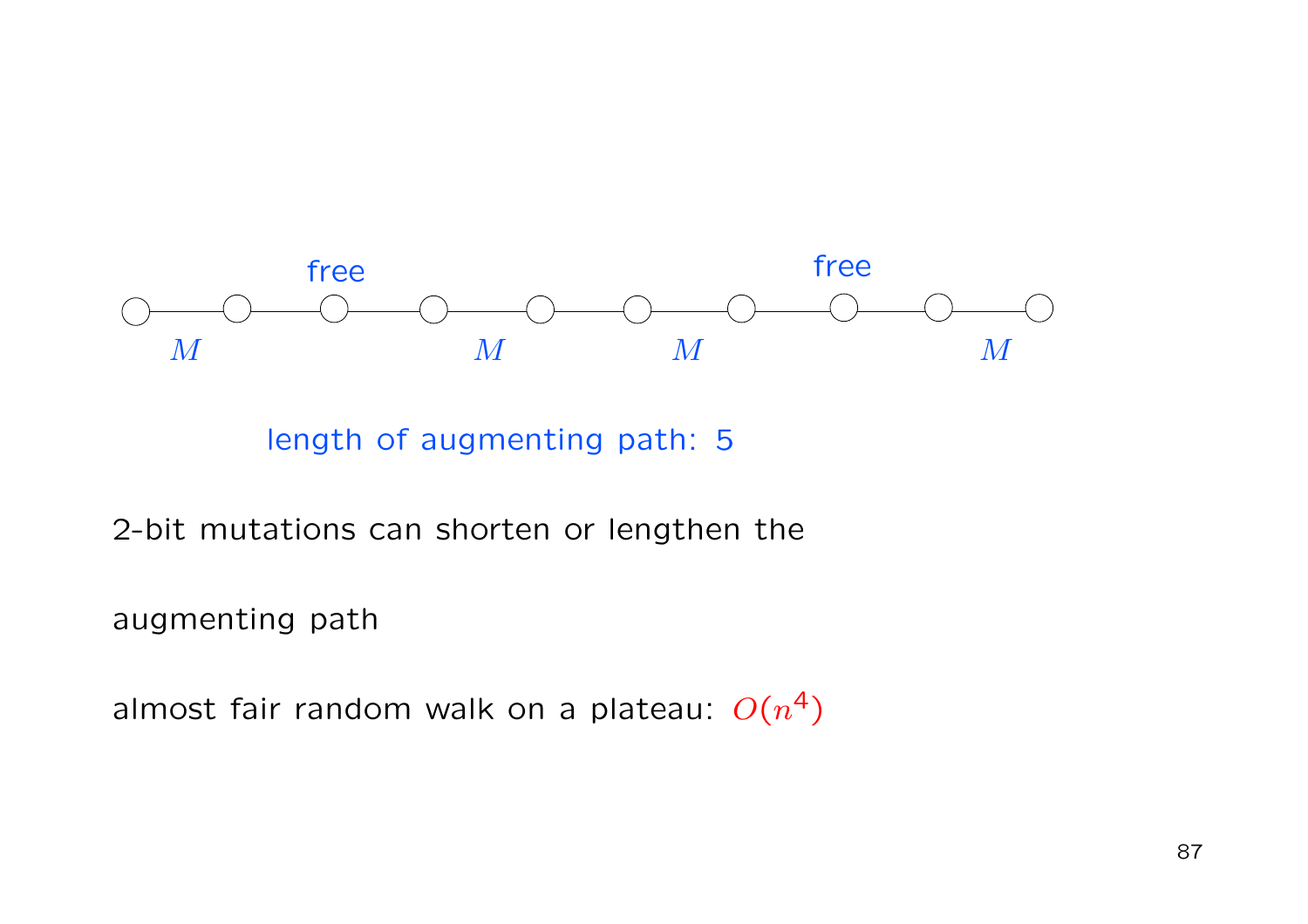

 $\rightarrow$  unfair random walk on a plateau (analysed with potential function)  $\rightarrow$  expo. time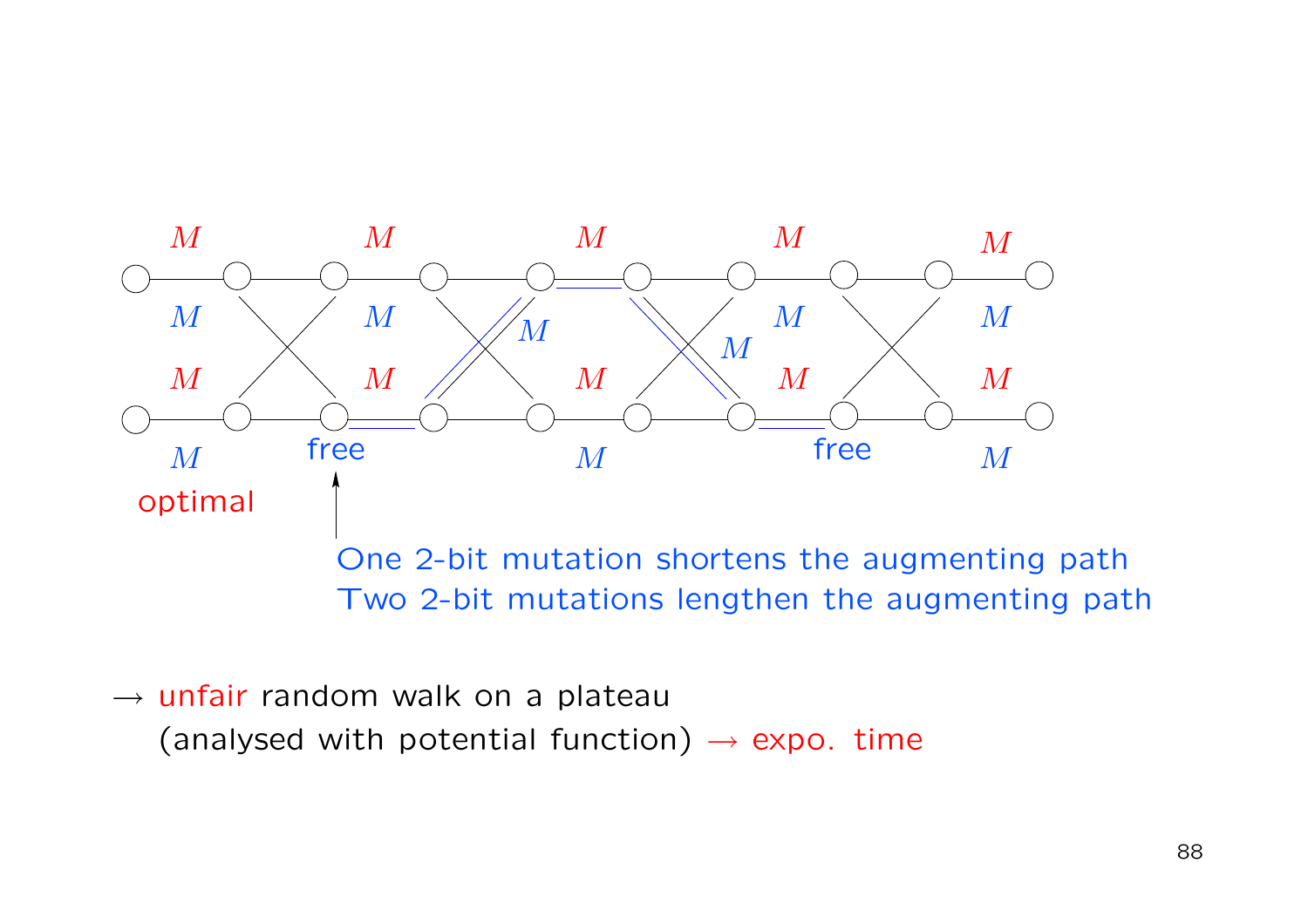However, the aim of search heuristics is approximation and not exact optimization

For graphs on  $m$  edges, a mutation-based hill climber finds a matching of size  $\geq (1-\varepsilon)$  opt. size in expected time  $O(m^{2/\varepsilon})$ 

(polynomial-time randomized approximation scheme)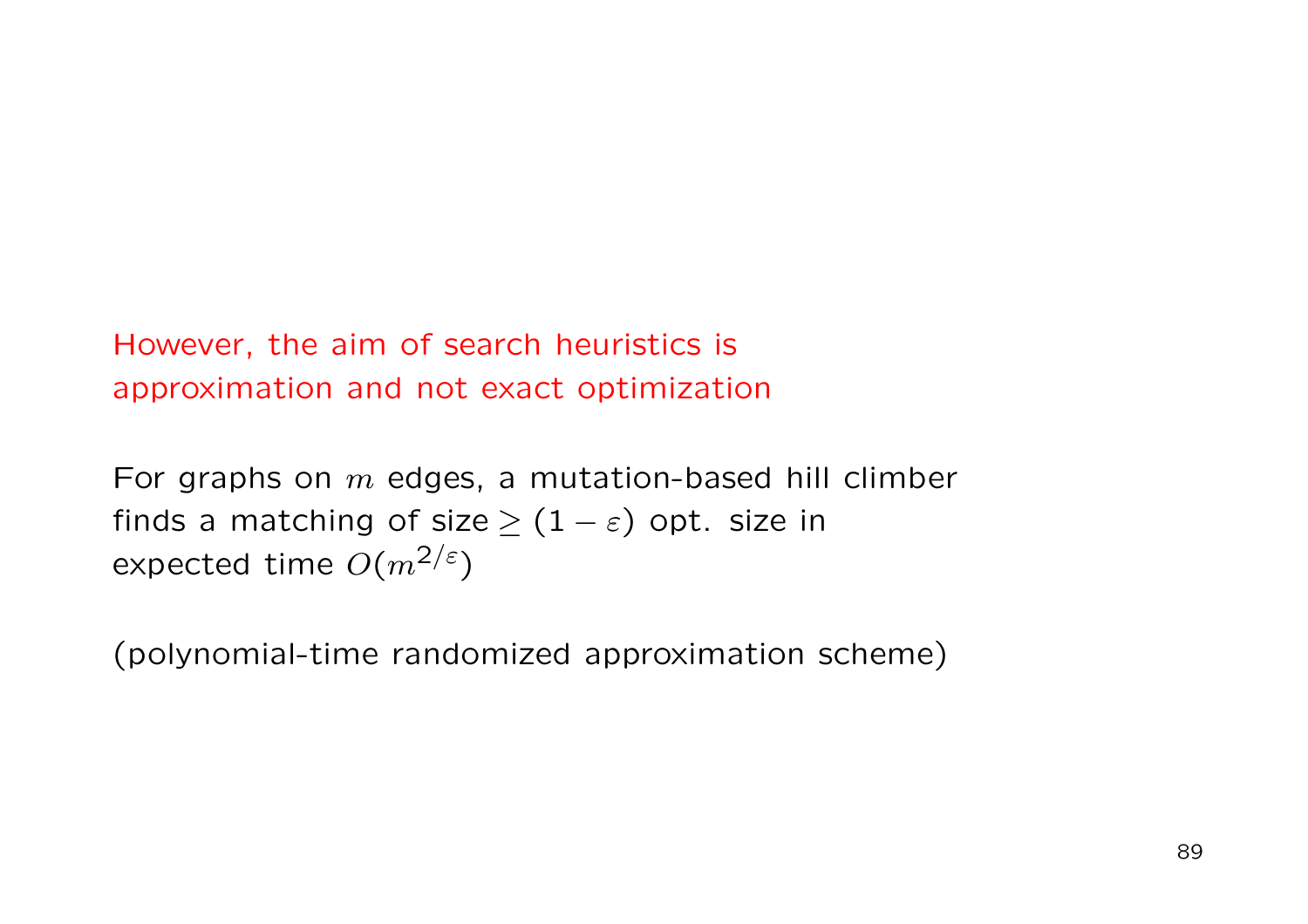# 14. Conclusions

- EAs are algorithms and should be analysed as other algorithms
- Algorithm analysis has <sup>a</sup> long history, is a fundamental discipline of computer science, deep results and clever methods are known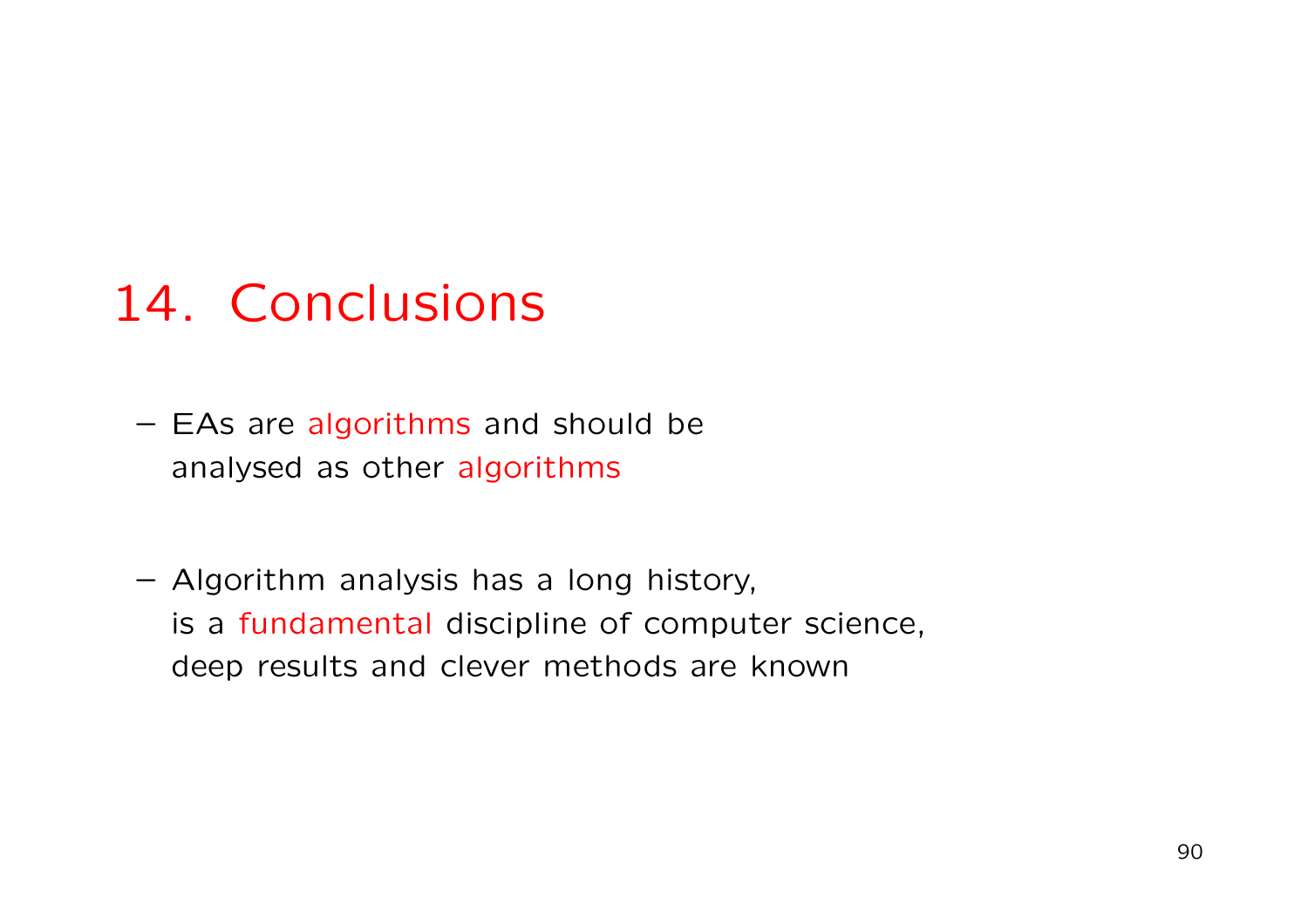- The EA community has adopted methods from physics, engineering, experimental disciplines but not from theoretical computer science
- EAs are considered as black sheeps in the family of algorithms if you ask the algorithm community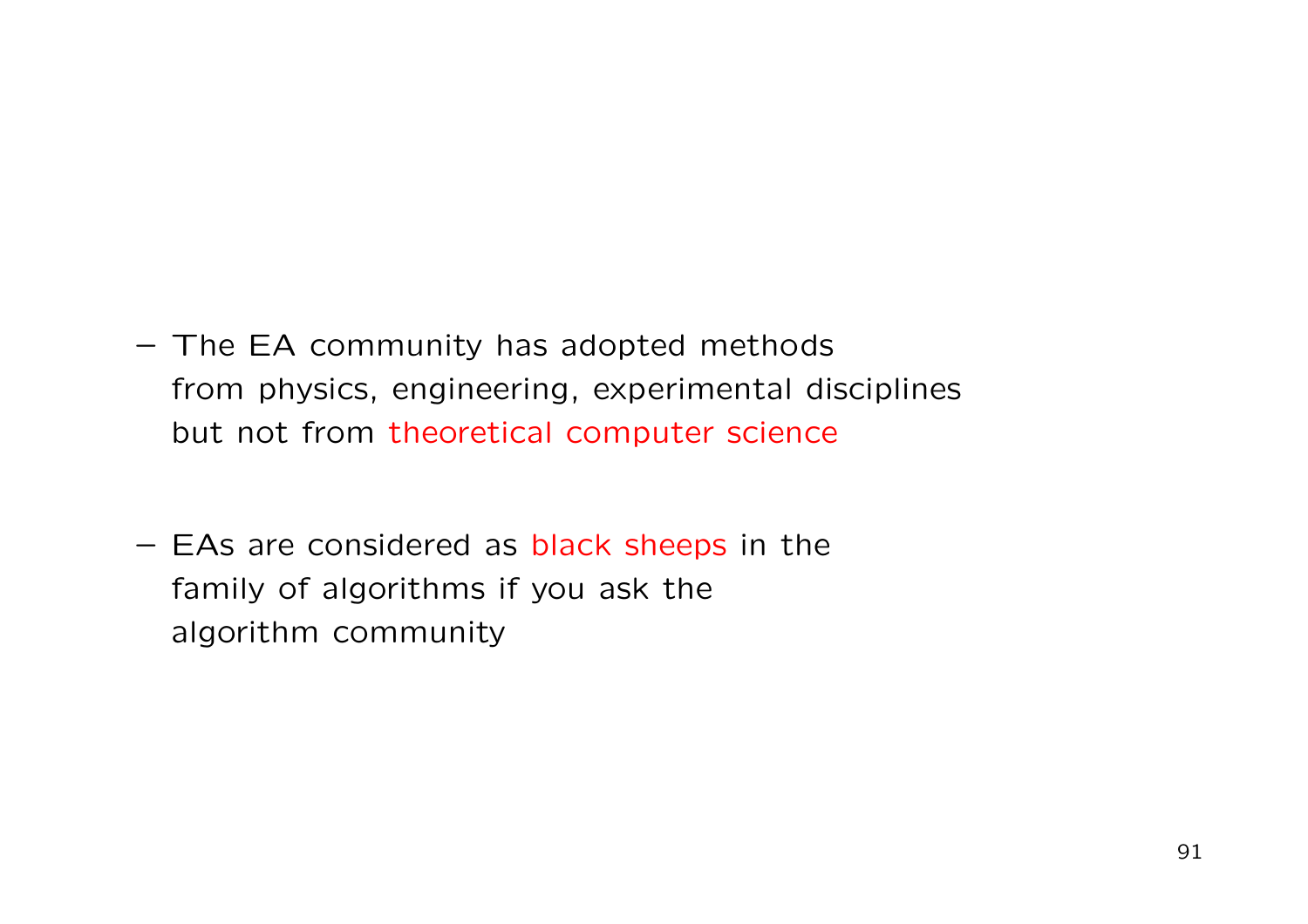- Results like those presented here have started to change this
- Theoretical results on EAs should be published also in journals / conferences of theoretical computer science
- This happened: Journals: TCS, Algorithmica, Journal of Discrete Algorithms, Combinatorics, Probability and Computing, Discrete Applied Mathematics Conferences: ICALP, WG, MFCS, EMS (invited) STACS, ESA